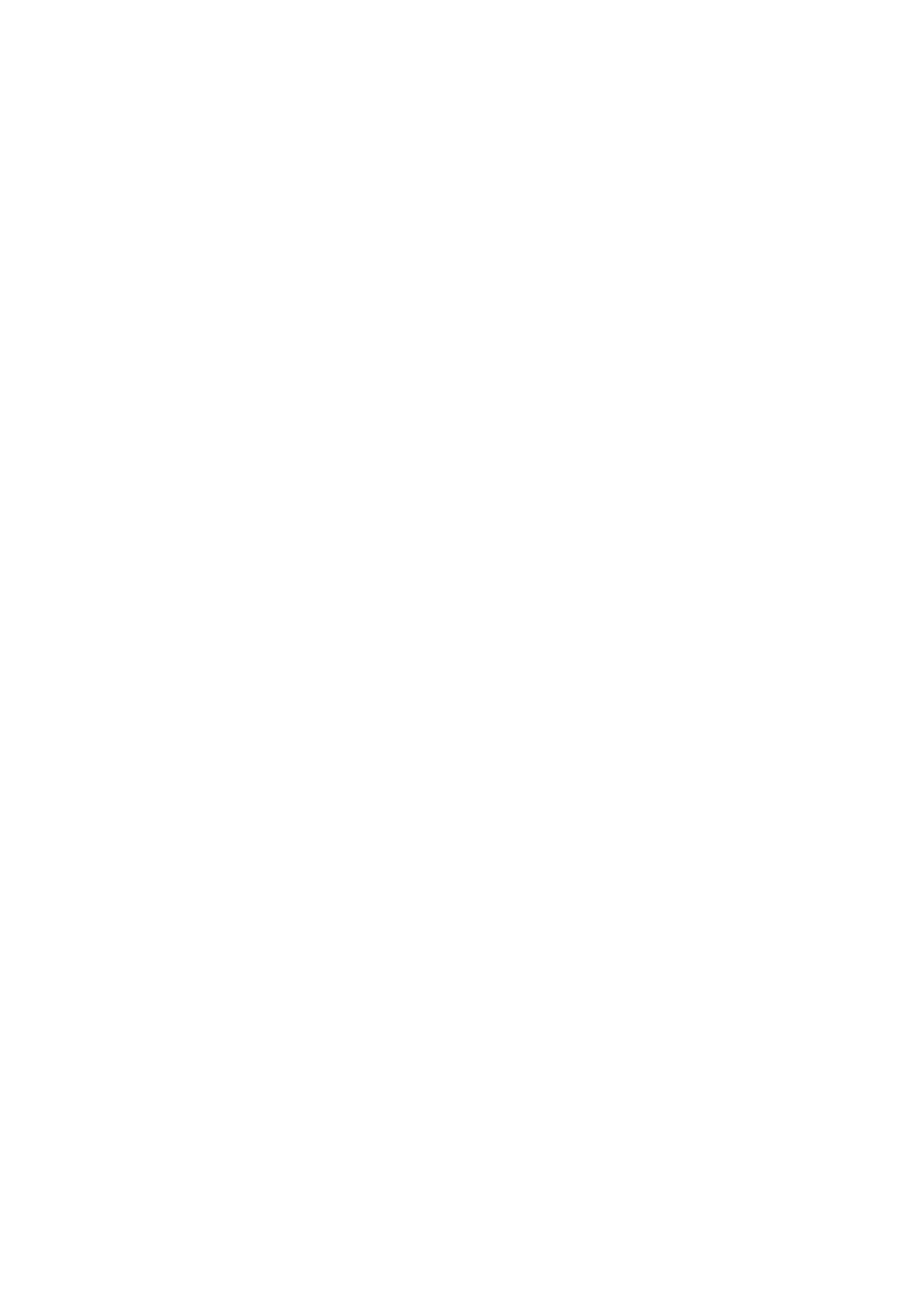# Restricted Boltzmann Machines: Introduction and Review

Guido Montúfar

Abstract The restricted Boltzmann machine is a network of stochastic units with undirected interactions between pairs of visible and hidden units. This model was popularized as a building block of deep learning architectures and has continued to play an important role in applied and theoretical machine learning. Restricted Boltzmann machines carry a rich structure, with connections to geometry, applied algebra, probability, statistics, machine learning, and other areas. The analysis of these models is attractive in its own right and also as a platform to combine and generalize mathematical tools for graphical models with hidden variables. This article gives an introduction to the mathematical analysis of restricted Boltzmann machines, reviews recent results on the geometry of the sets of probability distributions representable by these models, and suggests a few directions for further investigation.

Key words: hierarchical model, latent variable model, exponential family, mixture model, Hadamard product, non-negative tensor rank, expected dimension, universal approximation, Kullback-Leibler divergence, divergence maximization

# 1 Introduction

This article is intended as an introduction to the mathematical analysis of the restricted Boltzmann machine. Complementary to other existing and excellent introductions, we emphasize mathematical structures in relation to the geometry of the set of distributions that can be represented by this model. There is a large number of works on theory and applications of restricted Boltzmann machines. We review a selection of recent results in a way that, we hope, can serve as a guide to this rich

Guido Montúfar

Department of Mathematics and Department of Statistics, University of California, Los Angeles, USA; Max Planck Institute for Mathematics in the Sciences, Leipzig, Germany. e-mail: <montufar@math.ucla.edu>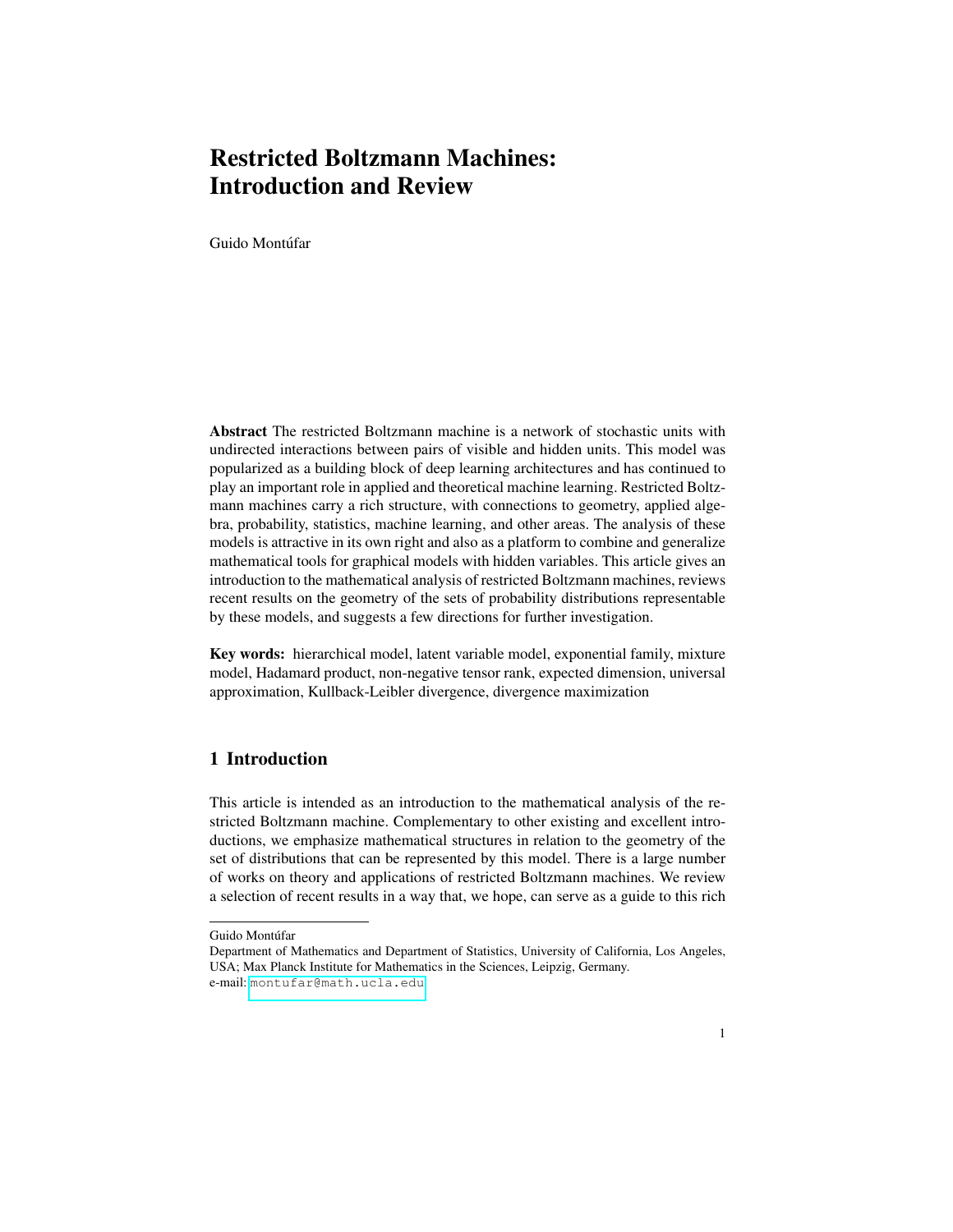subject, and lets us advertise some of the interesting and challenging problems that still remain to be addressed.

#### Brief overview

A Boltzmann machine is a model of pairwise interacting units that update their states over time in a probabilistic way depending on the states of the adjacent units. Boltzmann machines have been motivated as models for parallel distributed computing [\[36,](#page-40-0) [1,](#page-38-0) [37\]](#page-40-1). They can be regarded as stochastic versions of Hopfield networks [\[38\]](#page-40-2), which serve as associative memories. They are closely related to mathematical models of interacting particles studied in statistical physics, especially the Ising model [\[39,](#page-40-3) Chapter 14]. For each fixed choice of interaction strengths and biases in the network, the collective of units assumes different states at relative frequencies that depend on their associated energy, in what is known as a Gibbs-Boltzmann probability distribution [\[30\]](#page-40-4). As pair interaction models, Boltzmann machines define special types of hierarchical log-linear models, which are special types of exponential family models [\[14\]](#page-39-0) closely related to undirected graphical models [\[42,](#page-40-5) [40\]](#page-40-6). In contrast to the standard discussion of exponential families, Boltzmann machines usually involve hidden variables. Hierarchical log-linear models are widely used in statistics. Their geometric properties are studied especially in information geometry  $[5, 8, 6, 11]$  $[5, 8, 6, 11]$  $[5, 8, 6, 11]$  $[5, 8, 6, 11]$  and algebraic statistics  $[21, 72]$  $[21, 72]$ . The information geometry of the Boltzmann machine was first studied by Amari, Kurata, and Nagaoka [\[7\]](#page-39-6).

A restricted Boltzmann machine (RBM) is a special type of a Boltzmann machine where the pair interactions are restricted to be between an observed set of units and an unobserved set of units. These models were introduced in the context of harmony theory [\[70\]](#page-41-1) and unsupervised two layer networks [\[27\]](#page-39-7). RBMs played a key role in the development of greedy layer-wise learning algorithms for deep layered architectures [\[35,](#page-40-7) [12\]](#page-39-8). A recommended introduction to RBMs is [\[24\]](#page-39-9). RBMs have been studied intensively, with tools from optimization, algebraic geometry, combinatorics, coding theory, polyhedral geometry, and information geometry among others. Some of the advances over the past few years include results in relation to their approximation properties [\[77,](#page-42-0) [43,](#page-40-8) [58,](#page-41-2) [57\]](#page-41-3), dimension [\[17,](#page-39-10) [53,](#page-41-4) [55\]](#page-41-5), semialgebraic description [\[18,](#page-39-11) [68\]](#page-41-6), efficiency of representation [\[45,](#page-40-9) [54\]](#page-41-7), sequential optimization [\[23,](#page-39-12) [26\]](#page-39-13), statistical complexity [\[10\]](#page-39-14), sampling and training [\[64,](#page-41-8) [22,](#page-39-15) [23,](#page-39-12) [26\]](#page-39-13), information geometry [\[7,](#page-39-6) [6,](#page-39-3) [41\]](#page-40-10).

#### Organization

This article is organized as follows. In Section [2](#page-4-0) we introduce Boltzmann machines, Gibbs sampling, and the associated probability models. In Section [3](#page-7-0) we introduce restricted Boltzmann machines and discuss various perspectives, viewing the probability models as marginals of exponential families with Kronecker factoring suffi-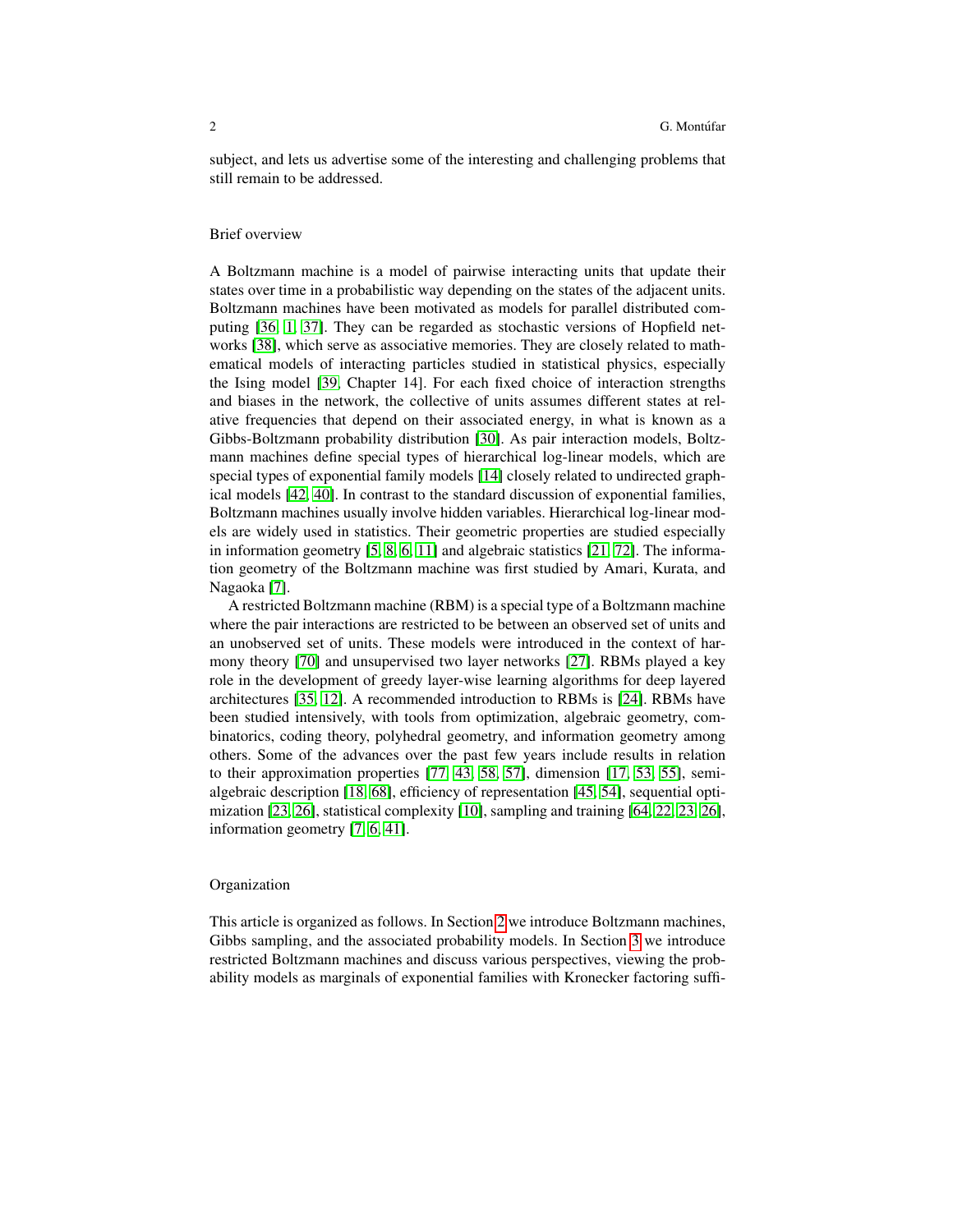cient statistics, as products of mixtures of product distributions, and as feedforward networks with soft-plus activations. We also discuss a piecewise linear approximation called the tropical RBM model, which corresponds to a feedforward network with rectified linear units. In Section [4](#page-15-0) we give a brief introduction to training by maximizing the likelihood of a given data set. We comment on gradient, contrastive divergence, natural gradient, and EM methods. Thereafter, in Section [5](#page-21-0) we discuss the Jacobian of the model parametrization and the model dimension. In Section [6](#page-24-0) we discuss the representational power, covering two hierarchies of representable distributions, namely mixtures of product distributions and hierarchical log-linear models, depending on the number of hidden units of the RBM. In Section [7](#page-31-0) we use the representation results to obtain bounds on the approximation errors of RBMs. In Section [8](#page-34-0) we discuss semi-algebraic descriptions and a recent result for a small RBM. Finally, in Section [9](#page-37-0) we collect a few open questions and possible research directions.

# <span id="page-4-0"></span>2 Boltzmann machines

A Boltzmann machine is a network of stochastic units. Each unit, or neuron, can take one of two states. A joint state of all units has an associated energy value which is determined by pair interactions and biases. The states of the units are updated in a stochastic manner at discrete time steps, whereby lower energy states are preferred over higher energy ones. In the limit of infinite time, the relative number of visits of each state, or the relative probability of observing each state, converges to a fixed value that is exponential in the energy differences. The set of stationary limit probability distributions that result from all possible values of the pair interactions and biases, forms a manifold of probability distributions called the Boltzmann machine probability model. The probability distributions for a subset of visible units are obtained via marginalization, adding the probabilities of all joint states that are compatible with the visible states. We make these notions more specific in the following.

Pairwise interacting units

We consider a network defined by a finite set of nodes *N* and a set of edges  $I \subseteq \binom{N}{2}$ connecting pairs of nodes. Each node  $i \in N$  corresponds to a random variable, or unit, with states  $x_i \in \{0,1\}$ . The joint states of all units are vectors  $x = (x_i)_{i \in \mathbb{N}} \in$ {0,1} *<sup>N</sup>*. Each unit *<sup>i</sup>* <sup>∈</sup> *<sup>N</sup>* has an associated bias <sup>θ</sup>*<sup>i</sup>* <sup>∈</sup> <sup>R</sup>, and each edge {*i*, *<sup>j</sup>*} ∈ *<sup>I</sup>* has an associated interaction weight  $\theta_{\{i,j\}} \in \mathbb{R}$ . For any given value of the parameter  $\theta = ((\theta_i)_{i \in N}, (\theta_{\{i,j\}})_{\{i,j\} \in I})$ , the energy of the joint states *x* is given by

<span id="page-4-1"></span>
$$
E(x; \theta) = -\sum_{i \in N} \theta_i x_i - \sum_{\{i, j\} \in I} \theta_{\{i, j\}} x_i x_j, \quad x \in \{0, 1\}^N.
$$
 (1)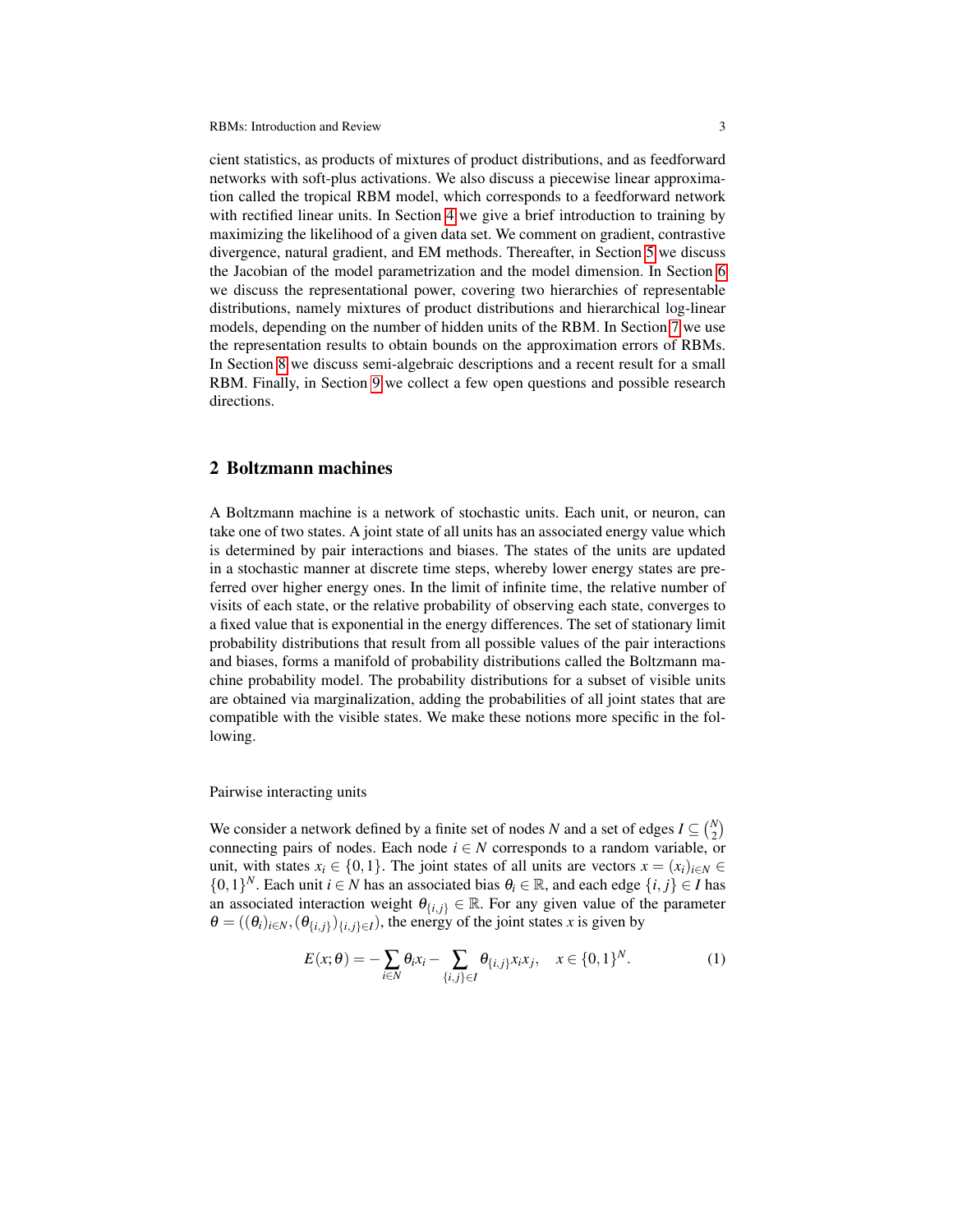In particular, the negative energy function  $-E(\cdot;\theta)$  is a linear combination of the functions  $x \mapsto x_i$ ,  $i \in \mathbb{N}, x \mapsto x_i x_j$ ,  $\{i, j\} \in \mathbb{I}$ , with coefficients  $\theta$ . It takes lower values when pairs of units with positive interaction take the same states, or also when units with positive bias take state one.

State updates, Gibbs sampling

The Boltzmann machine updates the states of its units at discrete time steps, in a process known as Gibbs sampling. Given a state  $x^{(t)} \in \{0,1\}^N$  at time *t*, the state  $x^{(t+1)}$  at the next time step is created by selecting a unit  $i \in N$ , and then setting  $x_i^{(t+1)} = 1$  with probability

<span id="page-5-0"></span>
$$
\Pr\left(x_i^{(t+1)} = 1 | x^{(t)}\right) = \sigma\Big(\sum_{\{i,j\} \in I} \theta_{\{i,j\}} x_j^{(t)} + \theta_i\Big),\tag{2}
$$

or  $x_i^{(t+1)} = 0$  with complementary probability  $Pr(x_i^{(t+1)} = 0 | x^{(t)}) = 1 - Pr(x_i^{(t+1)} = 0)$  $1|x^{(t)}|$ . Here  $\sigma: s \mapsto 1/(1+\exp(-s))$  is the standard logistic function. In particular, the quotient of the probabilities of setting either  $x_i = 1$  or  $x_i = 0$  is the exponential energy difference  $\sum_{\{i,j\}\in I} \theta_{\{i,j\}} x_j + \theta_i$  between the two resulting joint states. The activation probability [\(2\)](#page-5-0) can be regarded as the output value of a deterministic neuron with inputs  $x_j$  weighted by  $\theta_{\{i,j\}}$  for all adjacent *js*, bias  $\theta_i$ , and activation function  $\sigma$ .

If the unit *i* to be updated at time *t* is selected according to a probability distribution *r* over *N*, and  $T_i(x^{(t+1)}|x^{(t)})$  denotes the Markov transition kernel when choosing unit *i*, then the total transition kernel is

$$
T=\sum_{i\in N}r(i)T_i.
$$

In other words, if the state at time *t* is  $x^{(t)}$ , then the state  $x^{(t+1)}$  at the next time step is drawn from the probability distribution  $T(\cdot|x^{(t)})$ . More generally, if  $p^{(t)}$  is a probability distribution over joint states  $x^{(t)} \in \{0,1\}^N$  at time *t*, then at time  $t + 1$ we have the probability distribution

$$
p^{(t+1)} = p^{(t)} \cdot T.
$$

The one step transition kernel *T* is non zero only between state vectors  $x^{(t)}$  and  $x^{(t+1)}$  that differ at most in one entry. However, if *r* is strictly positive, then there is a positive probability of transitioning from any state to any other state in *N* time steps, so that the *N*-th power  $T^N$  is strictly positive, implying that *T* is a primitive kernel.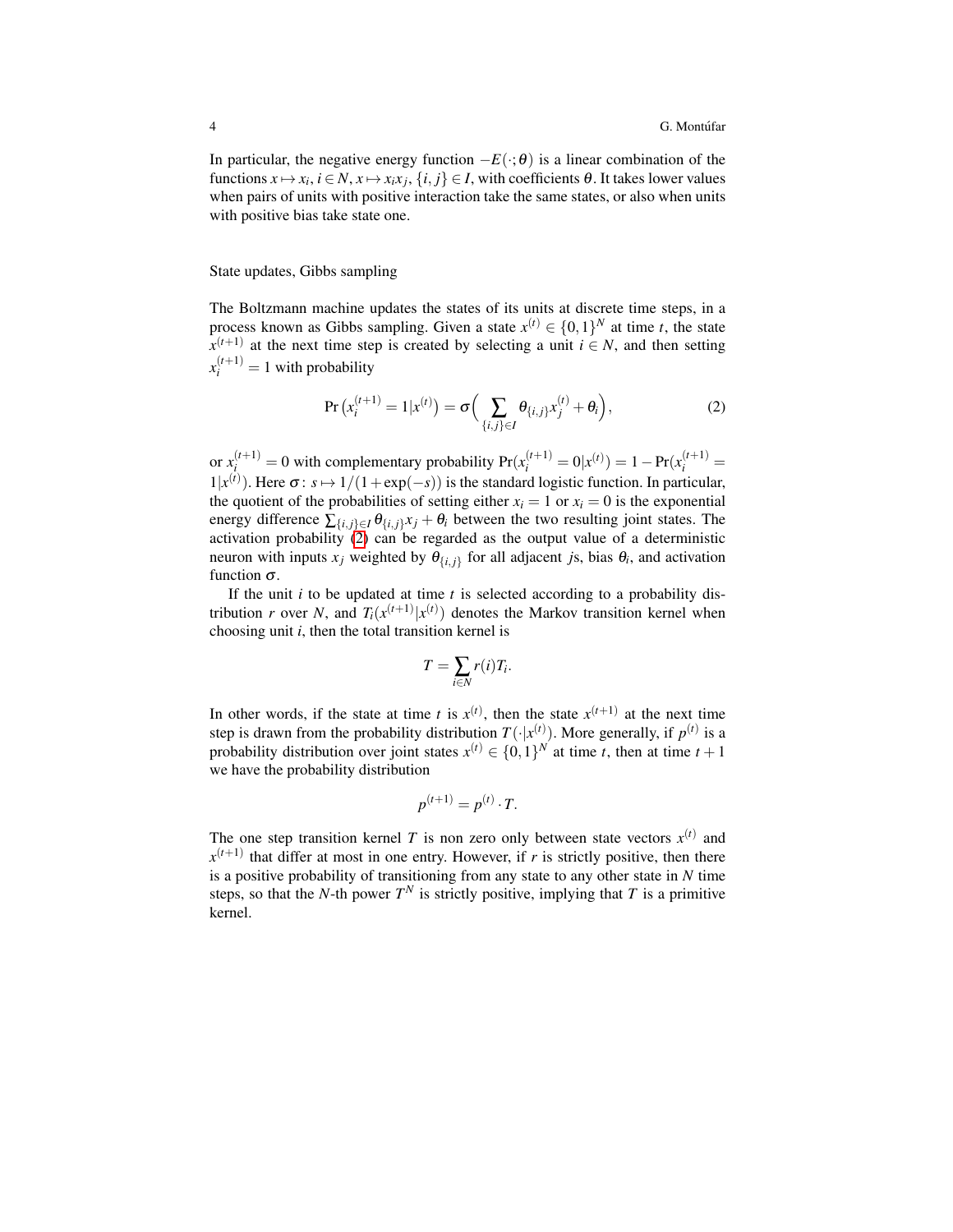Stationary limit distributions

If *T* is a primitive kernel, then there is a unique distribution *p* with  $\lim_{t\to\infty} p^0 \cdot T^t =$ p, for all start state distributions  $p^0$ . This follows from a theorem by Geman and Geman, which also shows that *p* is the Gibbs-Boltzmann distribution

<span id="page-6-0"></span>
$$
p(x; \theta) = \frac{1}{Z(\theta)} \exp(-E(x; \theta)), \quad x \in \{0, 1\}^N,
$$
 (3)

with the energy function  $E(\cdot;\theta)$  given in [\(1\)](#page-4-1) and normalizing partition function  $Z(\theta) = \sum_{x'} \exp(-E(x';\theta)).$ 

The set of stationary distributions [\(3\)](#page-6-0), for all  $\theta \in \mathbb{R}^{|N|+|I|}$ , is the Boltzmann machine probability model with interaction structure  $G = (N, I)$ . This is an exponential family with sufficient statistics  $x_i, i \in \mathbb{N}$ ,  $x_i x_j, \{i, j\} \in I$  and canonical or exponential parameter  $\theta$ . It is a smooth manifold of dimension  $|N|+|I|$ , contained in the  $2^N-1$ dimensional simplex of probability distributions on  $\{0,1\}^N$ ,

$$
\Delta_{\{0,1\}^N} = \left\{ p \in \mathbb{R}^{\{0,1\}^N} \colon p(x) \ge 0 \text{ for all } x \in \{0,1\}^N, \text{ and } \sum_{x \in \{0,1\}^N} p(x) = 1 \right\}.
$$

Hidden units, visible marginal distributions

We will be interested in a situation where only a subset  $V \subseteq N$  of all units can be observed, while the other units  $H = N \setminus V$  are unobserved or hidden. Given the probability distribution  $p(x; \theta)$  over the states  $x = (x_V, x_H) \in \{0, 1\}^V \times \{0, 1\}^H$  of all units, the marginal probability distribution over the visible states  $x_V$  is given by

$$
p(x_V; \theta) = \sum_{x_H \in \{0, 1\}^H} p(x; \theta), \quad x_V \in \{0, 1\}^V.
$$
 (4)

The set of marginal probability distributions, for all choices of  $\theta$ , is a subset of the  $2^V - 1$  dimensional simplex  $\Delta_{\{0,1\}^V}$ . It is the image of the fully observable Boltzmann machine probability manifold by the linear map that computes marginal distributions. In general this set is no longer a manifold. It may have a rather complex shape with self intersections and dimension strictly smaller than that of the manifold of distributions of all units. We will be concerned with the properties of this set in the special case where interaction edges are only allowed between visible and hidden units.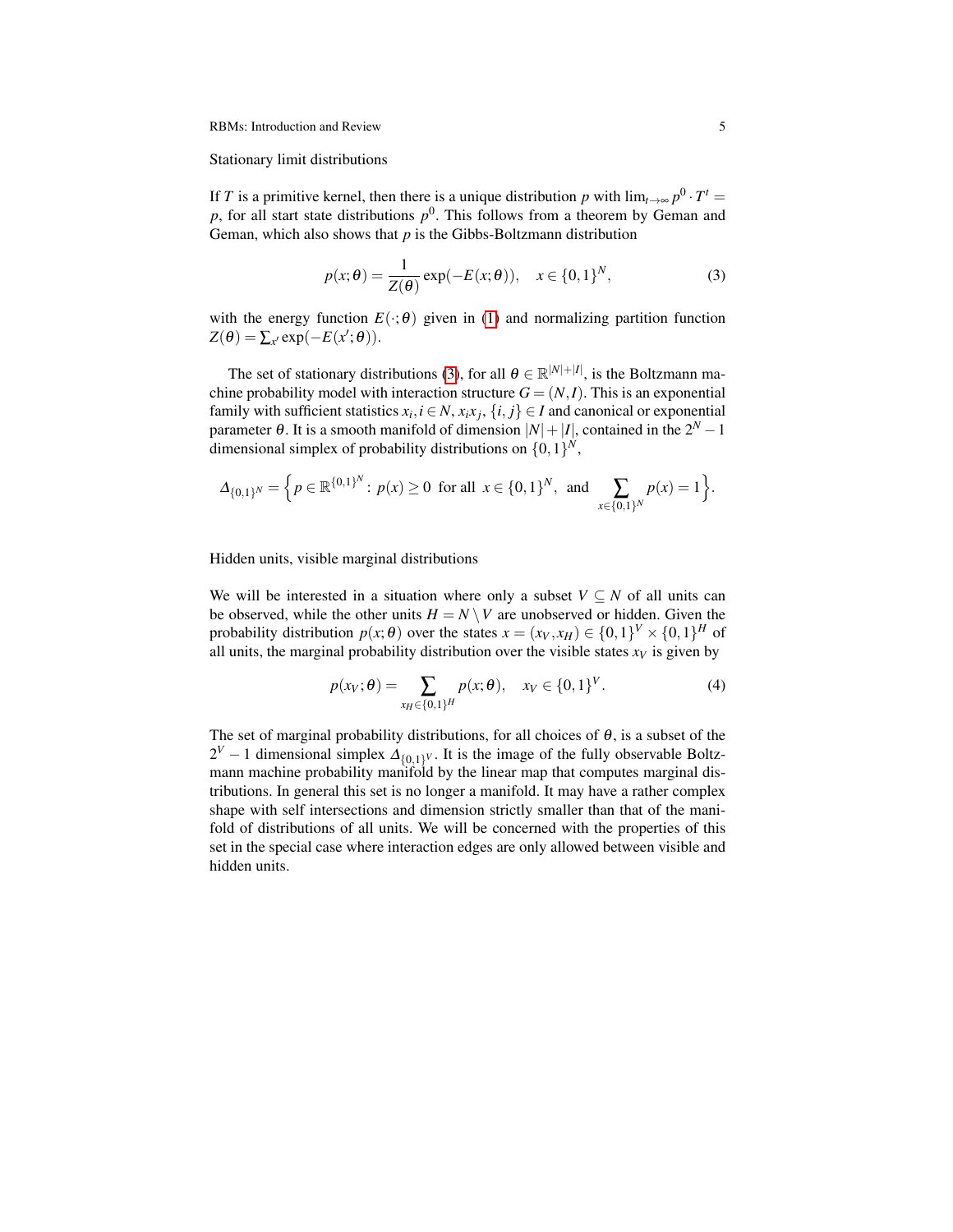### <span id="page-7-0"></span>3 Restricted Boltzmann machines

The restricted Boltzmann machine (RBM) is a special type of Boltzmann machine where the interactions are restricted to be between visible and hidden units, such that  $I = \{\{i, j\} : i \in V, j \in H\}$ . This is illustrated in Figure [1.](#page-7-1) The corresponding probability distributions take the form

<span id="page-7-2"></span>
$$
p(x; \theta) = \frac{1}{Z(\theta)} \sum_{y \in \{0, 1\}^H} \exp(y^{\top} W x + c^{\top} y + b^{\top} x), \quad x \in \{0, 1\}^V. \tag{5}
$$

Here *x* is the state of the visible units, *y* is the state of the hidden units, *Z* is the partition function, and  $\theta = (W, b, c)$  denotes the parameters, composed of the interaction weights  $W = (w_{i,i})_{i \in H, i \in V}$ , the biases of the visible units  $b = (b_i)_{i \in V}$ , and the biases of the hidden units  $c = (c_j)_{j \in H}$ . The RBM probability model with *n* visible and *m* hidden units is the set of probability distributions of the form [\(5\)](#page-7-2), for all possible choices of  $\theta$ . We denote this set by RBM<sub>*n,m*</sub>. We will write  $[n] = \{1, \ldots, n\}$  and  $[m] = \{1, \ldots, m\}$  to enumerate the visible and hidden units, respectively. We write  $\mathscr{X} = \{0,1\}^V$  for the state space of the visible units, and  $\mathscr{Y} = \{0,1\}^H$  for that of the hidden units.



<span id="page-7-1"></span>**Fig. 1** RBM as a graphical model with visible units  $x_1, \ldots, x_n$  and hidden units  $y_1, \ldots, y_m$ . Each edge has an associated interaction weight  $w_{ji}$ , each visible node has an associated bias weight  $b_i$ , and each hidden node an associated bias weight *c <sup>j</sup>* .

An RBM probability model can be interpreted in various interesting and useful ways, as we discuss in the following. These are views of the same object and are equivalent in that sense, but they highlight different aspects.

#### Product of mixtures

One interpretation the RBM is as a *product of experts* model, meaning that it consists of probability distributions which are normalized entrywise products with factors coming from some fixed models. Factorized descriptions are familiar from graphical models, where one considers probability distributions that factorize into potential functions, which are arbitrary positive valued functions that depend only on certain fixed subsets of all variables. We discuss graphical models in more depth in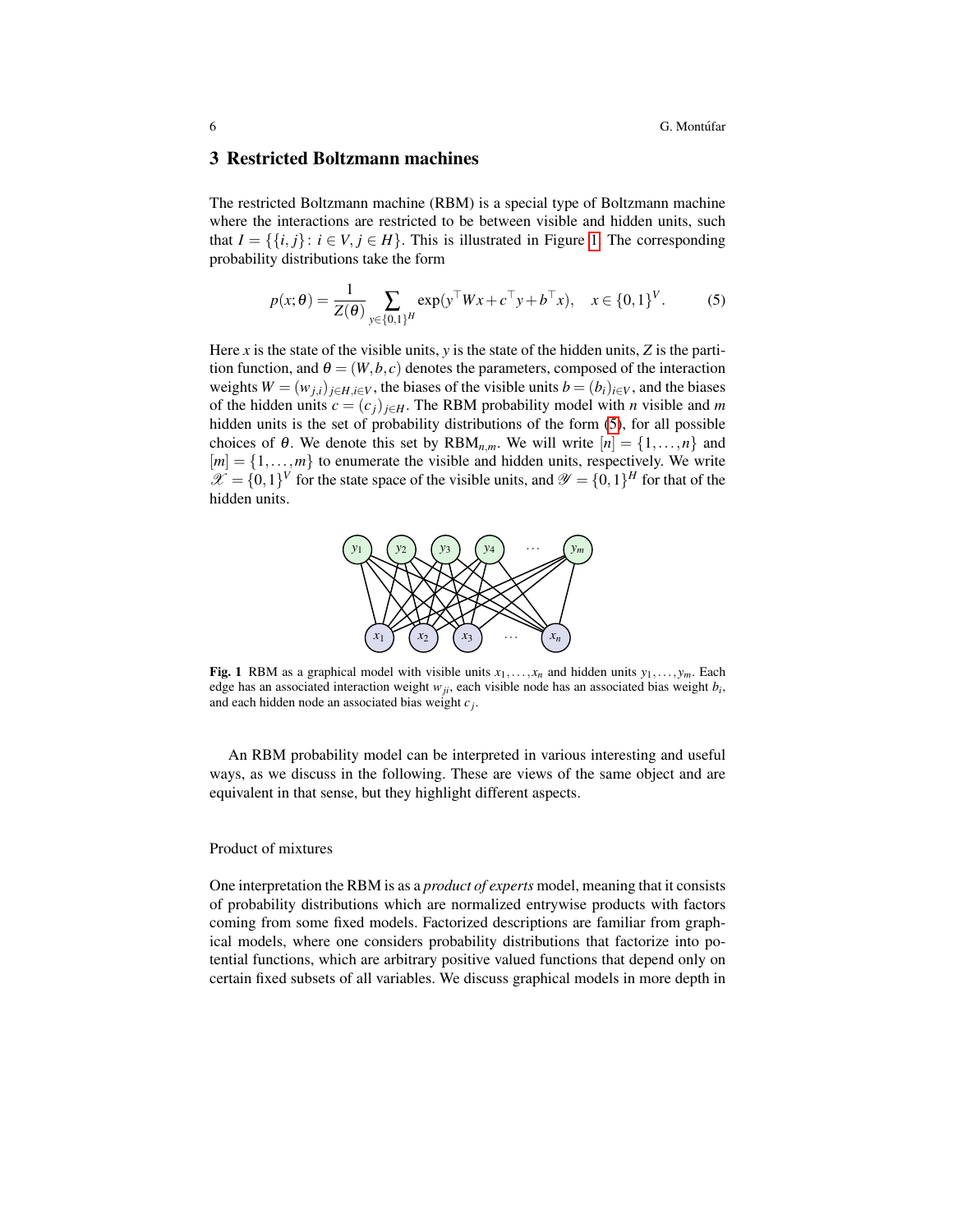Section [6.](#page-26-0) In the case of RBMs, each factor model is given by mixtures of product distributions. A *product distribution* is a distribution of multiple variables which factorizes as an outer product  $q(x_1,...,x_n) = \prod_{i \in [n]} q_i(x_i)$  of distributions  $q_i$  of the individual variables. A *mixture distribution* is a convex combination  $q(x) = \sum_k \lambda_k q_k(x)$ , where the  $\lambda_k$  are non-negative weights adding to one, and the  $q_k$  are probability distributions from some given set. Indeed, the RBM distributions can be written as

$$
p(x; \theta) = \frac{1}{Z(\theta)} \sum_{y \in \{0, 1\}^m} \exp(y^{\top} W x + c^{\top} y + b^{\top} x)
$$
  

$$
= \frac{1}{Z(\theta)} \exp(b^{\top} x) \prod_{j \in [m]} (1 + \exp(W_j x + c_j))
$$
(6)  

$$
= \frac{1}{Z(\theta)} \prod_{j \in [m]} (\exp(W'_j x) + \exp(c_j) \exp(W''_j x)).
$$

Here  $W'_{j}$ : and  $W''_{j} = W_{j} + W'_{j}$ : can be chosen arbitrarily in  $\mathbb{R}^{n}$  for all  $j \in [m]$ , with  $b = \sum_{j \in [m]} W'_j$ . In turn, for any mixture weights  $\lambda_j \in (0,1)$  we can find suitable  $c_j \in \mathbb{R}$ , and for any distributions  $p'_{j,i}$  and  $p''_{j,i}$  on  $\mathcal{X}_i = \{0,1\}$  suitable  $W'_{j,i}$  and  $W''_{j,i}$ , such that

$$
p(x; \theta) = \frac{1}{Z(\theta)} \prod_{j \in [m]} \left( \lambda_j \prod_{i \in [n]} p'_{j,i}(x_i) + (1 - \lambda_j) \prod_{i \in [n]} p''_{j,i}(x_i) \right).
$$
 (7)

This shows that the RBM model can be regarded as the set distributions that are entrywise products of *m* terms, with each term being a mixture of two product distributions over the visible states.

Products of experts can be trained in an efficient way, with methods such as contrastive divergence, which we will outline in Section [4.](#page-15-0) Products of experts also relate to the notion of distributed representations, where each observation is explained by multiple latent causes. This allows RBMs to create exponentially many inference regions, or possible categorizations of input examples, on the basis of only a polynomial number of parameters. This sets RBMs apart from mixture models, and provides one way of breaking the curse of dimensionality, which is one motivation for choosing one network architecture over another in the first place. We discuss more about this further below and in Section [6.](#page-24-0)

#### Tensors and polynomial parametrization

A probability distribution on  $\{0,1\}^n$  can be regarded as an *n*-way table or tensor with entries indexed by  $x_i \in \{0,1\}$ ,  $i \in [n]$ . A tensor p is said to have rank one if it can be factorized as  $p = p_1 \otimes \cdots \otimes p_n$ , where each  $p_i$  is a vector. Thus, nonnegative rank one tensors correspond to product distributions. A tensor is said to have non-negative rank *k* if it can be written as the sum of *k* non-negative tensors of rank 1, and *k* is the smallest number for which this is possible. Tensors of non-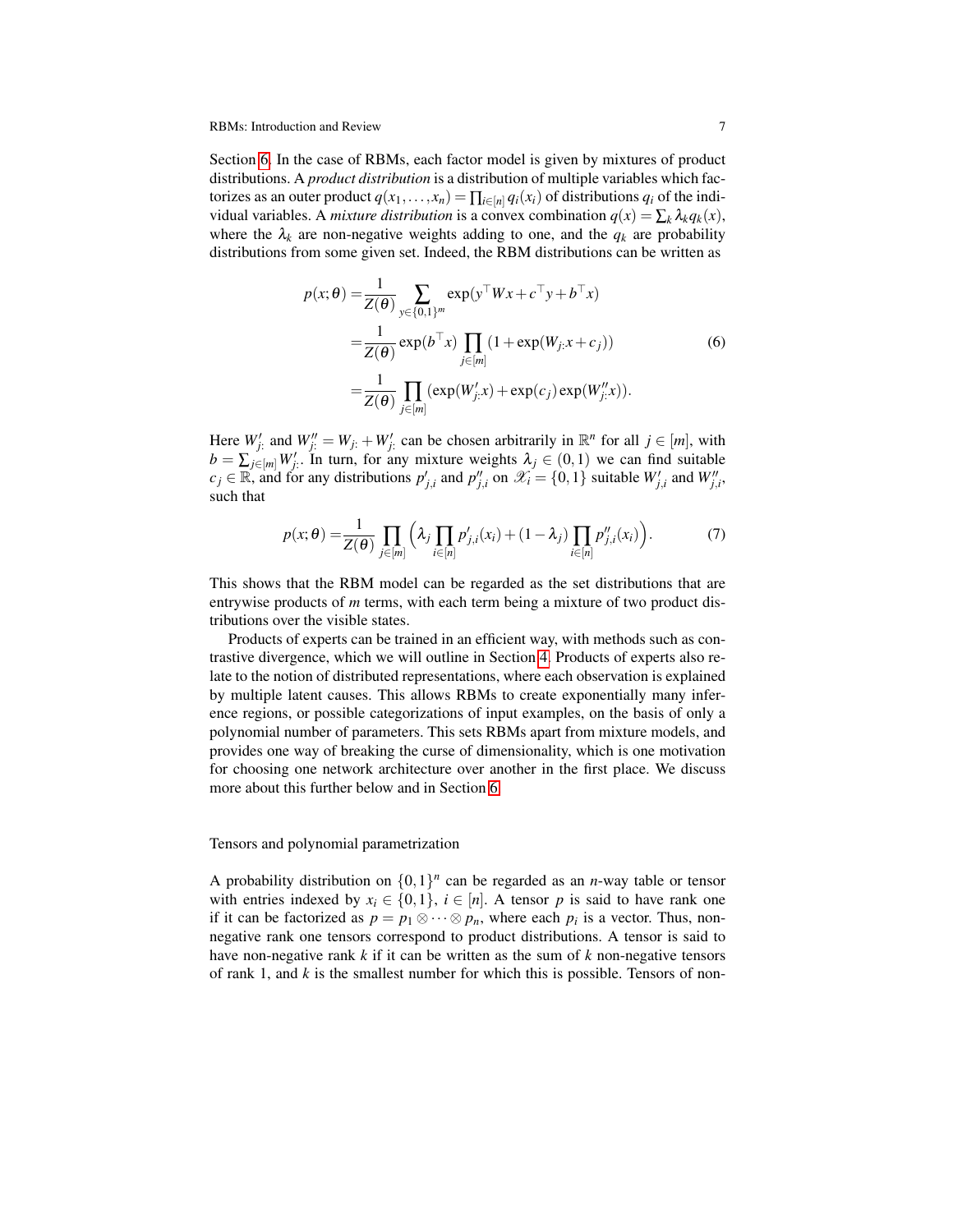#### 8 G. Montúfar

negative rank at most *k* correspond to mixtures of *k* product distributions. The RBM distributions are, up to normalization, the tensors that can be written as Hadamard (i.e., entrywise) products of *m* factor tensors of non-negative rank at most two. The representable tensors have the form

$$
p = \prod_{j \in [m]} (q'_{j,1} \otimes \cdots \otimes q'_{j,n} + q''_{j,1} \otimes \cdots \otimes q''_{j,n}),
$$
\n(8)

where the  $q'_{j,i}$  and  $q''_{j,i}$  are non-negative vectors of length two.

In particular, we note that, up to normalization, the RBM distributions have a polynomial parametrization

$$
p = \left(\prod_{i \in [n]} \omega_{0,i}^{x_i}\right) \prod_{j \in [m]} \left(1 + \omega_{j,0} \prod_{i \in [n]} \omega_{j,i}^{x_i}\right),\tag{9}
$$

with parameters  $\omega_{0,i} = \exp(b_i) \in \mathbb{R}_+, \omega_{j,0} = \exp(c_j) \in \mathbb{R}_+, j \in [m], \omega_{j,i} = \exp(W_{j,i}) \in$  $\mathbb{R}_+$ ,  $(i, j) \in [n] \times [m]$ . The fact that RBMs have a polynomial parametrization makes them, like many other probability models, amenable to be studied with tools from algebra. This is the realm of *algebraic statistics*. Introductions to this area at the intersection of mathematics and statistics are [\[21,](#page-39-5) [72\]](#page-41-0). In algebraic geometry one studies questions such as the dimension and degree of solution sets of polynomial equations. When translated to statistics, these questions relate to parameter identifiability, the number of maximizers of the likelihood function, and other important properties of statistical models.

Kronecker products, harmonium models

As we have seen, the joint distributions of a Boltzmann machine form an exponential family over the states of all units. That is, the joint distributions are given by exponentiating and normalizing vectors from an affine space,

$$
p(x, y; \theta) = \frac{1}{Z(\theta)} \exp(\theta^\top F(x, y)), \quad (x, y) \in \mathcal{X} \times \mathcal{Y}.
$$
 (10)

Here the sufficient statistics  $F_1, \ldots, F_d$ :  $\mathscr{X} \times \mathscr{Y} \to \mathbb{R}$  span the affine space in question. For an RBM, the sufficient statistics *F* have a special structure. Recall that the Kronecker product of two matrices is defined by  $(a_{i,j})_{i,j} \otimes (b_{k,l})_{k,l} =$  $(a_{i,j}(b_{k,l})_{k,l})_{i,j} = (a_{i,j}b_{k,l})_{(i,k),(j,l)}$ . The sufficient statistics for the exponential family of the RBM can be written as a Kronecker product

$$
F(x, y) = F^{V}(x) \otimes F^{H}(y), \quad (x, y) \in \mathcal{X} \times \mathcal{Y}, \tag{11}
$$

where  $F^V(x) = (1, x_1, \dots, x_n)^\top$  and  $F^H(y) = (1, y_1, \dots, y_m)^\top$  are sufficient statistics of the independence models of the *n* visible binary units and the *m* hidden binary units. The independence model is the exponential family of product distributions,  $\frac{1}{Z} \exp(\sum_i \theta_i F_i^V(x)) = \frac{1}{Z} \exp(w^\top x + c) = \frac{1}{Z} \prod_{i \in [n]} \exp(w_i x_i).$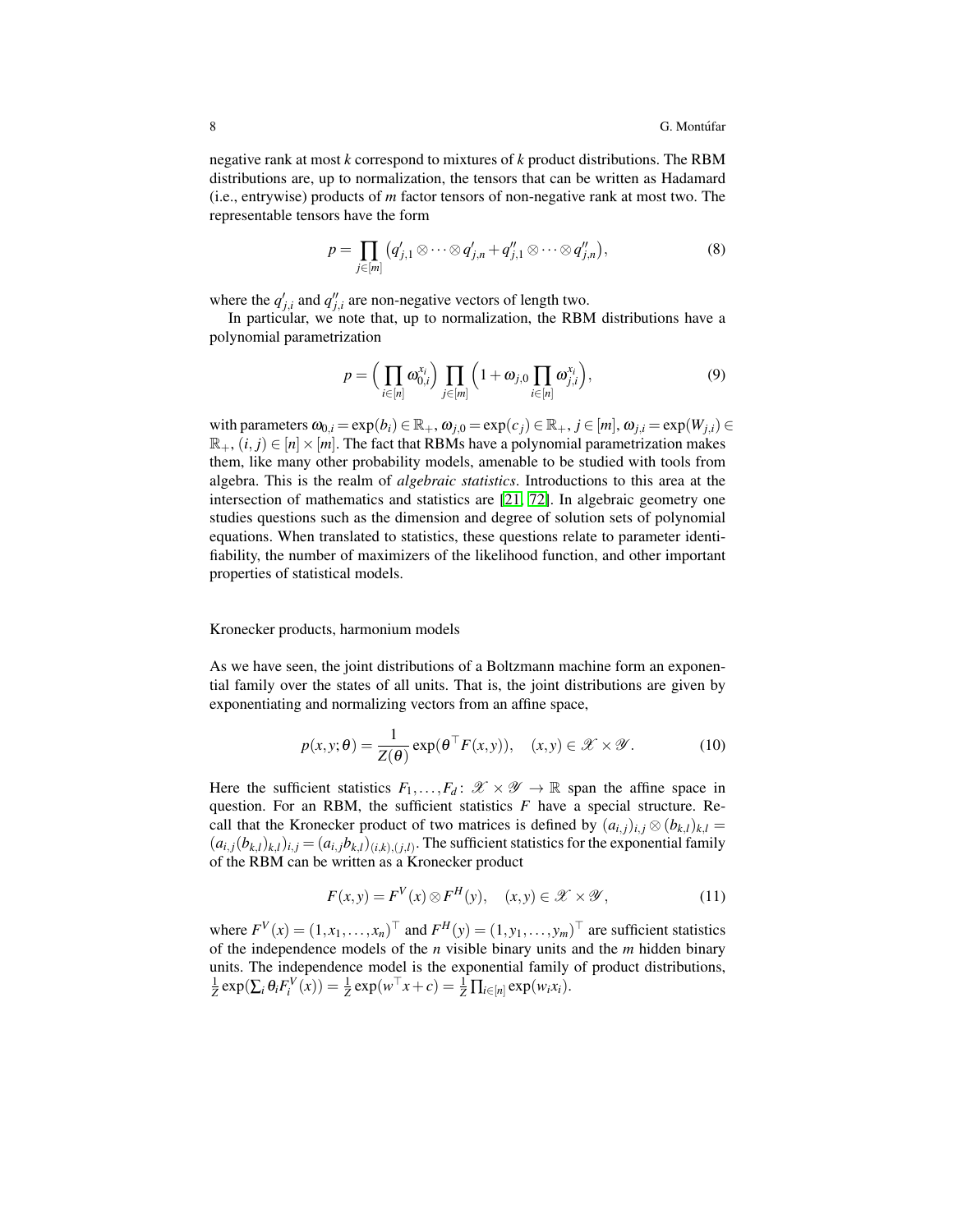The Kronecker product structure allows us to express the conditional distribution of hidden units given visible units, and vice versa, in the following simple way. Given two vectors  $a,b$ , write  $\langle a,b \rangle$  for their inner product  $a^{\dagger}b = \sum_{i} a_{i}b_{i}$ . Take any parameter vector  $\theta \in \mathbb{R}^{(n+1)(m+1)}$  and arrange its entries into a matrix  $\Theta \in \mathbb{R}^{(m+1)\times(n+1)}$ , going column by column. Then

$$
\langle \theta, F(x, y) \rangle = \langle \theta, F^V(x) \otimes F^H(y) \rangle \n= \langle \Theta^{\top} F^H(y), F^V(x) \rangle \n= \langle \Theta F^V(x), F^H(y) \rangle.
$$

These expression describe following probability distributions:

$$
p(x, y; \theta) = \frac{1}{Z(\theta)} \exp\left(\langle \theta, F(x, y) \rangle\right)
$$

$$
p(x|y; \theta) = \frac{1}{Z(\Theta^{\top} F^H(y))} \exp\left(\langle \Theta^{\top} F^H(y), F^V(x) \rangle\right)
$$

$$
p(y|x; \theta) = \frac{1}{Z(\Theta F^V(x))} \exp\left(\langle \Theta F^V(x), F^H(y) \rangle\right).
$$

Geometrically,  $\Theta F^V$  is a linear projection of  $F^V$  into the parameter space of the exponential family with sufficient statistics  $F^H$  and, similarly,  $\Theta^\top F^H$  is a linear projection of  $F<sup>H</sup>$  into the parameter space of an exponential family for the visible variables. This is illustrated in Figure [2.](#page-11-0)

Restricted mixtures of products

The marginal distributions can always be written as

$$
p(x; \theta) = \sum_{y} p(x, y; \theta) = \sum_{y} p(y; \theta) p(x|y; \theta), \quad x \in \mathcal{X}.
$$

In the case of an RBM, the conditional distributions are product distributions  $p(x|y;\theta) = \prod_{i \in [n]} p(x_i|y;\theta)$ . In turn, the RBM model consists of mixtures of product distributions, with mixture weights  $p(y; \theta)$ . However, the marginal  $p(y; \theta)$  and the tuple of conditionals  $p(x|y; \theta)$  have a specific and constrained structure. For instance, as can be seen in Figure [2](#page-11-0) for the model  $RBM<sub>3.2</sub>$ , the mixture components have parameter vectors that are affinely dependent. One implication is that RBM<sub>3,2</sub> cannot represent any distribution with large values on the even parity strings 000,011,101,110 and small values on the odd parity strings 001,010,100,111. This kind of constraint, coming from constraints on the mixture components, have been studied in [\[54\]](#page-41-7). An exact description of the constraints that apply to the probability distributions within  $RBM_{3,2}$  was obtained recently in [\[68\]](#page-41-6). We comment on this later in Section [8.](#page-34-0)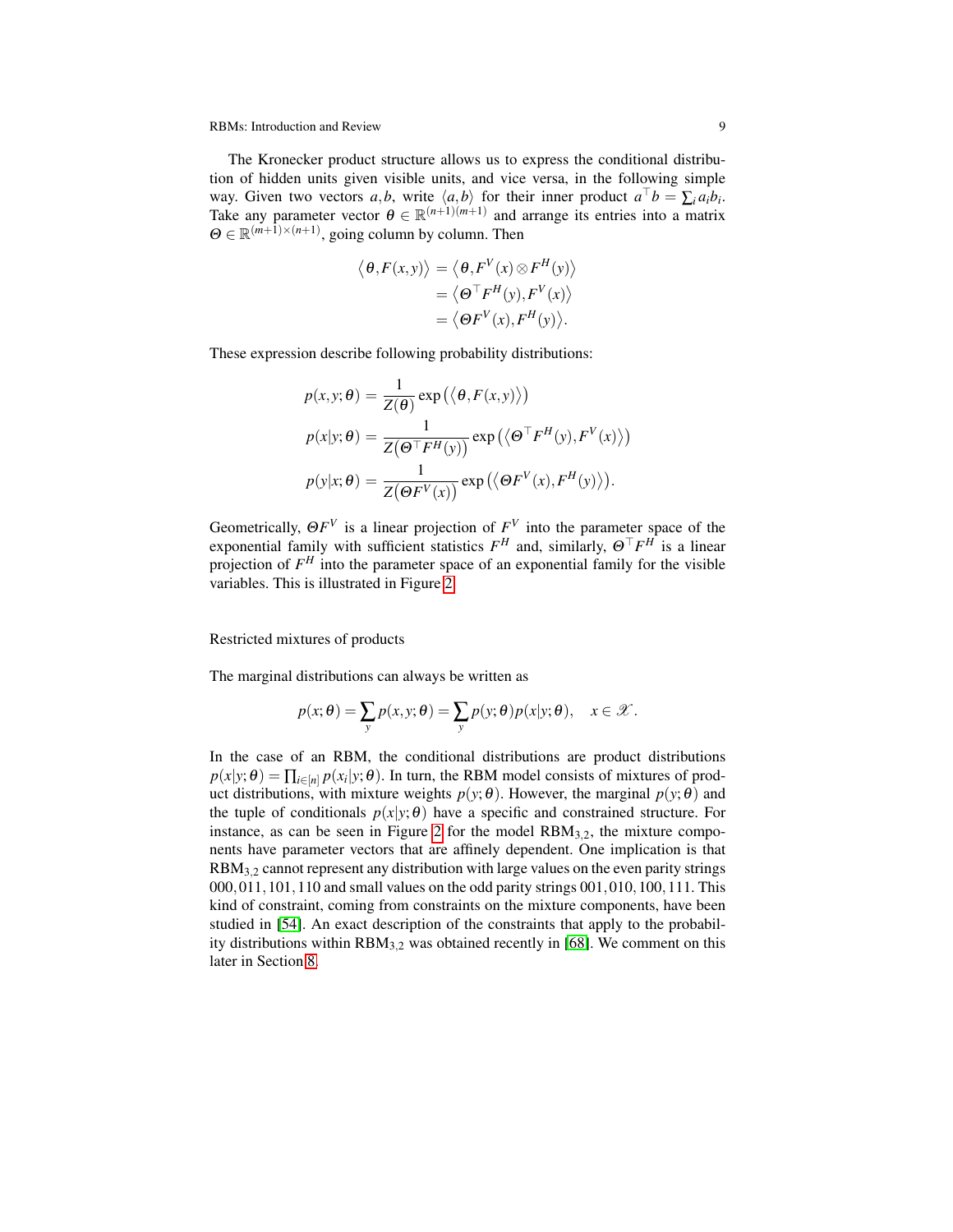

<span id="page-11-0"></span>**Fig. 2** For an RBM, the conditional distributions  $p(X|y; \theta)$  of the visible variables given the hidden variables, are the elements of an exponential family with sufficient statistics  $F<sup>V</sup>$  and parameters given by projections  $\Theta^\top F^H(y)$  of the sufficient statistics  $F^H$  of the hidden variables. Similarly,  $p(Y|x; \theta)$  are exponential family distributions with sufficient statistics  $F^H$  and parameters  $\Theta F^V(x)$ . The figure illustrates these vectors for  $RBM_{3,2}$  and a choice of  $\theta$ .

Superposition of soft-plus units

Another useful way of viewing RBMs is as follows. The description as products of mixtures shows that in RBMs the log-probabilities are sums of independent terms. More precisely, they are superpositions of *m* soft-plus units and one linear unit:

<span id="page-11-1"></span>
$$
\log(p(x; \theta)) = \sum_{j \in [m]} \log(1 + \exp(W_j x + c_j)) + b^\top x - \log(Z(\theta)). \tag{12}
$$

A *soft-plus unit* computes a real valued affine function of its arguments,  $x \mapsto w^{\perp}x +$ *c*, and then applies the soft-plus non linearity  $s \mapsto \log(1 + \exp(s))$ . A linear unit simply computes  $x \mapsto b^{\dagger}x + c$ .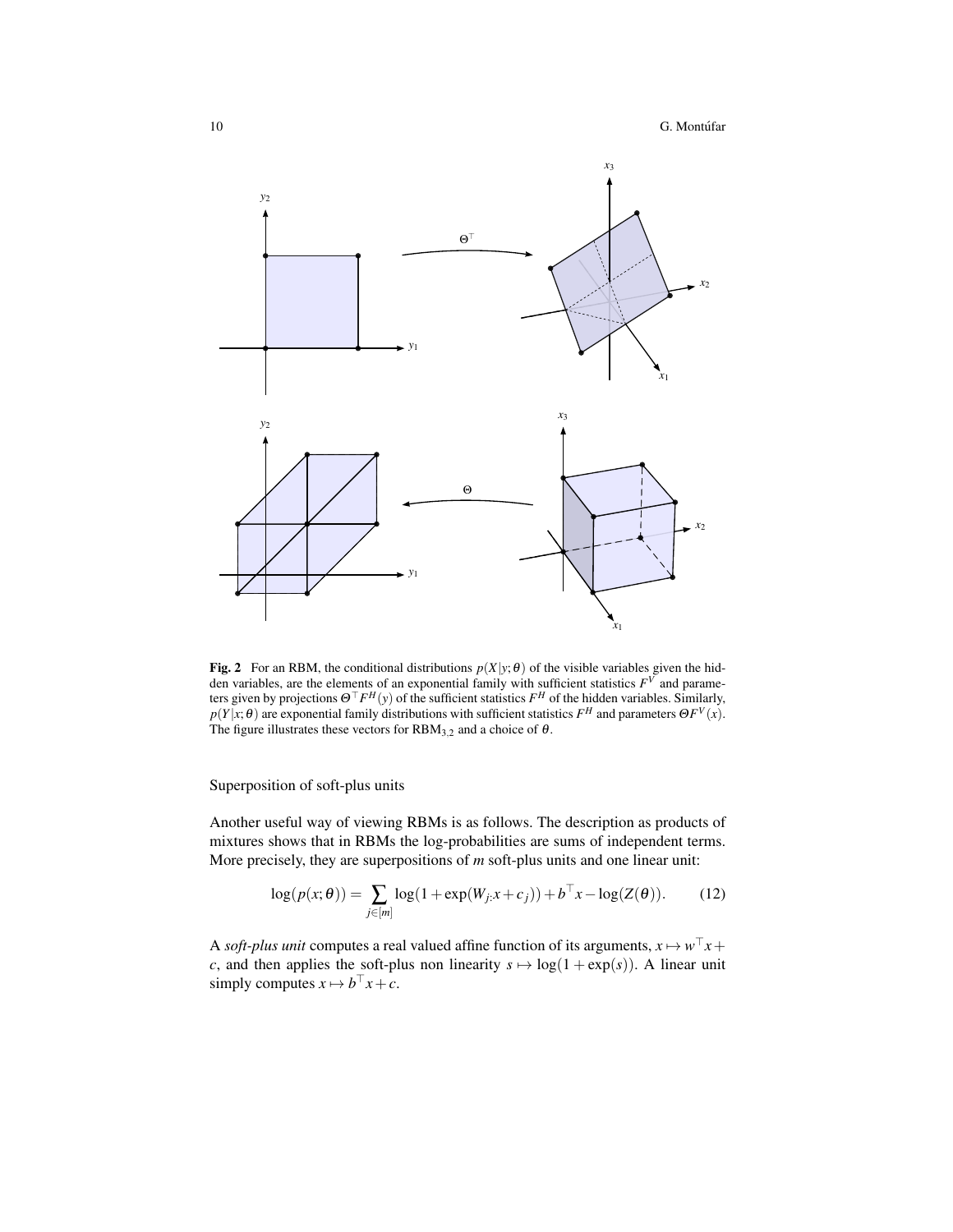Log-probabilities correspond uniquely to probability distributions. When studying the space of representable log-probabilities, it is helpful to allow ourselves to add or disregard additive constants, since they correspond to scaling factors that cancel out with the normalization of the probability distributions.

The RBM model can be regarded as the set of negative energy functions (logprobabilities modulo additive constants) that can be computed by a feedforward network with one hidden layer of *m* soft-plus units and one linear unit, and a single output unit adding the outputs of the hidden units. The situation is illustrated in Figure [3.](#page-12-0) Feedforward networks are often conceptually easier than stochastic networks or probabilistic graphical models. One point to note is that the output unit of the RBM energy network only computes unweighted sums.



<span id="page-12-0"></span>Fig. 3 An RBM model can be regarded as the set of log-probabilities which are computable as the sum of a linear unit  $\phi_0$  and *m* soft-plus units  $\phi_j$ ,  $j = 1, \ldots, m$ .

A type of computational unit that is closely related to the soft-plus unit is the *rectified linear unit* (ReLU). A ReLU computes a real valued affine function of its arguments,  $x \mapsto w^\top x + c$ , followed by rectification  $s \mapsto [s]_+ = \max\{0, s\}$ . As it turns out, if we replace the soft-plus units by ReLUs in eq. [\(12\)](#page-11-1), we obtain the so-called tropical RBM model, which is a piecewise linear version of the original model that facilitates a number of computations. We discuss more details of this relationship in the next paragraph.

#### Tropical RBM, superposition of ReLUs

The tropical RBM model is the set of vectors that we obtain when evaluating logprobabilities of the RBM model using the max-plus algebra and disregarding additive constants. We replace sums by maximum, so that a log-probability vector  $l(x; \theta) = \sum_{y} \exp(y^{\dagger} W x + b^{\dagger} x + c^{\dagger} y), x \in \mathcal{X}$ , becomes  $\Phi(x; \theta) = \max_{y} \{y^{\dagger} W x + c^{\dagger} y\}$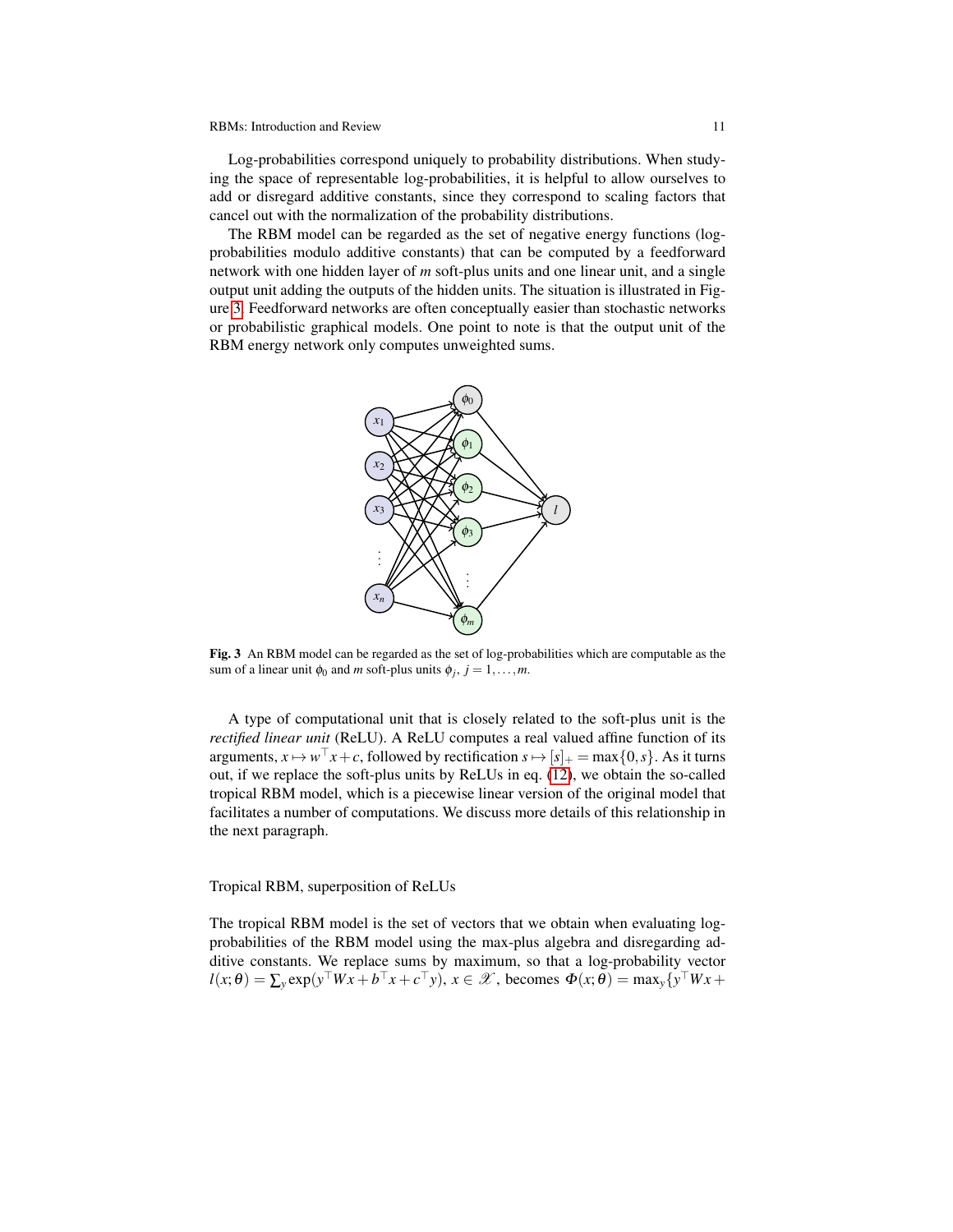12 G. Montufar

 $b<sup>T</sup> x + c<sup>T</sup> y$ ,  $x \in \mathcal{X}$ . We can write this more compactly as

$$
\Phi(x;\theta) = \theta^{\top} F(x,h(x;\theta)), \quad x \in \mathcal{X}, \tag{13}
$$

where  $F(x, y) = (1, x_1, \ldots, x_n)^\top \otimes (1, y_1, \ldots, y_m)^\top$  is the vector of sufficient statistics, and  $h(x; \theta) = \text{argmax}_y \theta \,^{\top} F(x, y) = \text{argmax}_y p(y|x; \theta)$  is the *inference function* that returns the most probable *y* given *x*. In particular, the tropical RBM model is the image of a piecewise linear map.

We note the following decomposition, which expresses the tropical RBM model as a superposition of one linear unit and *m* ReLUs. We have

$$
\Phi(x; \theta) = \max_{y} \{y^{\top}Wx + b^{\top}x + c^{\top}y\}
$$
  
=  $b^{\top}x + \sum_{j \in [m]} \max_{y_j} \{y_jW_{j}:x + c_jy_j\}$   
=  $b^{\top}x + \sum_{j \in [m]} [W_{j}:x + c_j]_{+}.$ 

In turn, the tropical RBM is the set of vectors computable by a sum of one linear unit  $x \mapsto b^{\top}x$  and *m* ReLUs  $x \mapsto [w^{\top}x + c]_+ = \max\{0, w^{\top}x + c\}.$ 

The set of functions that can be represented by a ReLU is closed under multiplication by non-negative scalars. Hence the unweighted sums of *m* ReLUs,  $\sum_{j \in [m]} [w_j^{\dagger} x + c_j]_+$ , express the same set of functions as the conic combinations of *m* ReLUs,  $\sum_{j \in [m]} \alpha_j [\bar{w}_j^{\dagger} x + \bar{c}_j]_+$ , where  $\alpha_j \ge 0$ ,  $j \in [m]$ . For analysis and visualization, we can disregard positive multiplicative factors, and consider convex combinations of *m* normalized ReLUs. We can normalize each function such that its entry sum equals one. Zero functions cannot be normalized in this way, but they are equivalent to constant functions. The set of normalized functions expressible by a ReLU with two binary inputs is shown in Figure [4.](#page-14-0) A sum of *m* ReLUs can realize any convex combinations of *m* points from this set. Affine functions with positive values correspond to the horizontal square in the middle of the figure, and constant functions to the point at the center of the square. Adding positive / negative constants to a given point corresponds to moving from it towards / away from the center.

Other generalizations

There are numerous generalizations of the regular RBM model.

• A Boltzmann machine can be defined with discrete non-binary states, real valued Gaussian units, or any other type of probability model for each unit. If the hidden variables are defined to take *k* possible values each, then the RBM defines a Hadamard product of tensors of non-negative rank at most *k* [\[53\]](#page-41-4). In particular, this is a generalization of mixtures of products models. Visible units with more than two states have been used, for example, in collaborative filtering [\[67\]](#page-41-9).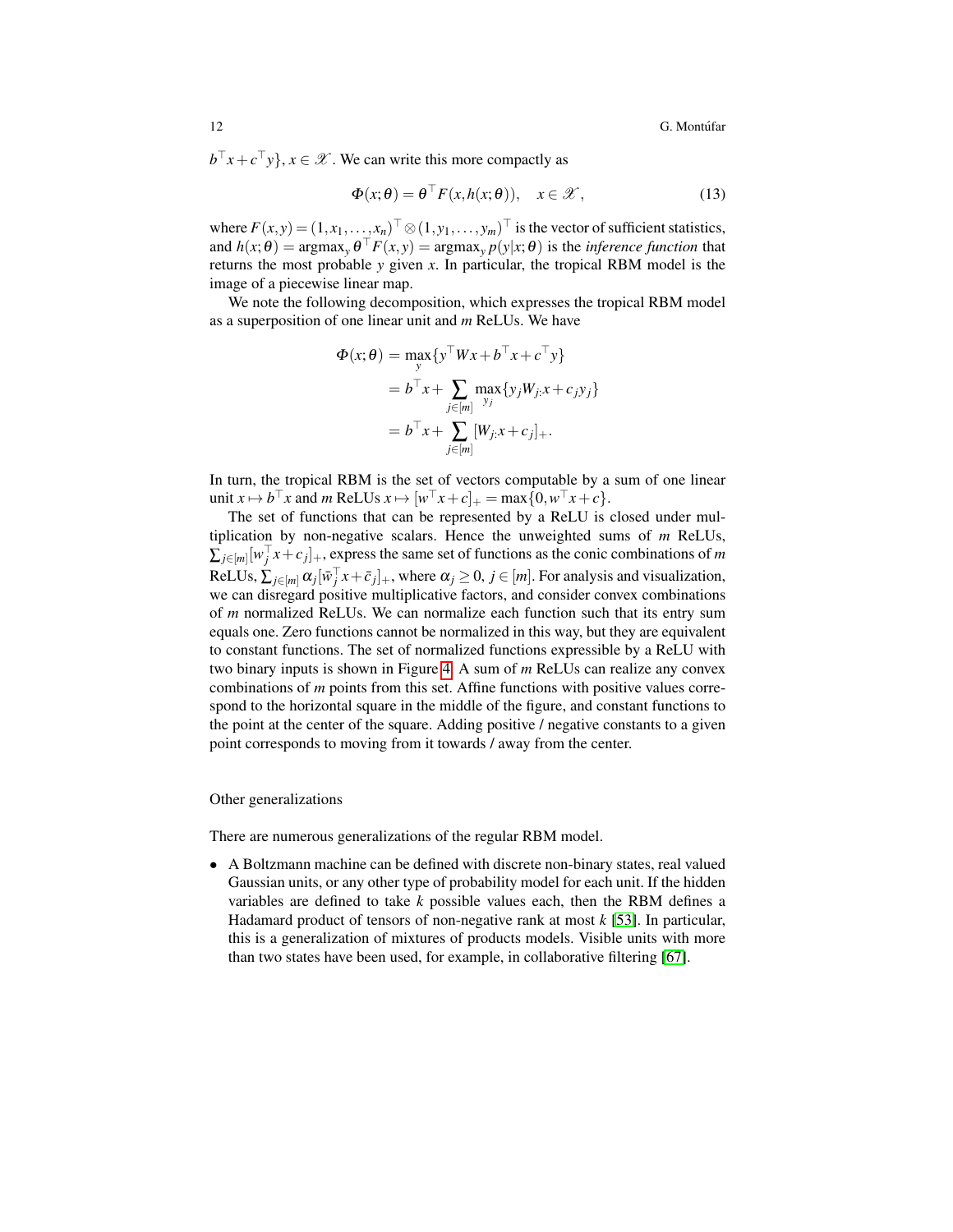

<span id="page-14-0"></span>Fig. 4 Illustration of the set of functions  $([\mathbf{w}^\top \mathbf{x} + c]_+)_x$ ,  $x \in \{0, 1\}^2$ , that can be represented by a ReLU with two binary inputs. This corresponds to the tropical RBM model with zero biases on the visible units. For the visualization of this 3 dimensional set in  $\mathbb{R}^4_{\geq 0}$ , we scaled the vectors to have entry sum 1 (the zero function is identified with the one function), which results in the shown subset of the simplex with vertices  $\delta_x$  the indicators of individual inputs  $x \in \{0,1\}^2$ .

- Viewed as Kronecker product models, with distributions  $\frac{1}{Z(\theta)}\sum_{y} \exp(\theta^T F^V(x))$  $F^H(y)$ ), RBMs can be generalized to have arbitrary factors  $F^V$  and  $F^H$ , rather than just sufficient statistics of independence models. In this case, the conditional distributions of the visible variables, given the hidden variables, are distributions from the exponential family specified by  $F<sup>V</sup>$ . This setting has been discussed in [\[55\]](#page-41-5) and in [\[76\]](#page-42-1) by the name *exponential family harmonium*.
- We can extend the setting of pair interactions to models with higher order interactions, called higher order Boltzmann machines [\[69\]](#page-41-10).
- Other generalizations include deep architectures, such as deep belief networks [\[35\]](#page-40-7) and deep Boltzmann machines [\[66\]](#page-41-11). Here one considers a stack of layers of units, with interactions restricted to pairs of units at adjacent layers. The representational power of deep belief networks has been studied in [\[73,](#page-41-12) [43,](#page-40-8) [51,](#page-40-11) [49\]](#page-40-12) and that of deep Boltzmann machines in [\[50\]](#page-40-13).
- For some applications, such as discriminative tasks, structured output prediction, stochastic control, one splits the visible units into a set of inputs and a set of outputs. The representational power of *conditional RBMs* has been studied in [\[52\]](#page-41-13).
- Another line of generalizations are quantum models [\[9\]](#page-39-16).
- A recent overview on RBM variants for diverse applications was given in [\[78\]](#page-42-2).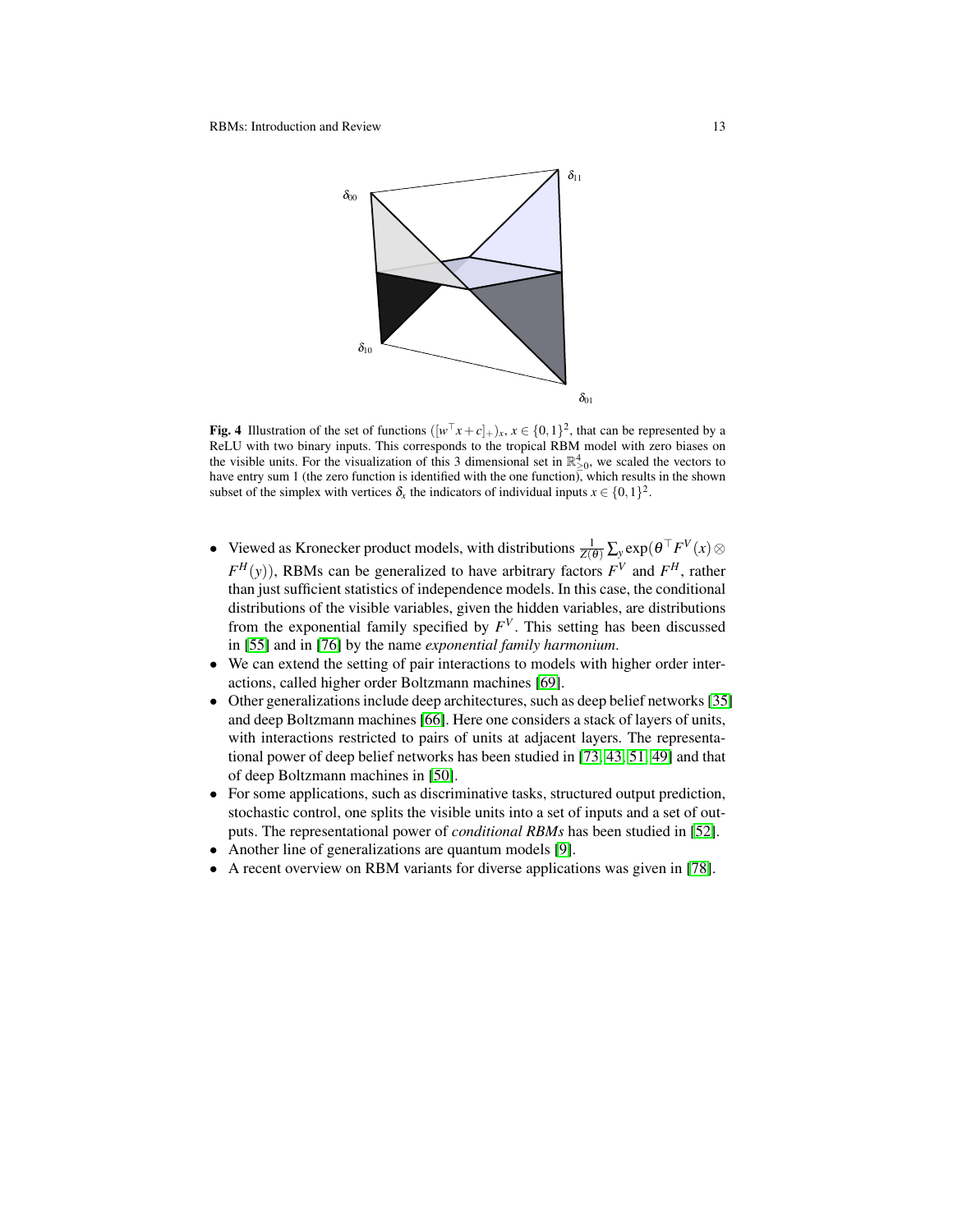# <span id="page-15-0"></span>4 Basics of training

We give a short introduction to training. The general idea of training is to adjust the parameters of the Boltzmann machine such that it behaves in a desirable way. To do this, we first decide on a function to measure the desirability of the different possible behaviors, and then maximize that function over the model parameters. The first explicit motivation and derivation of a learning algorithm for Boltzmann machines is by Ackley, Hinton, and Sejnowski [\[1\]](#page-38-0), based on statistical mechanics. Given a set of examples, the algorithm modifies the interaction weights and biases of the network so as to construct a generative model that produces examples with the same probability distribution of the provided examples.

#### Maximizing the likelihood of a data set

Based on a set of examples, we aim at generating examples with the same probability distribution. To this end, we can maximize the log-likelihood of the provided examples with respect to the Boltzmann machine model parameters. For a set of examples  $x^1, \ldots, x^N \in \{0, 1\}^n$ , the log-likelihood is

<span id="page-15-1"></span>
$$
L(\theta) = \sum_{i=1}^{N} \log p(x^i; \theta) = \sum_{x} p_{\text{data}}(x) \log p(x; \theta), \qquad (14)
$$

where  $p_{data}$  is the empirical data distribution  $p_{data}(x) = \frac{1}{N} \sum_{i=1}^{N} \delta_{x^{i}}(x), x \in \mathcal{X}$ , and  $p(x; \theta), x \in \mathcal{X}$ , is the model distribution with parameter  $\theta \in \mathbb{R}^d$ . Maximizing [\(14\)](#page-15-1) with respect to  $\theta$  is equivalent to minimizing the Kullback-Leibler divergence  $D(p_{data}||p_{\theta})$  from  $p_{data}$  to the model distribution  $p_{\theta} \equiv p(\cdot;\theta)$ , again with respect to θ. The divergence is defined as

$$
D(p_{\text{data}} \| p_{\theta}) = \sum_{x} p_{\text{data}}(x) \log \frac{p_{\text{data}}(x)}{p(x; \theta)}.
$$
 (15)

In some cases the minimum might not be attained by any value of the parameter θ. However, it is attained as  $D(p_{data}||p)$  for some distribution *p* in the closure of  $\{p_{\theta} : \theta \in \mathbb{R}^d\} \subseteq \Delta_{\mathscr{X}}.$ 

#### Likelihood gradient

In most cases, we do not know how to maximize the log-likelihood in closed form (we discuss a recent exception to this in Section [8\)](#page-34-0). We can search for a maximizer by initializing the parameters at some random value  $\theta^{(0)}$  and iteratively adjusting them in the direction of the gradient, as

$$
\boldsymbol{\theta}^{(t+1)} = \boldsymbol{\theta}^{(t)} + \alpha_t \nabla L(\boldsymbol{\theta}^{(t)}),
$$
\n(16)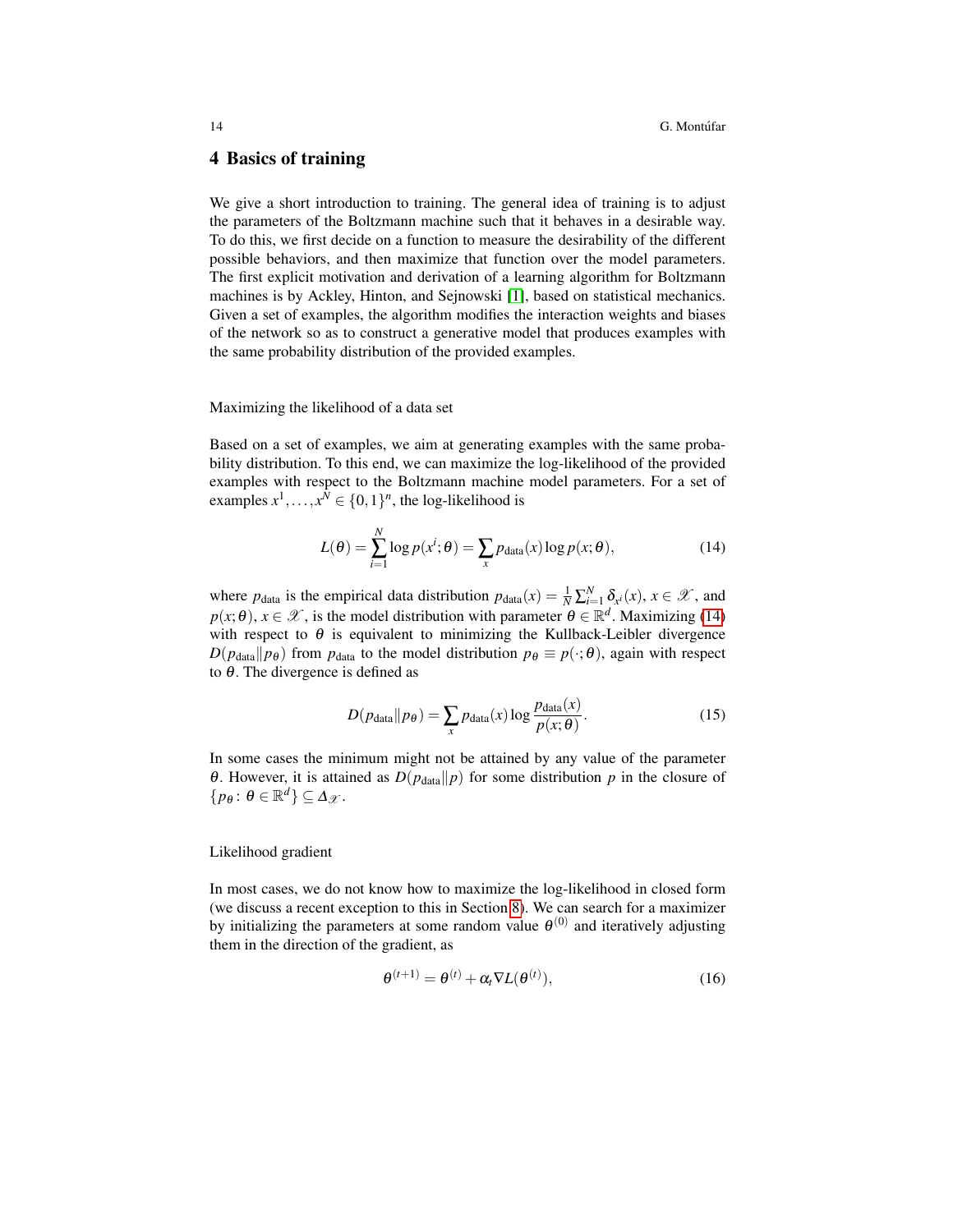until some convergence criterion is met. Here the *learning rate*  $\alpha_t > 0$  is a hyperparameter of the learning criterion that needs to be specified. Typically the user tries a range of values. Often in practice, the parameter updates are computed based only on subsets of the data at the time, in what is known as on-line, mini-batch, or stochastic gradient.

Writing  $F: \mathscr{X} \times \mathscr{Y} \to \mathbb{R}^d$  for the sufficient statistics of an exponential family of joint distributions of visible and hidden variables, we have

<span id="page-16-0"></span>
$$
\nabla L(\theta) = \langle F \rangle_{\text{data}} - \langle F \rangle_{\theta}.
$$
 (17)

Here  $\nabla = (\frac{\partial}{\partial \theta_1}, \dots, \frac{\partial}{\partial \theta_n})^\top$  is the column vector of partial derivatives with respect  $\mathbf{v} = (\partial_{\theta_1}, \dots, \partial_{\theta_d})$  is the column vector of partial derivatives with respect to the model parameters,  $\langle \cdot \rangle_{data}$  stands for the expectation value with respect to the joint probability distribution  $p_{data}(x)p_{\theta}(y|x)$ , and  $\langle \cdot \rangle_{\theta}$  stands for the expectation with respect to the joint distribution  $p_{\theta}(x, y)$ .

The computation of the gradient can be implemented as follows. We focus on the binary RBM, for which the sufficient statistics take the form

$$
F(x,y) = (F_I, F_V, F_H)(x,y) = ((y_j x_i)_{j \in H, i \in V}, (x_i)_{i \in V}, (y_j)_{j \in H}), (x,y) \in \{0,1\}^V \times \{0,1\}^H
$$

For the expectation value in [\(17\)](#page-16-0) involving the data distribution:

- Write a data matrix  $\tilde{X} = (x^1, \dots, x^N)$ .
- Collect the activation probabilities of the individual hidden units, in response to each visible data vector, into a matrix  $\tilde{Y} = \sigma(c \cdot 1_{1 \times N} + W \cdot \tilde{X})$ . Here  $\sigma$  is the logistic function  $s \mapsto 1/(1 + \exp(-s))$  applied entrywise to the argument, and  $1_{1\times N}$  is the  $1\times N$  matrix of ones.
- Then

<span id="page-16-1"></span>
$$
\langle F_I \rangle_{\text{data}} = \tilde{Y} \cdot \tilde{X}^\top / N,
$$
  

$$
\langle F_V \rangle_{\text{data}} = \tilde{X} \cdot 1_{N \times 1} / N,
$$
  

$$
\langle F_H \rangle_{\text{data}} = \tilde{Y} \cdot 1_{N \times 1} / N.
$$
 (18)

This calculation is relatively tractable, with order *Nnm* operations.

For the expectation in [\(17\)](#page-16-0) with respect to the model distribution:

- Write *X* for the matrix with columns all vectors in  $\{0,1\}^n$  and *Y* for the matrix with columns all vectors in  $\{0,1\}^m$ .
- Let  $P_{Y \times X}$  be the matrix with entries  $p_{\theta}(x, y)$ , with rows and columns indexed by *y* and *x*.
- Then

$$
\langle F_I \rangle_{\theta} = Y \cdot P_{Y \times X} \cdot X^{\top},
$$
  
\n
$$
\langle F_V \rangle_{\theta} = \mathbb{1}_{1 \times 2^m} \cdot P_{Y \times X} \cdot X^{\top},
$$
  
\n
$$
\langle F_H \rangle_{\theta} = Y \cdot P_{Y \times X} \cdot \mathbb{1}_{2^n \times 1}.
$$
\n(19)

.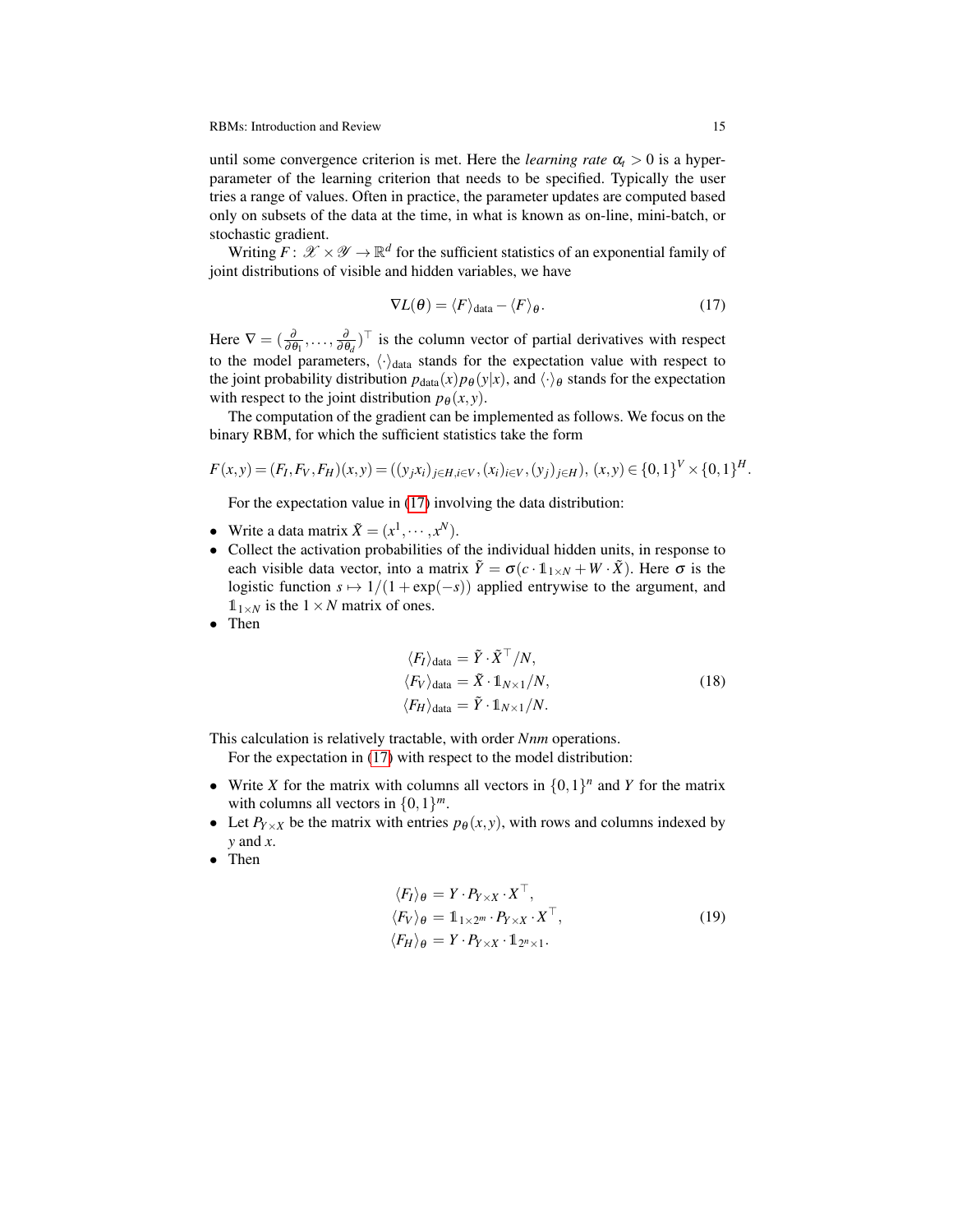This calculation is possible for small models, but it can quickly become intractable. Since  $P_{Y \times X}$  has  $2^m$  rows and  $2^n$  columns, computing its partition function and the expectations requires exponentially many operations in the number of units. In applications *n* and *m* may be in the order of hundreds or thousands. In order to overcome the intractability of this computation, a natural approach is to approximate the expectation values by sample averages. We discuss this next.

#### Contrastive divergence

The expectations  $\langle F \rangle_{\theta}$  with respect to the model distribution can be approximated in terms of sample averages obtained by Gibbs sampling the RBM. One method based on this idea is *contrastive divergence* (CD) [\[33\]](#page-40-14). This method has been enormously valuable in practical applications and is the standard learning algorithm for RBMs. The CD algorithm can be implemented as follows.

- As before, write a data matrix  $\tilde{X} = (x^1, \dots, x^N)$ .
- Then update the state of the hidden units of the RBM by

$$
\tilde{Y} = (\sigma(c \cdot 1_{1 \times N} + W \cdot \tilde{X}) \geq \text{rand}_{m \times N}).
$$

• Update the state of the visible units by

$$
\hat{X} = (\sigma(b \cdot \mathbb{1}_{1 \times N} + W^{\top} \tilde{Y}) \geq \text{rand}_{n \times N}).
$$

These updates are the Gibbs sampling state updates described in eq. [\(2\)](#page-5-0), computed in parallel for all hidden and visible units. Here rand $_{n\times N}$  is an  $n \times N$  array of independent variables uniformly distributed in [0, 1], and  $\geq$  is evaluated entrywise as a logic gate with binary outputs.

• Now use the reconstructed data  $\hat{X}$  to compute  $\langle F \rangle_{\text{recon}}$  in the same way as  $\tilde{X}$ was used to compute  $\langle F \rangle_{data}$  in eq. [\(18\)](#page-16-1). The approximate model sample average  $\langle F \rangle_{\text{recon}}$  is then used as an approximation of  $\langle F \rangle_{\theta}$ .

This calculation involves only order *Nnm* operations, and remains tractable even for relatively large *n* and *m* in the order of thousands.

CD is an approximation to the maximum likelihood gradient. The bias of this method with respect to the actual gradient has been studied theoretically in [\[23\]](#page-39-12). There are a number of useful variants of the basic CD method. One can use *k* Gibbs updates, instead of just one, in what is known as the  $CD_k$  method. The larger  $k$ , the more one can expect the samples to follow the model distribution. In this spirit, there is also the persistent CD method (PCD) [\[74\]](#page-41-14), where each sampling chain is initialized at previous samples, rather than at examples form the data set. Another useful technique in this context is parallel tempering [\[65,](#page-41-15) [24\]](#page-39-9). Moreover, basic gradient methods are often combined with other strategies, such as momentum, weight decay, pre-conditioners, second order methods. For more details see the introduction to training RBMs [\[25\]](#page-39-17) and the useful practical guide [\[34\]](#page-40-15).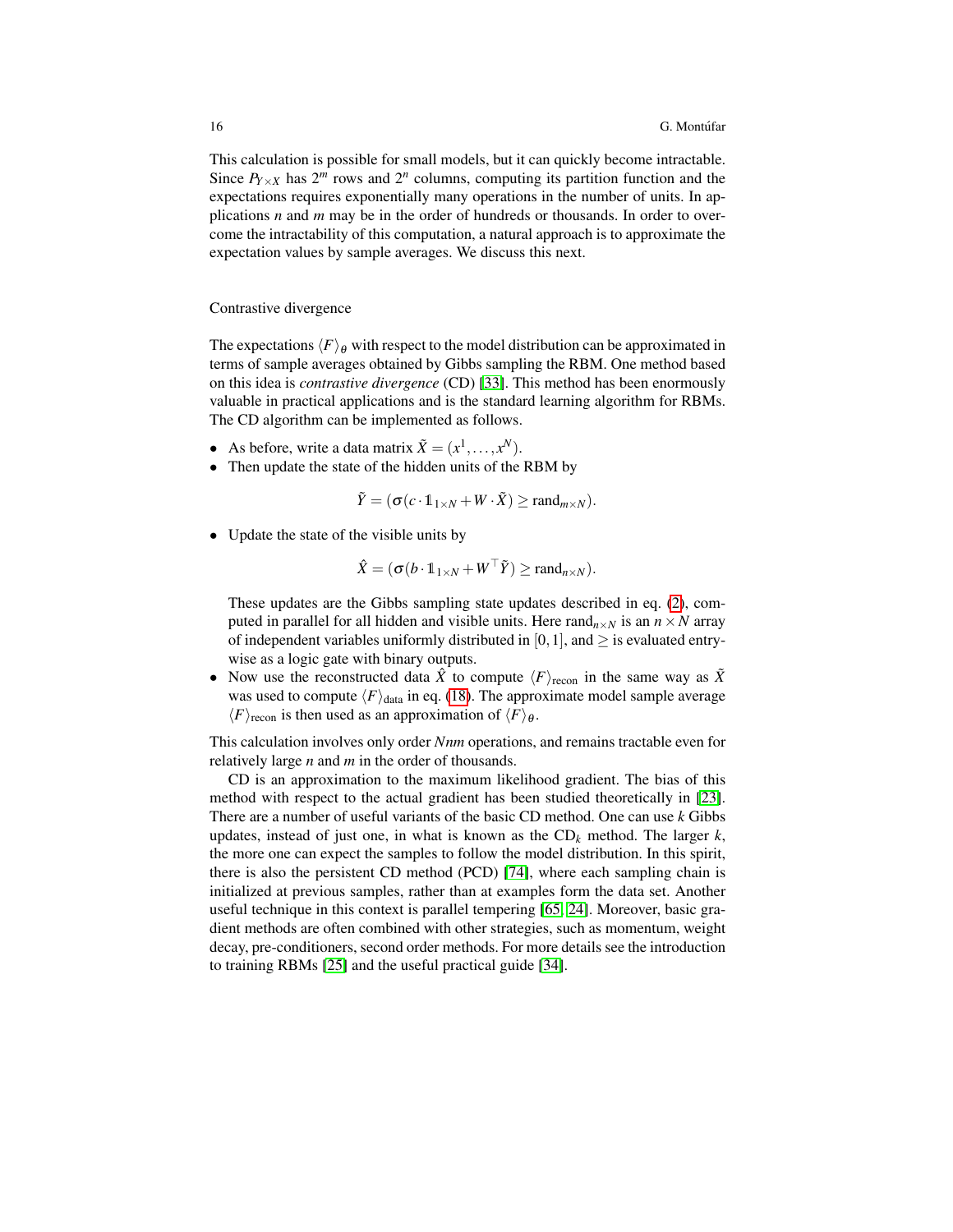#### Natural gradient

A natural modification of the standard gradient method is the *natural gradient*, which is based on the notion that the parameter space has an underlying geometric structure. This is the point of view of *information geometry* [\[3,](#page-38-1) [8,](#page-39-2) [6\]](#page-39-3). A recent mathematical account on this topic is given in the book [\[11\]](#page-39-4). The natural gradient method was popularized with Amari's paper [\[4\]](#page-39-18), which discusses how this method is efficient in learning. In this setting, the ordinary gradient is replaced by a Riemannian gradient, which leads to a parameter update rule of the form

$$
\boldsymbol{\theta}^{(t+1)} = \boldsymbol{\theta}^{(t)} + \alpha_t G^{-1}(\boldsymbol{\theta}^{(t)}) \nabla L(\boldsymbol{\theta}^{(t)}),
$$
\n(20)

where *G* is the Fisher information [\[61\]](#page-41-16). For a given parametric model  $\{p_{\theta} : \theta \in \mathbb{R}^d\}$ , the Fisher information is defined as

$$
G(\boldsymbol{\theta}) = \mathbb{E}_{\boldsymbol{\theta}} \big[ \nabla \log p(X; \boldsymbol{\theta}) \cdot \nabla^{\top} \log p(X; \boldsymbol{\theta}) \big].
$$

Here  $\mathbb{E}_{\theta}[\cdot]$  denotes expectation with respect to the model distribution  $p(X; \theta) \equiv p_{\theta}$ . Amari, Kurata, and Nagaoka [\[7\]](#page-39-6) discuss the statistical meaning of the Fisher metric. The inverse Fisher matrix divided by the number of observations describes the behavior of the expected square error (covariance matrix) of the maximum likelihood estimator.

For an exponential family model with sufficient statistics  $F: \mathcal{X} \to \mathbb{R}^d$  and logpartition function  $\psi(\theta) = \log Z(\theta)$ , the Fisher matrix can be given as the Hessian of the log-partition function, as

$$
G(\theta) = \nabla \nabla^{\top} \psi(\theta) = \mathbb{E}_{\theta}[F \cdot F^{\top}] - \mathbb{E}_{\theta}[F] \cdot \mathbb{E}_{\theta}[F]^{\top} = \text{Cov}_{\theta}[F],
$$

which is the covariance of *F* with respect to the exponential family distribution. This matrix is full rank iff the exponential family parametrization is minimal, meaning that the functions  $F_1, \ldots, F_d : \mathcal{X} \to \mathbb{R}$  are linearly independent and do not contain the constant function 1 in their linear span.

Consider now the RBM model as the set of visible marginals of an exponential family with sufficient statistics  $F: \mathscr{X} \times \mathscr{Y} \mapsto \mathbb{R}^d$ . The gradient of the visible logprobabilities is

$$
\nabla \log p(x; \theta) = \mathbb{E}_{\theta}[F|x] - \mathbb{E}_{\theta}[F],
$$
\n(21)

where  $\mathbb{E}_{\theta}[F|x] = \sum_{y} F(x, y)p(y|x; \theta)$  is the conditional expectation of *F*, given the visible state *x*, and  $\mathbb{E}_{\theta}[F] = \sum_{x,y} F(x,y) p(x,y;\theta)$  is the expectation with respect to the joint distribution over visible and hidden states. The Fisher matrix takes the form

$$
G(\theta) = \mathbb{E}_{\theta}[\mathbb{E}_{\theta}[F|X] \cdot \mathbb{E}_{\theta}[F|X]^{\top}] - \mathbb{E}_{\theta}[F] \cdot \mathbb{E}_{\theta}[F]^{\top}
$$
  
= Cov<sub>\theta</sub> [ $\mathbb{E}_{\theta}[F|X]$ ].

The rank of this matrix is equal to the rank of the Jacobian  $J(\theta) = [\nabla p(x; \theta)]_x$  of the parametrization of the visible marginal distributions. Verifying whether and when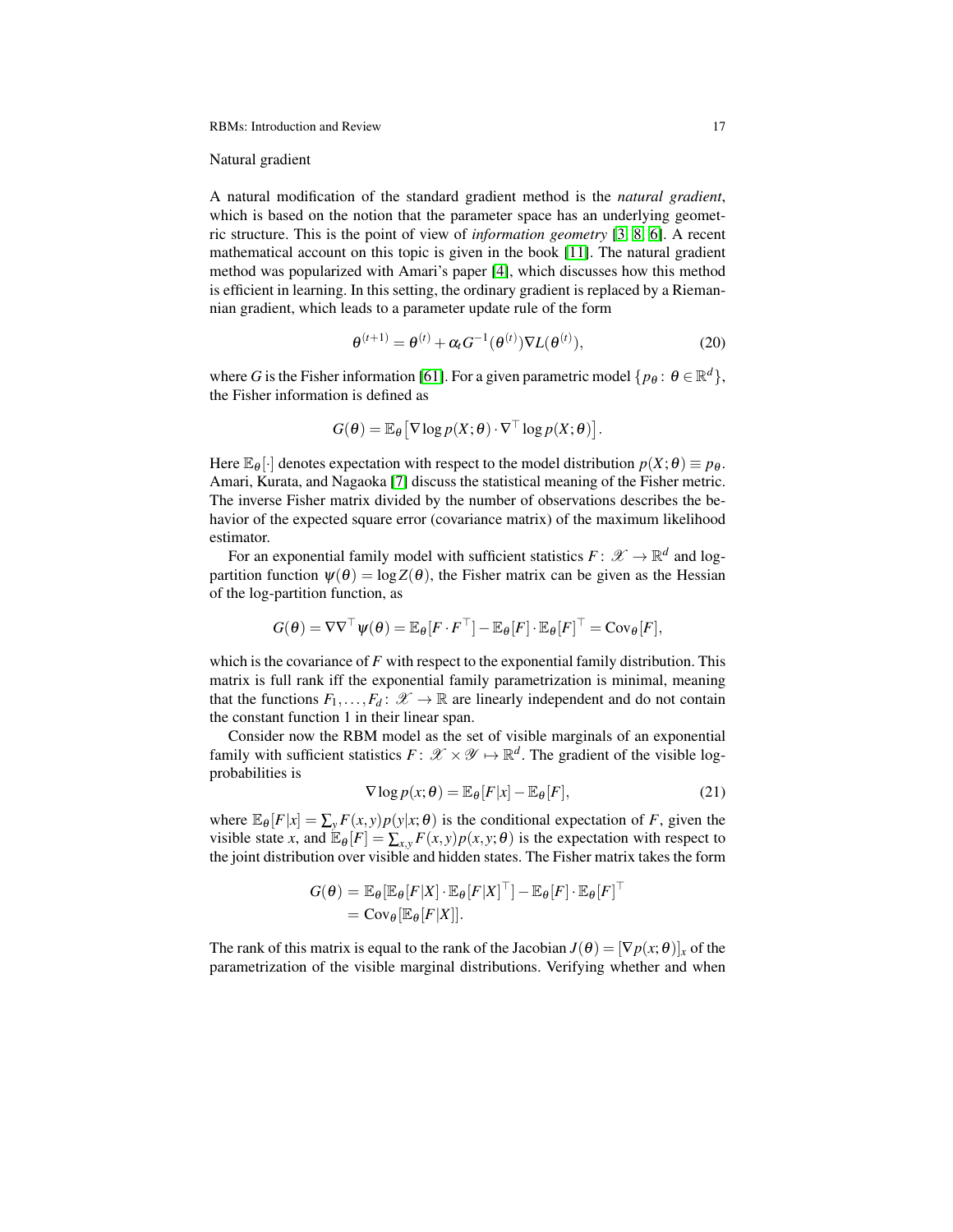the Fisher matrix of the RBM has full rank, is a non-trivial problem that we will discuss further in Section [5.](#page-21-0)

In models with hidden variables, the Fisher matrix is not always full rank. An area that studies the statistical effects of this is *singular learning theory*; see [\[75,](#page-41-17) [10\]](#page-39-14). In practice, for the purpose of parameter optimization, the natural gradient works well even when the model involves singularities, at least so long as the parameter updates don't step into the singular set. The advantages of the natural gradient over the regular gradient have been demonstrated in numerous applications. It tends to be better at handling plateaus, thus reducing the number of required parameter updates, and also to find better local optimizers. On the other hand, computing the Fisher matrix and its inverse is challenging for large systems. Approximations of the relevant expectation values still require a computational overhead over the regular gradient, and in some cases, it is not clear how to balance optimization with other statistical considerations. Approximating the Fisher matrix in an efficient and effective way is an active topic of research. RBMs have been discussed specifically in [\[60,](#page-41-18) [31\]](#page-40-16). Following the notions of the natural gradient, recent works also investigate alternatives and variants of the Fisher metric, for instance based on the Wasserstein metric [\[48,](#page-40-17) [44\]](#page-40-18).

#### Double minimization, EM algorithm

Amari [\[6,](#page-39-3) Section 8.1.3] discusses an alternative view on the maximum likelihood estimation problem in probability models with hidden variables. See also [\[7,](#page-39-6) [16\]](#page-39-19). The idea is to regard this as an optimization problem over the model of joint distributions of both visible and hidden variables. Given an empirical data distribution *p<sup>V</sup>* over visible states  $x \in \mathcal{X}$ , consider the set of joint distributions over  $(x, y) \in \mathcal{X} \times \mathcal{Y}$ that are compatible with  $p_V$ :

$$
E = \left\{ p(x, y) \colon \sum_{y \in \mathscr{Y}} p(x, y) = p_V(x) \right\}.
$$

This *data manifold E*, being defined by linear equality constraints, is a special type of linear model. Note that it can be written as  $E = \{p(x, y) = p_V(x)p(y|x)\}\$ , where we fix the marginal distribution  $p_V(x)$  and are free to choose arbitrary conditional distributions  $p(y|x)$  of hidden states given the visible states.

Taking this view, we no longer minimize the divergence from  $p_V$  to our model *M<sub>V</sub>* of visible marginal distributions  $q_V(x; \theta) = \sum_{y} q(x, y; \theta)$ , but rather we seek for the distributions  $q(x, y; \theta)$  in the model *M* of joint distributions, with the smallest divergence from the data manifold *E*. The situation is illustrated schematically in Figure [5.](#page-20-0)

When working with the data manifold *E* and the joint model *M*, the maximum likelihood estimation problem becomes a double minimization problem

<span id="page-19-0"></span>
$$
\min_{p \in E, q \in M} D(p \| q). \tag{22}
$$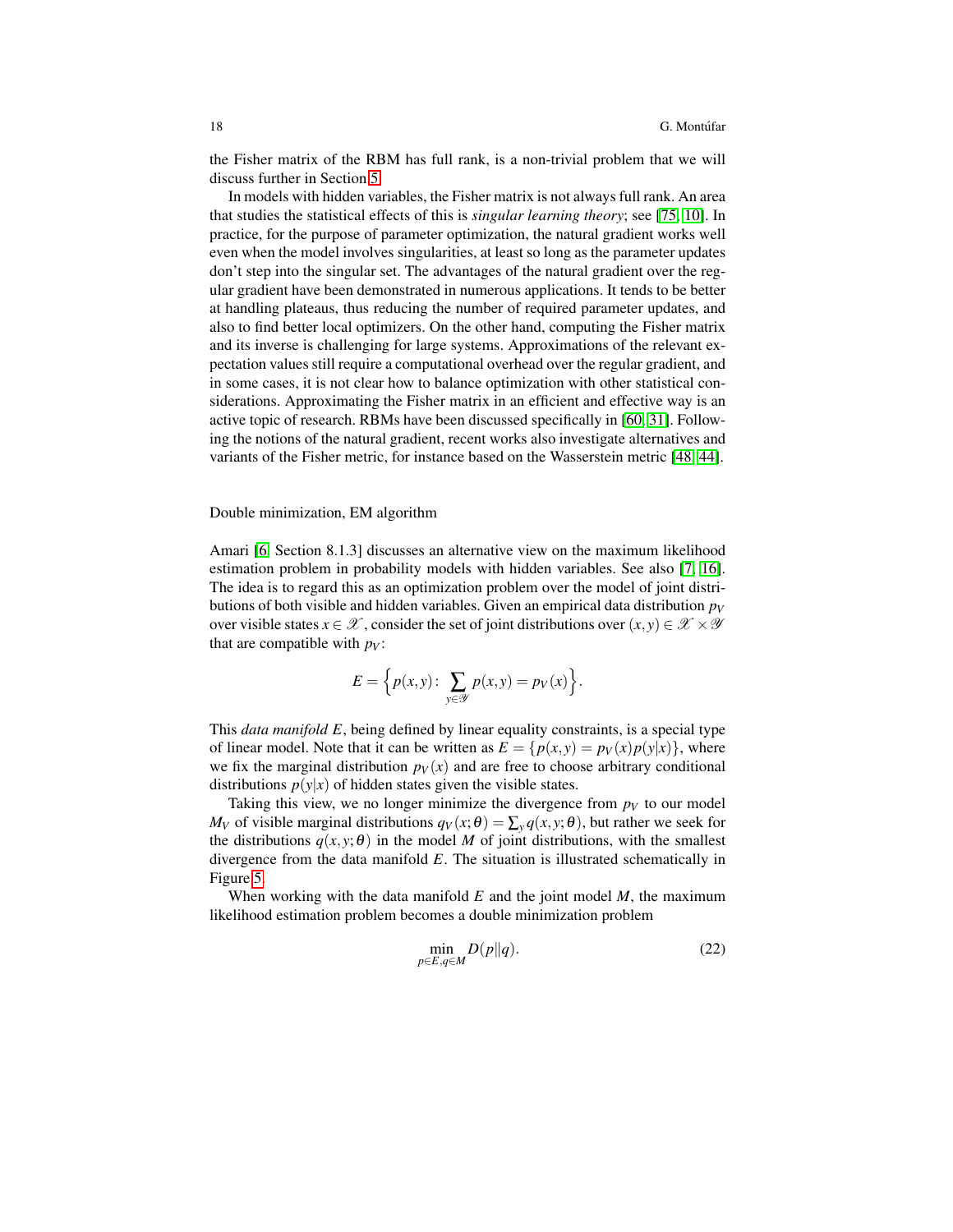

<span id="page-20-0"></span>Fig. 5 Schematic illustration of the maximum likelihood estimation problem over the set of visible marginal distributions  $M_V$ , and over the set of joint distributions  $M$  prior to marginalization.

The minimum of this problem equals the minimum of the original problem

$$
\min_{q_V \in M_V} D(p_V || q_V).
$$

To see this, use the chain rule for probability,  $P(x, y) = P(x)P(y|x)$ , to write

$$
\min_{p \in E, q \in M} D(p||q) = \min_{p \in E, q \in M} \sum_{x} \sum_{y} p(x, y) \log \frac{p(x, y)}{q(x, y)}
$$
\n
$$
= \min_{q \in M} \sum_{x} p_y(x) \log \frac{p_y(x)}{q_y(x)} + \min_{p(y|x)} \sum_{x} p_y(x) \sum_{y} p(y|x) \log \frac{p(y|x)}{q(y|x)}
$$
\n
$$
= \min_{q_y \in M_y} D(p_y || q_y).
$$

For simplicity of exposition, we are assuming that the sets *E* and *M* are so that the minimum can be attained, e.g., they are closed.

The expression [\(22\)](#page-19-0) hints at an approach to computing the minimizers. Namely, we can iteratively minimize with respect to each of the two arguments.

- For any fixed value of the second argument,  $q \in M$ , minimization of the divergence over the first argument  $p \in E$  is a convex problem, because *E* is a linear model. This is solved by the *e-projection* of *q* onto *E*, which is given simply by setting  $p(y|x) = q(y|x)$ .
- For any fixed value of the first argument,  $p \in E$ , the minimization over the second argument  $q \in M$  is also a convex problem, because M is an exponential family. It is solved by the *m-projection* of *p* onto *M*, which is given by the unique distribution *q* in *M* for which  $\sum_{x,y} F(x,y)q(x,y) = \sum_{x,y} F(x,y)p(x,y)$ .

This procedure corresponds to the expectation maximization (EM) algorithm [\[19\]](#page-39-20).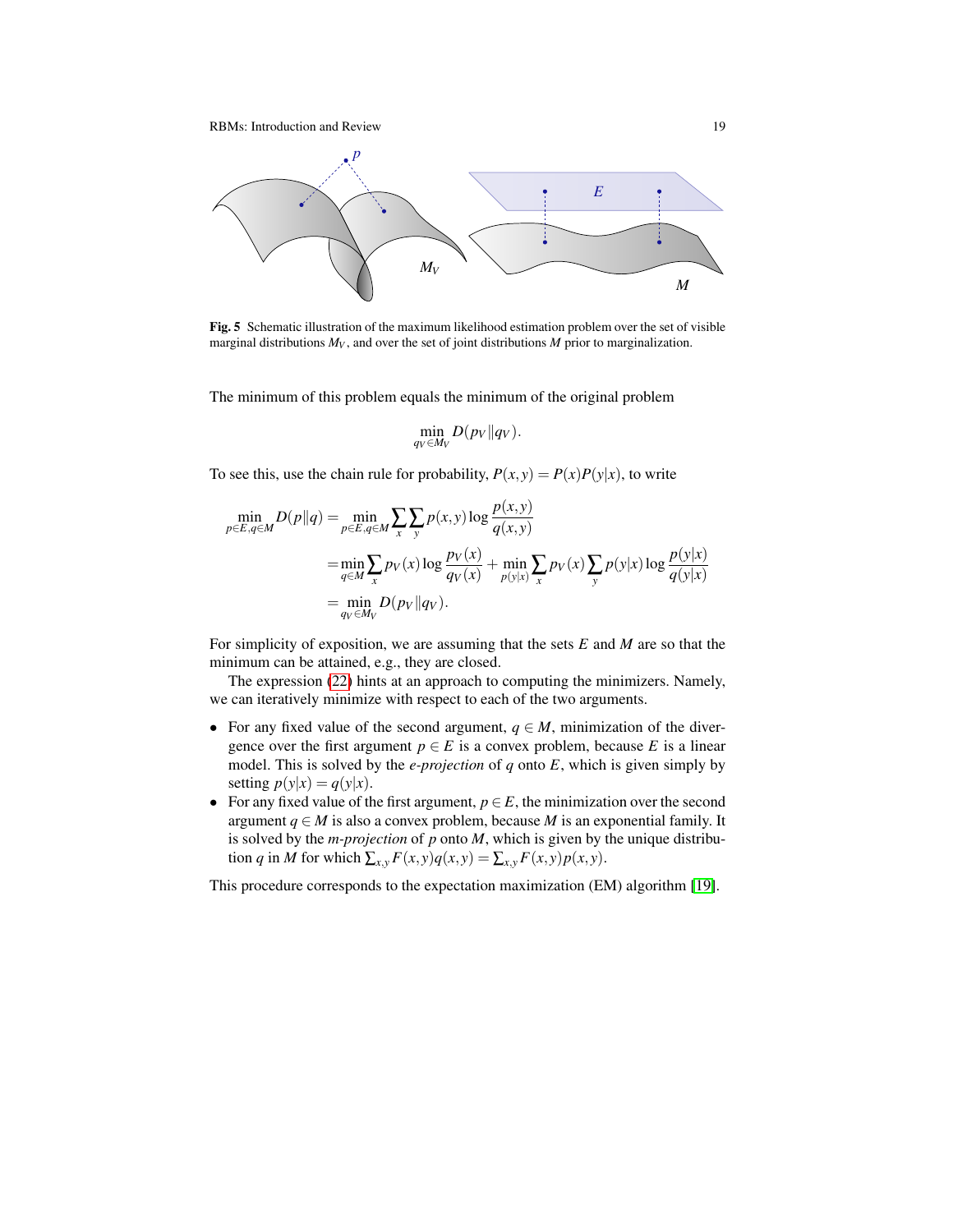#### Optimization landscape

In general, for a model with hidden variables, we must assume that the loglikelihood function  $L(\theta)$  is non-concave. Gradient methods and other local techniques, such as contrastive divergence and EM, may only allow us to reach critical points or locally optimal solutions. The structure of the optimization landscape and critical points of these methods is the subject of current studies. In Section [8](#page-34-0) we discuss results from [\[68\]](#page-41-6) showing that an RBM model can indeed have several local optimizers with different values of the likelihood function, but also that in some cases, the optimization problem may be solvable in closed form.

# <span id="page-21-0"></span>5 Dimension

From a geometric standpoint, a basic question we are interested in, is the dimension of the set of distributions that can be represented by our probability model. The dimension is useful when comparing a model against other models, or when testing hypotheses expressed in terms of equality constraints. Under mild conditions, if the dimension is equal to the number of parameters, then the Fisher matrix is regular almost everywhere and the model is generically locally identifiable.

A Boltzmann machine with all units observed is an exponential family, and its dimension can be calculated simply as the dimension of the linear space spanned by the sufficient statistics, disregarding constant functions. This is precisely equal to the number of parameters of the model, since the statistics associated with each of the parameters, bias and interaction weights, are linearly independent.

When some of the units of the Boltzmann machine are hidden, as is usually the case, the set of observable distributions is no longer an exponential family, but rather a linear projection of an exponential family. The marginalization map takes the high dimensional simplex  $\Delta_{\mathscr{X}\times\mathscr{Y}}$  to the low dimensional simplex  $\Delta_{\mathscr{X}}$ . Such a projection can in principle collapse the dimension of the set that is being projected. A simple example where this happens is the set of product distributions. The visible marginals of an independence model are simply the independent distributions of the observed variables, meaning that the hidden variables and their parameters do not contribute to the dimension of the observable model. Another well-known example is the set of mixtures of three product distributions of four binary variables. This model has dimension 13, instead of 14 that one would expect from the number of model parameters. Computing the dimension of probability models with hidden variables often corresponds to challenging problems in algebraic geometry, most prominently the dimension of secant varieties, which correspond to mixture models.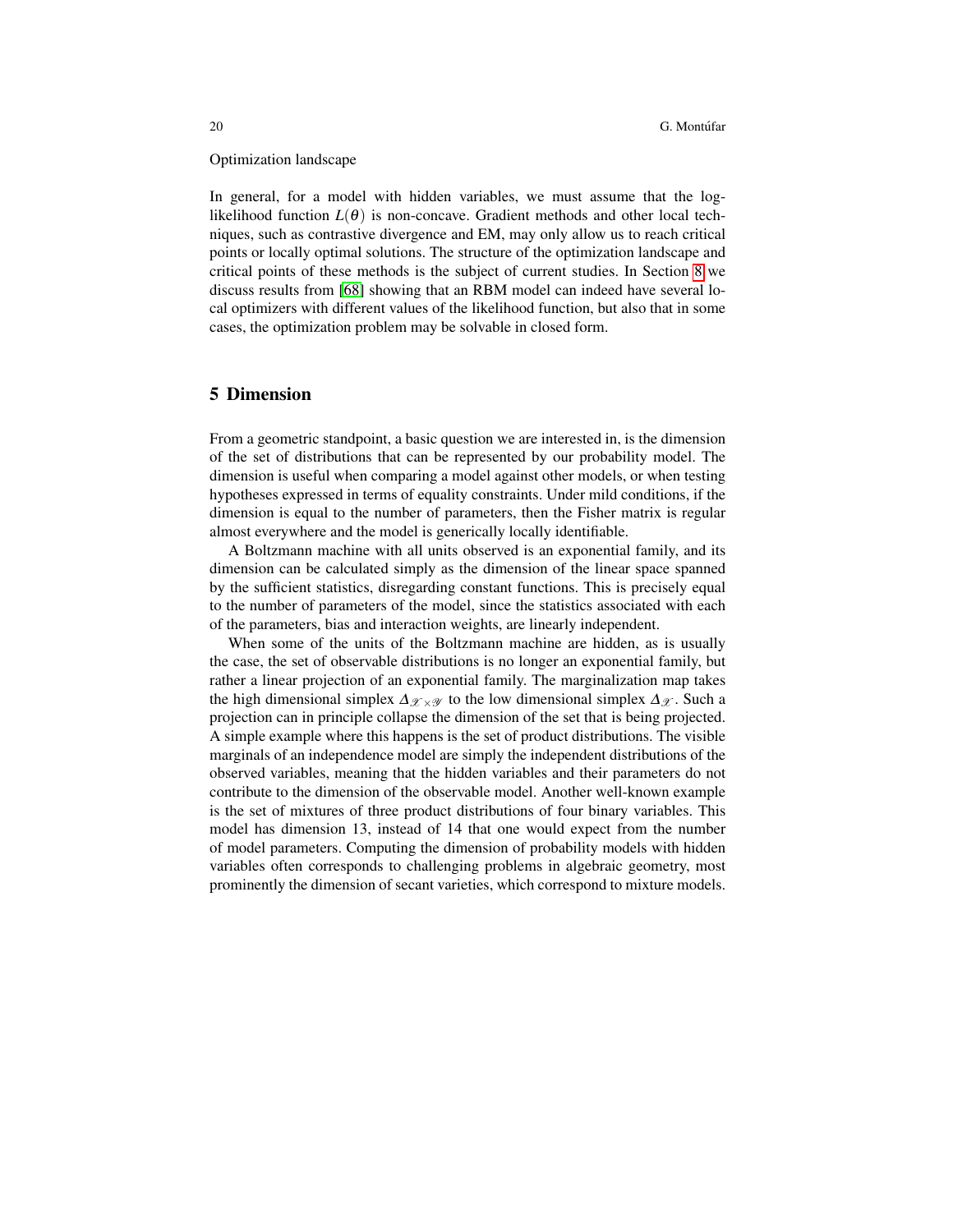#### Tropical approach

The first investigation of the dimension of the RBM model was by Cueto, Morton, and Sturmfels [\[17\]](#page-39-10), using tools from tropical geometry and secant varieties. The tropical approach to the dimension of secant varieties was proposed by Draisma [\[20\]](#page-39-21). It can be used in great generality, and it was also used to study non-binary versions of the RBM [\[53\]](#page-41-4).

As mentioned in Section [3,](#page-7-0) the tropical RBM consists of piecewise linear approximation of the log-probability vectors of the RBM. The dimension of the tropical RBM is often easy to estimate by combinatorial arguments. A theorem by Bieri and Groves [\[13,](#page-39-22) [20\]](#page-39-21) implies that the dimension of the tropical RBM model is a lower bound on the dimension of the original RBM model. Using this method, [\[17\]](#page-39-10) proved that the RBM model has the expected dimension for most combinations of *n* and *m*. However, a number of cases were left open. In fact, for the tropical RBM those cases are still open. A different approach to the dimension of RBMs was proposed in [\[55\]](#page-41-5), which allowed verifying the conjecture that it always has the expected dimension. In the following we discuss this approach and how it compares to the tropical approach.

Jacobian rank of RBMs and mixtures of products

The dimension of a smoothly parametrized model can be computed as the maximum rank of the Jacobian of the parametrization. For a parametrization  $p(x; \theta)$  =  $\sum_{y} p(x, y; \theta)$ , with  $p(x, y; \theta) = \frac{1}{Z(\theta)} \exp(\sum_{i} \theta^{T} F(x, y))$ , the columns of the Jacobian matrix are

<span id="page-22-0"></span>
$$
J_{\mathcal{X}}(\theta) = \sum_{\mathcal{Y}} p(x, y; \theta) (F(x, y) - \sum_{x', y'} p(x', y'; \theta) F(x', y')), \quad x \in \mathcal{X}.
$$
 (23)

Now we need to consider the specific *F* and evaluate the maximum rank of the matrix *J* over the parameter space. In order to simplify this, one possibility is to consider the limit of large parameters  $\theta$ . The corresponding limit distributions usually have a reduced support and the sum in [\(23\)](#page-22-0) has fewer nonzero terms. As shown in [\[55\]](#page-41-5), the dimension bounds from the tropical approach can be obtained in this manner. On the other hand, it is clear that after taking such limits, it is only possible to lower bound the maximum rank. Another problem is that, when the number of parameters is close to the cardinality of  $\mathscr X$ , the rank of the limit matrices is not always easy to compute, with block structure arguments leading to challenging combinatorial problems, such as accurately estimating the maximum cardinality of error correcting codes.

For the analysis it is convenient to work with the denormalized model, which includes all positive scalar multiples of the probability distributions. The dimension of the original model is simply one less. Following [\(23\)](#page-22-0), and as discussed in [\[55\]](#page-41-5), the Jacobian for the denormalized RBM is equivalent to the matrix with columns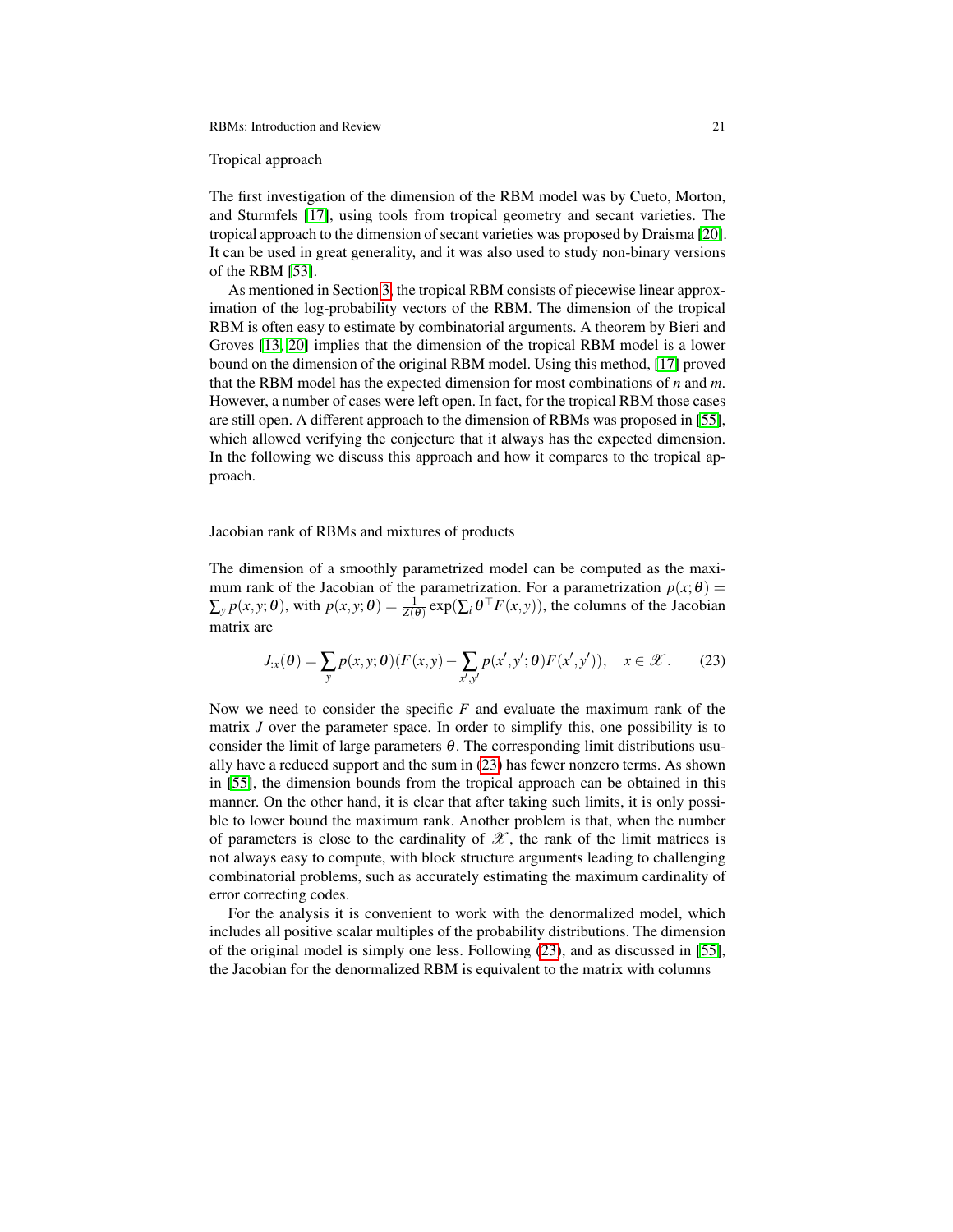22 G. Montufar Theorem 202

<span id="page-23-1"></span>
$$
\sum_{y} p(y|x; \theta) F(x, y) = \sum_{y} p(y|x; \theta) \hat{x} \otimes \hat{y} = \hat{x} \otimes \hat{\sigma}(Wx + c), \quad x \in \mathcal{X}, \quad (24)
$$

where we write  $\hat{v} = (1, v^{\dagger})^{\dagger}$  for the vector *v* with an additional 1. Here  $\sigma(\cdot) =$  $\exp(\cdot)/(1 + \exp(\cdot))$  can be regarded as the derivative of the soft-plus function  $log(1 + exp(\cdot))$ . The *j*th coordinate of  $\sigma(Wx + c)$  ranges between 0 and 1, taking larger values the farther *x* lies in the positive side of the hyperplane  $H_j = \{r \in$  $\mathbb{R}^{\bar{V}}$ :  $W_j$ :  $r + c_j = 0$ . In the case of the tropical RBM, the Jacobian is equivalent to the matrix with columns

$$
\hat{x} \otimes \hat{1\!\!1}_{[Wx+c]_+}, \quad x \in \mathscr{X},
$$

where now  $\mathbb{1}_{[\cdot]_+}$  corresponds to the derivative of the rectification non-linearity  $[\cdot]_+$ . The *j*th coordinate indicates whether the point  $x$  lies on the positive side of the hyperplane  $H_j$ . The matrices for the RBM and the tropical RBM are illustrated in Figure [6.](#page-23-0)



<span id="page-23-0"></span>Fig. 6 Illustration of the Jacobian matrix for an RBM with three visible and three hidden units, and its tropical counterpart, together with the corresponding slicings of the visible sufficient statistics. Rows correspond to model parameters and columns to visible states.

In [\[55\]](#page-41-5) it is shown that [\(24\)](#page-23-1) can approximate the following matrix, equivalent to the Jacobian of a mixture of  $m+1$  product distributions model, arbitrarily well at generic parameters:

$$
\hat{x} \otimes \hat{\sigma}'(\tilde{W}x + \tilde{c}), \quad x \in \mathscr{X}.
$$

Here  $\sigma'(\tilde{W}x + \tilde{c}) = \frac{\exp(\tilde{W}x + \tilde{c})}{\sum_j \exp(\tilde{W}_{j}:x + \tilde{c}_j)}$  is a soft-max unit. In turn, the dimension of the RBM model is bounded below by the dimension of the mixture model. But the results from [\[15\]](#page-39-23) imply that mixture models of binary product distributions have the expected dimension (except in one case, which for the RBM can be verified by other means). This implies that the RBM model always has the expected dimension:

**Theorem 1** ([\[55,](#page-41-5) Corollary 26]). *For any n,m*  $\in \mathbb{N}$  *the model* RBM<sub>n,m</sub>, with n visi*ble and m hidden binary units, has dimension*  $min\{2^n - 1, (n+1)(m+1) - 1\}$ .

This result implies that, unless the number of parameters exceeds  $2<sup>n</sup> - 1$ , almost every probability distribution in the RBM model can be represented by only finitely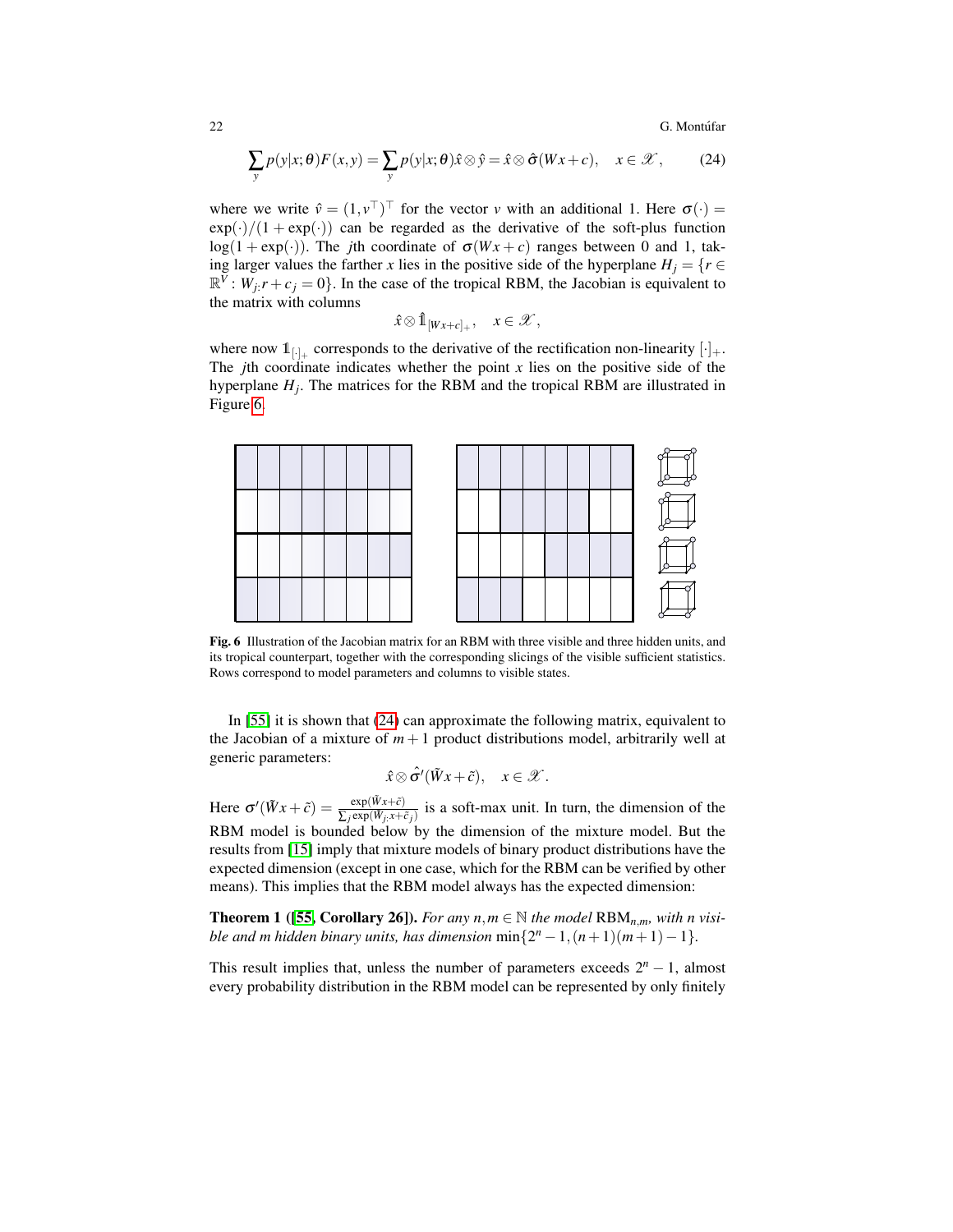many different choices of the parameters. One trivial way in which the parameters are not unique, is that we can permute the hidden units without changing the represented distributions,  $\sum_{i \in H} \log(1 + \exp(w_i x + c_i)) = \sum_{i \in H} \log(1 + \exp(w_{\pi(i)} x + c_i))$  $c_{\pi(j)}$ )) for all  $\pi \in H!$ . On the other hand, there are also a few probability distributions that can be represented by infinitely many different choices of the parameters. For instance, if  $w_j = 0$ , then the choice of  $c_j$  is immaterial.

The characterization of the parameter fibers  $\{\theta \in \mathbb{R}^d : p_{\theta} = p\}$  of the distributions *p* that can be represented by an RBM model is an important problem, with implications on the parameter optimization problem, which still requires more investigation. We can ask in the first place whether a given distribution *p* can be represented by an RBM model. We discuss this in the next section.

# <span id="page-24-0"></span>6 Representational power

The representational power of a probability model can be studied from various angles. An idea is that each parameter allows us to model certain features or properties of the probability distributions. The question then is how to describe and interpret these features. As we have seen, each hidden unit of an RBM can be interpreted as contributing entrywise multiplicative factors which are arbitrary mixtures of two product distributions. Alternatively, each hidden unit can be interpreted as adding a soft-plus unit to the negative energy function of the visible distributions.

Now we want to relate these degrees of freedom with the degrees of freedom of other families of distributions for which we have a good intuition, or for which we can maximize the likelihood function in closed form and compute metrics of the representational power, such as the maximum divergence. The natural approach to this problem is by showing that there exist choices of parameters for which the model realizes a given distribution of interest, or, more generally, a class of distributions of interest. We note that another approach, which we will discuss in Section [8,](#page-34-0) is by showing that any constraints that apply on the set of distributions from the RBM are less stringent than the constraints that apply on the distributions of interest.

#### **Overview**

The representational power of RBMs has been studied in many works. Le Roux and Bengio [\[43\]](#page-40-8) showed that each hidden unit of an RBM can model the probability of one elementary event. Freund and Haussler [\[28\]](#page-40-19) used similar arguments to discuss universal approximation. In [\[51\]](#page-40-11) it was shown that each hidden unit can model the probability of two elementary events of Hamming distance one, which implied improved bounds on the minimal number of hidden units that is sufficient for universal approximation. Generalizing this, [\[58\]](#page-41-2) showed that each hidden unit can model a block of elementary events with a weighted product distribution, provided certain conditions on the support sets are satisfied. Another line of ideas was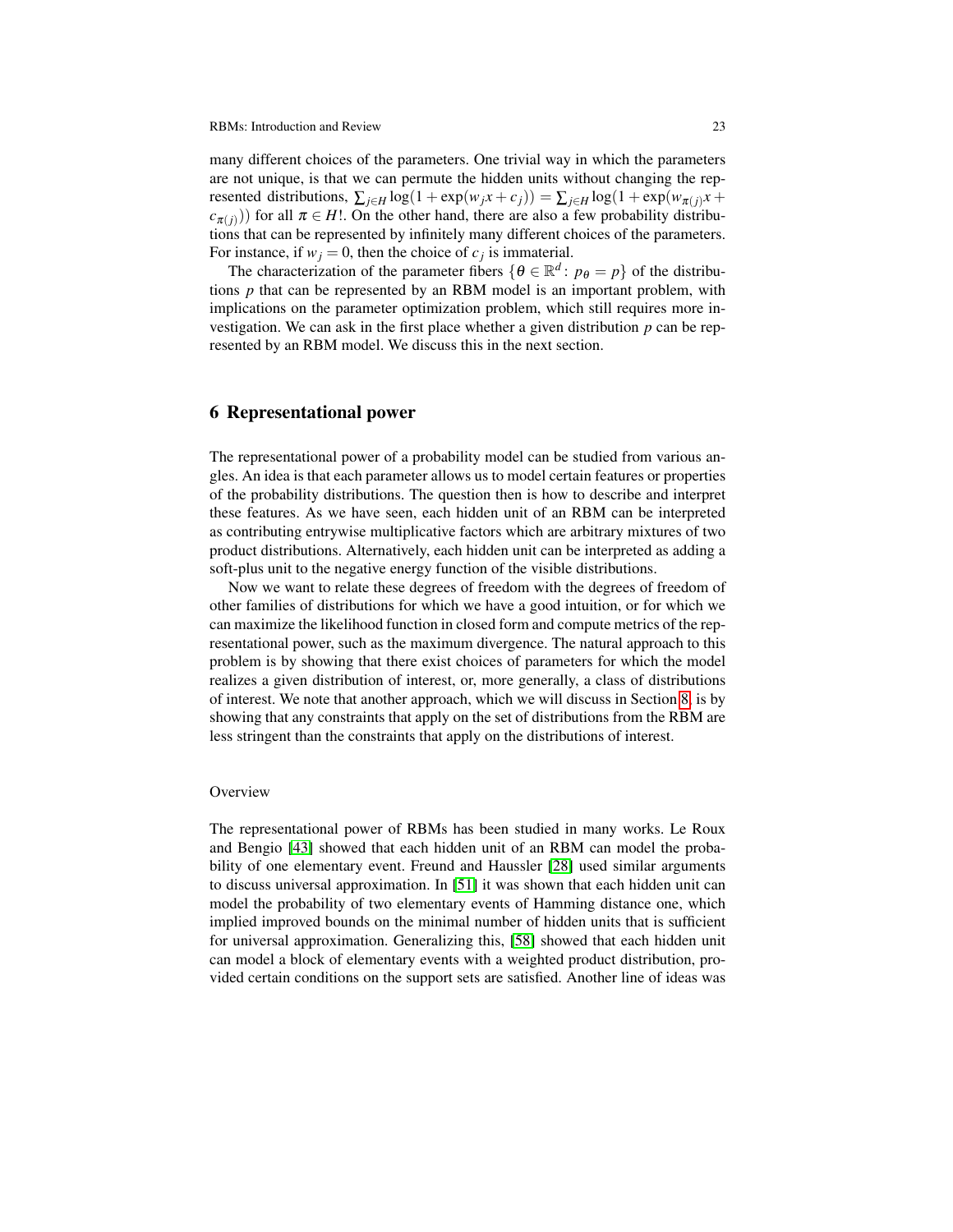due to [\[77\]](#page-42-0), showing that each hidden unit can model the coefficient of a monomial in a polynomial representation of the energy function. This analysis was refined in [\[57\]](#page-41-3), showing that each hidden unit can model the coefficients of as many as *n* monomials in the energy function.

#### Mixtures of products and partition models

We discuss a result from [\[58\]](#page-41-2) showing that an RBM with *m* hidden units can represent mixtures of  $m+1$  product distributions, provided the support sets of m of the mixture components are disjoint. The support of a distribution  $p$  on  $\mathscr X$  is  $supp(p) := \{x \in \mathcal{X} : p(x) > 0\}$ . The idea is as follows. Consider an entrywise product of the form

<span id="page-25-0"></span>
$$
p_0(x)(1 + \lambda p_1(x)) = p_0(x) + \lambda p_0(x)p_1(x), \quad x \in \mathcal{X}.
$$
 (25)

If  $p_0$  and  $p_1$  are product distributions, then so is  $p_2 = p_0 p_1$ . This is a direct consequence of the fact that the set of product distributions has an affine set of exponential parameters,  $exp(w_0^{\top} x)exp(w_1^{\top} x) = exp((w_0 + w_1)^{\top} x) = exp(w_2^{\top} x)$ . In turn, an entrywise product of the form [\(25\)](#page-25-0) expresses a linear combination of product distributions, provided that  $p_0$  and  $p_1$  are product distributions. The last requirement can be relaxed to hold only over the intersection of the support sets of  $p_0$  and  $p_1$ , since the entrywise product will vanish on the other entries either way. When we renormalize, the linear combination becomes a mixture of product distributions, whereby the relative mixture weights are controlled by  $\lambda$ .

Now recall from Section [3](#page-7-0) that the RBM distributions can be written as

<span id="page-25-1"></span>
$$
p(x; \theta) = \frac{1}{Z(\theta)} \exp(b^{\top} x) \prod_{j \in H} (1 + \exp(c_j) \exp(W_{j:X})).
$$
 (26)

By the previous discussion, we can interpret each factor in [\(26\)](#page-25-1) as adding a mixture component  $p_j(x) = \frac{1}{Z} \exp(W_{j:X})$ , which is a product distribution, so long as the distribution obtained from the preceding factors is a product distribution over the support of *p<sup>j</sup>* . Being an exponential family distribution, *p<sup>j</sup>* has full support, but it can approximate product distributions with restricted support arbitrarily well.

A similar discussion applies to non-binary variables, as shown in [\[53\]](#page-41-4). We denote by RBM<sub>X Y</sub> the RBM with visible states  $\mathscr{X} = \mathscr{X}_1 \times \cdots \times \mathscr{X}_n$  and hidden states  $\mathscr{Y} = \mathscr{Y}_1 \times \cdots \times \mathscr{Y}_m$ . This is the set of marginals of the exponential family with sufficient statistics given by the Kronecker product of the statistics of the independence models on  $\mathscr X$  and  $\mathscr Y$ , respectively.

<span id="page-25-2"></span>**Theorem 2** ([\[49,](#page-40-12) Theorem 3]). Let  $\mathcal{X} = \mathcal{X}_1 \times \cdots \times \mathcal{X}_n$  and  $\mathcal{Y} = \mathcal{Y}_1 \times \cdots \times \mathcal{Y}_m$  be *finite sets. The model* RBM $\mathcal{L} \mathcal{L}$  *can approximate any mixture distribution*  $p(x) =$  $\sum_{i=0}^{m} \lambda_i p_i(x)$ ,  $x \in \mathcal{X}$ , arbitrarily well, where  $p_0$  is any product distribution, and  $p_i$ *are respectively for all i* ∈ [*m*]*, any mixtures of* (|Y*<sup>i</sup>* |−1) *product distributions, with support sets satisfying*  $\text{supp}(p_i) \cap \text{supp}(p_j) = \emptyset$  *for all*  $1 \leq i < j \leq m$ .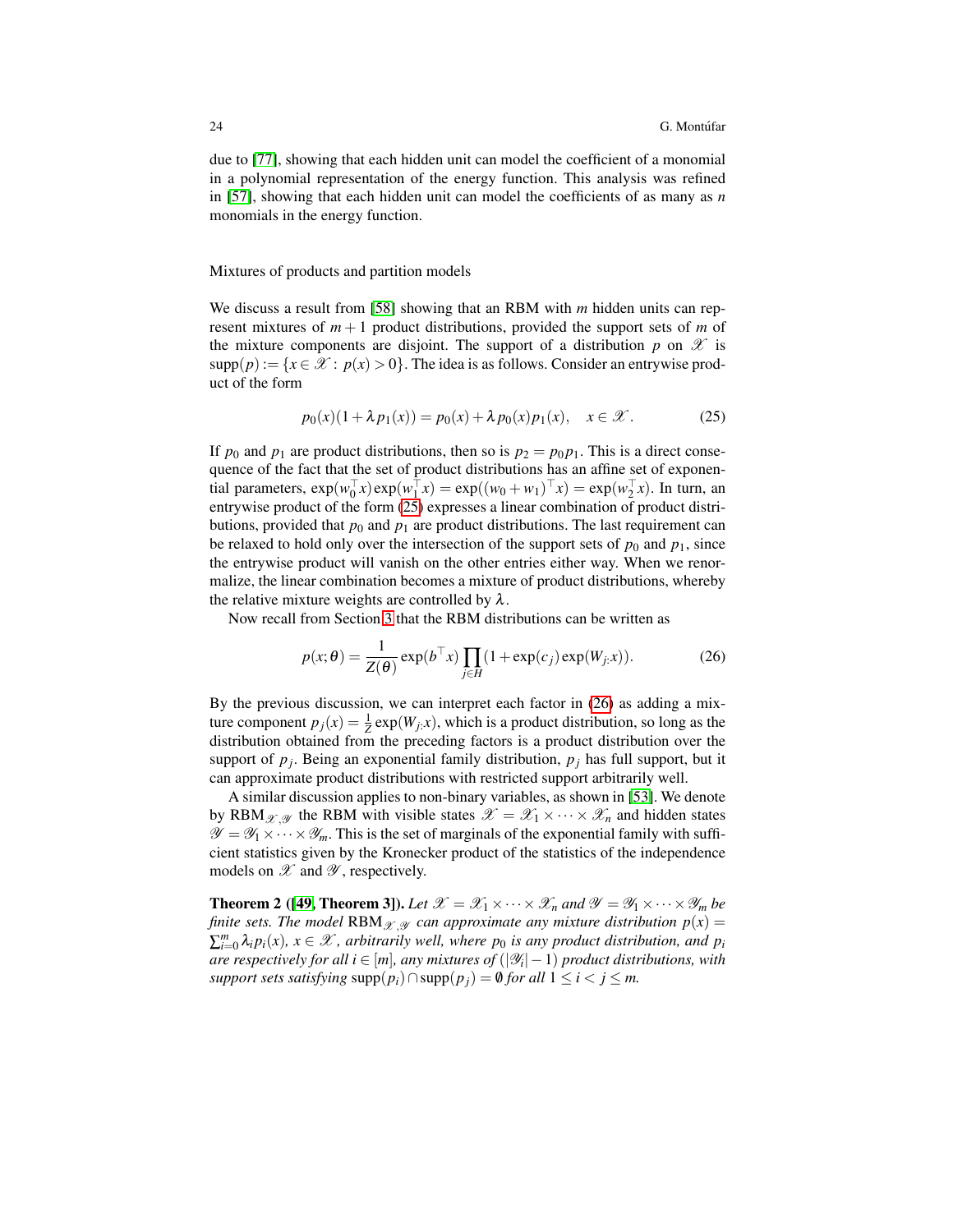In particular, the binary RBM*n*,*<sup>m</sup>* can approximate, to within any desired degree of accuracy, any mixture of  $m+1$  product distributions with disjoint supports. Given a collection of disjoint sets  $A_1, \ldots, A_{m+1} \subseteq \mathcal{X}$ , the set of mixtures  $p = \sum_j \lambda_j p_j$ , where each  $p_j$  is a product distribution with support set  $A_j$ , is an exponential family on  $\cup_j A_j$ . More precisely, its topological closure coincides with that of an exponential family with sufficient statistics  $1_{A_j}$ ,  $1_{A_j}$  $x_i$ ,  $i = 1, ..., n$ ,  $j = 1, ..., m + 1$ . Theorem [2](#page-25-2) shows that an RBM can represent all such exponential families, for all choices of disjoint sets  $A_1, \ldots, A_{m+1}$ .

A *partition model* is a special type of mixture model, consisting of all mixtures of a fixed set of uniform distributions on disjoint support sets. Partition models are interesting not only because of their simplicity, but also because they are optimally approximating exponential families of a given dimension. If all support sets of the components, or blocks, have the same size, then the partition model attains the smallest uniform approximation error, measured in terms of the Kullback-Leibler divergence, among all exponential families that have the same dimension [\[63\]](#page-41-19). The previous theorem shows that RBMs can approximate certain partition models arbitrarily well. In particular we have:

<span id="page-26-1"></span>**Corollary 3.** Let  $\mathscr{X} = \mathscr{X}_1 \times \cdots \times \mathscr{X}_n$  and  $\mathscr{Y} = \mathscr{Y}_1 \times \cdots \times \mathscr{Y}_m$  be finite sets. Let  $\mathscr{P}$ *be the partition model with partition blocks*  $\{x_1\} \times \cdots \times \{x_k\} \times \mathcal{X}_{k+1} \times \cdots \times \mathcal{X}_n$  for  $all(x_1,...,x_k) \in \mathscr{X}_1 \times \cdots \times \mathscr{X}_k$ . If  $1 + \sum_{j \in [m]}(|\mathscr{Y}_j| - 1) \geq (\prod_{i \in [k]} |\mathscr{X}_i|)/\max_{j \in [k]} |\mathscr{X}_j|$ , *then each distribution contained in*  $\mathcal P$  *can be approximated arbitrarily well by distributions from*  $RBM_{\mathscr{X}}_{\mathscr{Y}}$ .

#### <span id="page-26-0"></span>Hierarchical models

Intuitively, each hidden unit of an RBM should be able to mediate certain interactions between the visible units. To make this more concrete, we may ask which distributions from a hierarchical model can be expressed in terms of an RBM, or which parameters of a hierarchical model can be modeled in terms of the hidden units of an RBM. Younes [\[77\]](#page-42-0) showed that a binary hierarchical model with a total of *K* pure higher order interactions can be modeled by an RBM with *K* hidden units. Later, [\[57\]](#page-41-3) showed that each hidden unit of an RBM can model several parameters of a hierarchical model simultaneously.

Consider a set  $S \subseteq 2^V$  of subsets of *V*. A hierarchical model with interactions *S* is defined as the set of probability distributions *p* that can be factorized as

<span id="page-26-2"></span>
$$
p(x) = \prod_{\lambda \in S} \psi_{\lambda}(x), \quad x \in \mathcal{X}, \tag{27}
$$

where each  $\psi_{\lambda} : \mathscr{X} \to \mathbb{R}_{+}$  is a positive valued function that only depends on the coordinates  $\lambda$ , i.e., satisfies  $\psi_{\lambda}(x) = \psi_{\lambda}(x')$  whenever  $x_i = x'_i$  for all  $i \in \lambda$ . In practice, we choose a basis to express the potentials as parametrized functions. The set *S* is conveniently defined as the set of cliques of a graph  $G = (V, E)$ , and hence these models are also known as hierarchical graphical models. These models are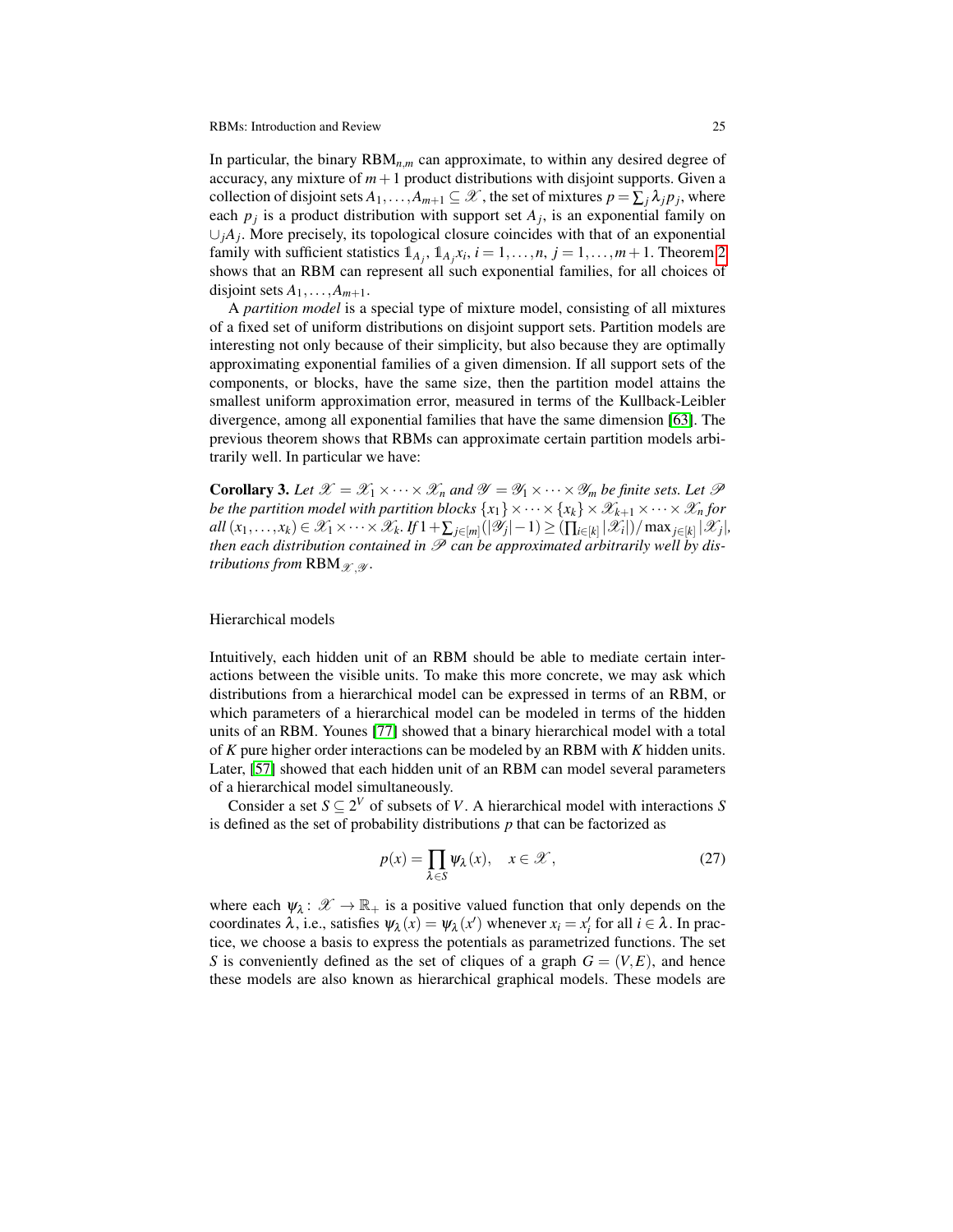very intuitive and have been studied in great detail. Each factor  $\psi_{\lambda}$  is interpreted as allowing us to model arbitrary interactions between the variables  $x_i$ ,  $i \in \lambda$ , independently of the variables  $x_j$ ,  $j \in V \setminus \lambda$ . Hence, they are a good reference to compare the representational power other models, which is what we want to do for RBMs in the following.

At a high level, the difficulty of comparing RBMs and hierarchical models stems from the fact that their parameters contribute different types of degrees of freedom. While a hidden unit can implement interactions among all visible units it is connected to, certain constraints apply on the values of these interactions. For example, the set of interaction coefficients among two visible variables that can be modeled by one hidden unit is shown in Figure [7.](#page-27-0)



<span id="page-27-0"></span>Fig. 7 Interaction coefficients expressible by one RBM hidden unit. Shown is the set of coefficients  $(K_{\{1\}}, K_{\{2\}}, K_{\{1,2\}}) \in \mathbb{R}^3$ , clipped to a cube centered at the origin, of the polynomials  $K_0 + K_{\{1\}}x_1 + K_{\{2\}}x_2 + K_{\{1,2\}}x_1x_2$  expressible in terms of a soft-plus unit on binary inputs. Figure adapted from [\[57\]](#page-41-3).

To proceed with more details, we first fix a coordinate system. Hierarchical models are conveniently expressed in terms of a basis of orthogonal functions known as characters. For each  $\lambda \subseteq V$  we have a function

$$
\sigma_{\lambda}(x) = \prod_{i \in \lambda} (-1)^{x_i}, \quad x \in \{0, 1\}^V.
$$

The functions  $\sigma_{\lambda}$ ,  $\lambda \subseteq V$ , are orthogonal, with  $\sum_{x} \sigma_{\lambda}(x) \sigma_{\mu}(x) = 2^{n} \delta_{\lambda,\mu}$ . In turn, we can express any given vector  $l \in \mathbb{R}^{\{0,1\}^V}$  as

$$
l(x) = \sum_{\lambda \subseteq V} J_{\lambda} \sigma_{\lambda}(x), \quad x \in \{0,1\}^V,
$$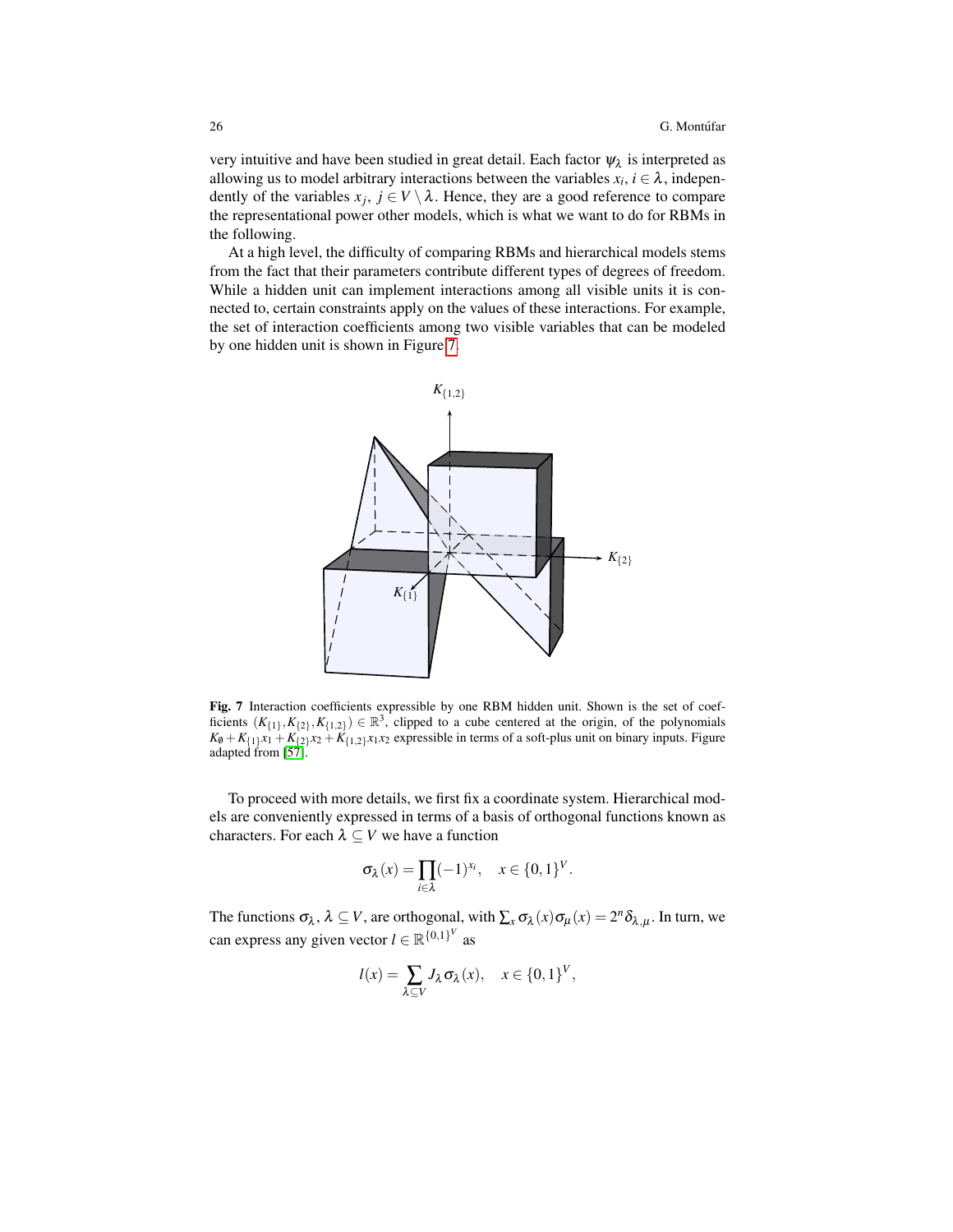where the coefficients are given by

$$
J_{\lambda} = \frac{1}{2^n} \sum_{x \in \{0,1\}^V} \sigma_{\lambda}(x) l(x), \quad \lambda \subseteq V.
$$

The change of coordinates from the standard basis  $\delta_x$ ,  $x \in \{0,1\}^V$ , to the basis of characters  $\sigma_{\lambda}$ ,  $\lambda \subseteq V$ , can be interpreted as a Möbius inversion, or also as a Fourier transform.

If we replaced the states  $\{0,1\}$  with  $\{+1,-1\}$ , we could write each  $\sigma_{\lambda}$  as a monomial  $\prod_{i \in \lambda} x_i$ . But we can also use a basis of monomials without changing the states. For each  $\lambda \subseteq V$ , let

$$
\pi_{\lambda}(x) = \prod_{i \in \lambda} x_i, \quad x \in \{0, 1\}^V. \tag{28}
$$

Although this is no longer an orthogonal basis, it is conceptually simple and very frequently used in practice. Moreover, for an inclusion closed set  $S \subseteq 2^V$ , the span of  $\pi_{\lambda}$ ,  $\lambda \in S$ , equals that of  $\sigma_{\lambda}$ ,  $\lambda \in S$ , such that both bases have the same hierarchical coordinate sub-spaces.

For an inclusion closed set  $S \subseteq 2^V$ , the binary hierarchical model with interactions *S* can be parametrized as the exponential family  $\mathscr{E}_S$  of distributions of the form

<span id="page-28-1"></span>
$$
p(x) = \frac{1}{Z} \exp\left(\sum_{\lambda \in S} J_{\lambda} \prod_{i \in \lambda} x_i\right), \quad x \in \{0, 1\}^V, \tag{29}
$$

with parameters  $J_{\lambda} \in \mathbb{R}, \lambda \in S$ .

Now we proceed with the representation of the parameters of a hierarchical model in terms of an RBM. Recall that the log-probabilities  $l = log(p)$  in the model RBM<sub>*n*,*m*</sub> are sums of a linear unit and *m* soft-plus units. For a linear unit  $w<sup>T</sup> x + c$ , the polynomial coefficients are simply  $K_{\emptyset} = c$ ,  $K_{\{i\}} = w_i$ ,  $i \in V$ , and  $K_{\lambda} = 0$  for all  $\lambda \subseteq V$  with  $|\lambda| \geq 2$ . For a soft-plus unit, [\[57\]](#page-41-3) obtains a partial characterization of the possible polynomial coefficients. In particular, it shows the following.

<span id="page-28-0"></span>**Lemma 4 ([\[57,](#page-41-3) Lemma 5]).** *Consider a subset B*  $\subseteq$  *V*, *and let*  $J_{B \cup \{j\}} \in \mathbb{R}$ ,  $j \in V \setminus B$ , *and*  $\varepsilon > 0$ . Then there are  $w \in \mathbb{R}^V$  and  $c \in \mathbb{R}$  such that the soft-plus unit  $\log(1 +$  $\exp(w^\top x + c)$ ) *is equal to a polynomial*  $\sum_{\lambda} K_{\lambda} \prod_{i \in \lambda} x_i$  *with coefficients satisfying*  $|K_{B\cup\{j\}}-J_{B\cup\{j\}}|\leq \varepsilon$  for all  $j\in V\setminus B$ , and  $|K_C|\leq \varepsilon$  for all  $C\neq B, B\cup\{j\},\ j\in V\setminus B$ .

This says that each hidden unit of an RBM can model arbitrarily the parameters of a hierarchical model corresponding to the monomials that cover  $\prod_{i \in B} x_i$ , for any fixed choice of  $B \subseteq V$ , while at the same time setting all other parameters arbitrarily close to zero, except for the parameter associated with  $\prod_{i \in B} x_i$ , whose value may be coupled to the values of the other parameters.

We can use this result to describe hierarchical models that can be represented by an RBM. Since each hidden unit of the RBM can model certain subsets of parameters of hierarchical models, we just need to find a sufficiently large number of hidden units which together can model all the required parameters. For example: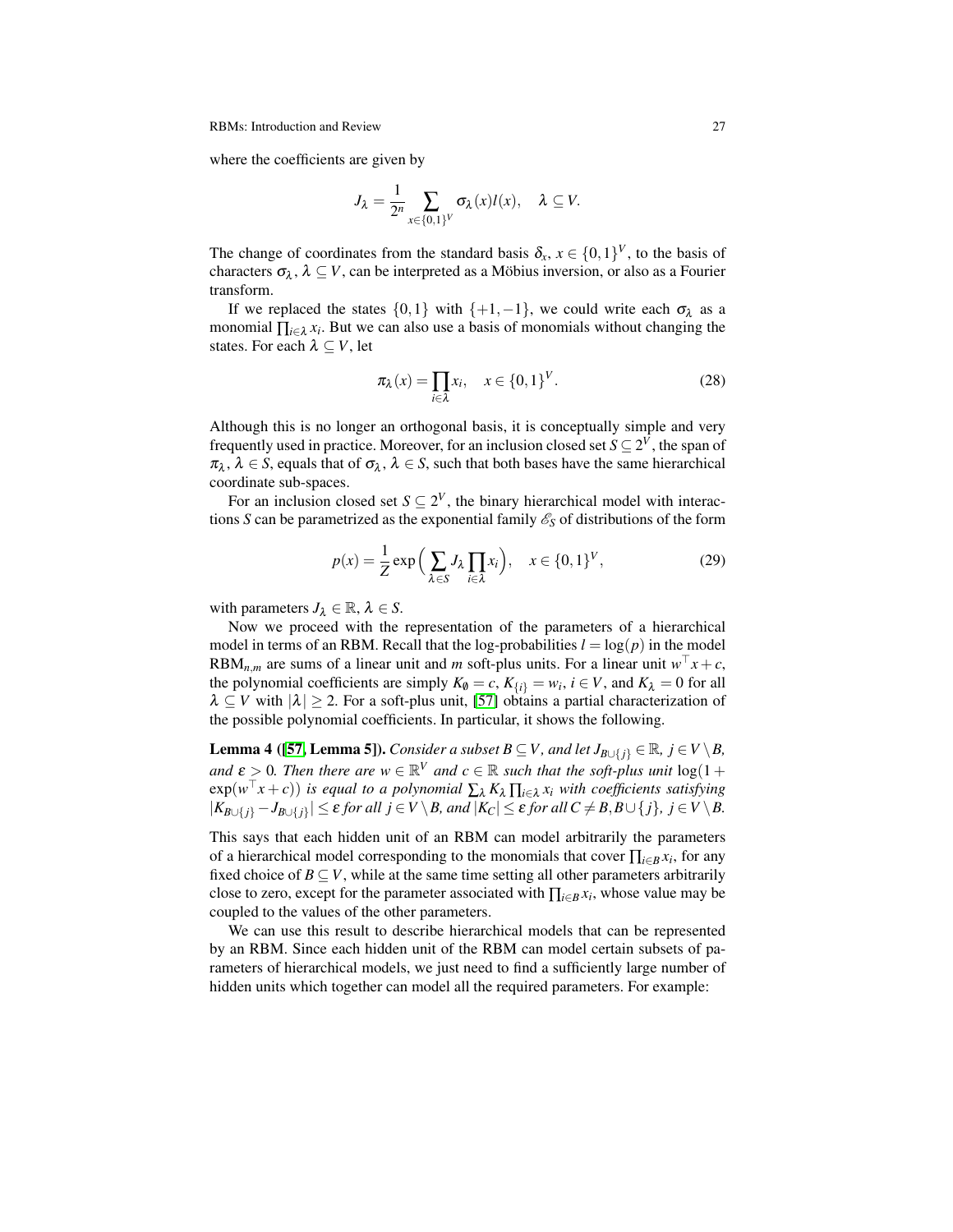#### 28 G. Montúfar

- RBM<sub>3,1</sub> contains the hierarchical models  $\mathcal{E}_S$  with  $S = \{\{1\}, \{2\}, \{3\}, \{1,2\}, \{1,3\}\}\$ ,  $S = \{\{1\},\{2\},\{3\},\{1,2\},\{2,3\}\}\$ ,  $S = \{\{1\},\{2\},\{3\},\{1,3\},\{2,3\}\}\$ . It does not contain the *no-three-way interaction model*, with  $S = S_2 = \{\{1\},\{2\},\{3\},\{1,2\},\{1,3\},\{2,3\}\}.$
- The model RBM<sub>3.2</sub> contains the no-three-way interaction model  $\mathscr{E}_S$  with  $S = S_2$ . It does not contain the full interaction model, with  $S = S_3$ . In particular, this model is not a universal approximator.

In general, finding a minimal cover of the relevant set of parameters of hierarchical models in terms of subsets of parameters of the form described in Lemma [4](#page-28-0) relates to well-known problems in the theory of combinatorial designs. For *S* consisting of all sets up to a given cardinality, we can obtain the following bounds.

<span id="page-29-0"></span>**Theorem 5** ([\[57,](#page-41-3) **Theorem 11**]). Let  $1 \le k \le n$  and  $\mathcal{X} = \{0,1\}^V$ . Every distribution *from the hierarchical model*  $\mathscr{E}_{S_k}$ *, with*  $S_k = \{\lambda \subseteq V : |\lambda| \leq k\}$ *, can be approximated arbitrarily well by distributions from* RBM*n*,*<sup>m</sup> whenever*

$$
m \ge \min \Big\{ \sum_{j=2}^{k} {n-1 \choose j-1}, \frac{\log(n-1)+1}{n+1} \sum_{j=2}^{k} {n+1 \choose j} \Big\}.
$$

We note that in specific cases there are sharper bounds available, listed in [\[57\]](#page-41-3).

The hidden units and parameters of an RBM can be employed to model different kinds of hierarchical models. For instance, a limited number of hidden units could model the set of full interactions among a small subset of visible variables, or, alternatively, to model all *k*-wise interactions among a large set of visible units. Exactly characterizing the largest hierarchical models that can be represented by an RBM is still an open problem for  $n \geq 4$ .

#### Universal approximation

The universal approximation question asks for the smallest model within a class of models, which is able to approximate any given probability distribution on its domain to within any desired degree of accuracy. This is a special case of the problems discussed in the previous paragraphs. A direct consequence of Theorem [11](#page-32-0) is

**Corollary 6.** Let  $\mathcal{X} = \mathcal{X}_1 \times \cdots \times \mathcal{X}_n$  and  $\mathcal{Y} = \mathcal{Y}_1 \times \cdots \times \mathcal{Y}_m$  be finite sets. The *model* RBM $\mathcal{X}, \mathcal{Y}$  *is a universal approximator whenever* 

$$
1+\sum_{j\in [m]}(|\mathscr{Y}_j|-1) \geq |\mathscr{X}|/\max_{i\in [n]}|\mathscr{X}_i|.
$$

<span id="page-29-1"></span>When all units are binary, this implies that an RBM with  $2^{n-1} - 1$  hidden units is a universal approximator of distributions on  $\{0,1\}^n$ . Theorem [5](#page-29-0) improves this bound as follows:

**Corollary 7** ([\[57,](#page-41-3) Corollary 12]). *Every distribution on*  $\{0,1\}^n$  can be approxi*mated arbitrarily well by distributions from* RBM*n*,*<sup>m</sup> whenever*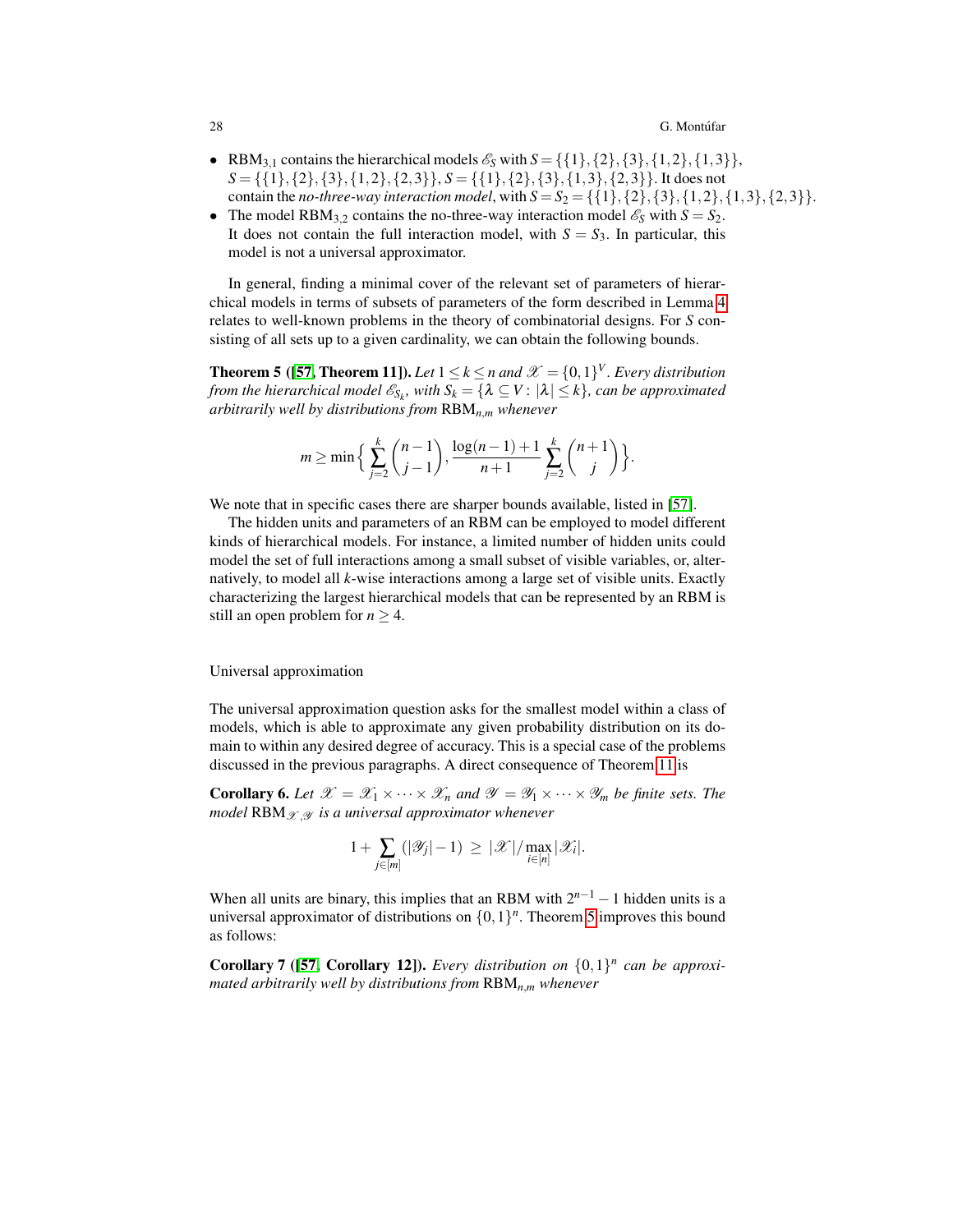$$
m \ge \min\left\{2^{n-1} - 1, \frac{2(\log(n-1)+1)}{n+1}(2^n - (n+1)-1) + 1\right\}.
$$

This is the sharpest general upper bound that is available at the moment. A slightly looser but simpler bound is  $\frac{2(\log(n)+1)}{n+1}2^n - 1$ . Again, in specific cases there are sharper bounds available, listed in [\[57\]](#page-41-3).

In terms of the necessary number of hidden units for universal approximation, bounds have been harder to obtain. In the general case, we only have lower bounds coming from parameter counting arguments:

**Proposition 8.** Let  $\mathcal{M}$  be an exponential family over  $\mathcal{X} \times \mathcal{Y}$  and  $\mathcal{M}_V$  the set of *marginals on*  $\mathscr{X}$ *. If*  $\mathscr{M}_V$  *is a universal approximator, then*  $\mathscr{M}_V$  *has dimension*  $|\mathscr{X}|$  – 1 *and M* has dimension at least  $|\mathcal{X}| - 1$ .

This implies that for RBM<sub>n,*m*</sub> to be a universal approximator, necessarily  $m \geq$ 2<sup>n</sup>/(n+1)−1. There is still a logarithmic gap between the upper and lower bounds. Further closing this gap is an important theoretical problem, which could help us obtain a more complete understanding of the representational power question. In a few small cases we can obtain the precise numbers. For instance, for  $n = 2$ , the minimal size of a universal approximator is  $m = 1$ . For  $n = 3$  it is  $m = 3$ . But already for  $n = 4$  we can only bound the exact value between 3 and 6.

Relative representational power

As we have seen, RBMs can represent certain mixtures of product distributions. Complementary to this, it is natural to ask how large a mixture of products is needed in order to represent an RBM. Following Section [3,](#page-7-0) an RBM model consists of tensors which are entrywise products of tensors of with non-negative rank at most two. For many combinations of *n* and *m* it turns out that the RBM model represents tensors of the maximum possible rank, 2*m*, which implies that the smallest mixture of products that contain the RBM model is as large as one could possibly expect, having 2*<sup>m</sup>* components:

**Theorem 9 ([\[54,](#page-41-7) Theorem 1.2]).** *The smallest k for which the model*  $\mathcal{M}_{n,k}$ , con*sisting of arbitrary mixtures of k product distributions of n binary variables, contains the model*  $\text{RBM}_{n,m}$ *, is bounded by*  $\frac{3}{4}n \leq \log_2(k) \leq n-1$  *when*  $m \geq n$ *, by*  $\frac{3}{4}n \le \log_2(k) \le m$  when  $\frac{3}{4}n \le m \le n$ , and satisfies  $\log_2(k) = m$  when  $m \le \frac{3}{4}n$ .

As shown in [\[54\]](#page-41-7) RBMs can express distributions with many more strong modes than mixtures of products with the same number of parameters. A strong mode is a local maximum of the probability distribution, with value larger than the sum of all its neighbors, whereby the vicinity structure is defined by the Hamming distance over the set of elementary events. Distributions with many strong modes have a large non-negative tensor rank. At the same time, [\[54\]](#page-41-7) shows that an RBM does not always contain a mixture of products model with the same number of parameters. The size of the largest mixture of products that is contained in an RBM is still an open problem.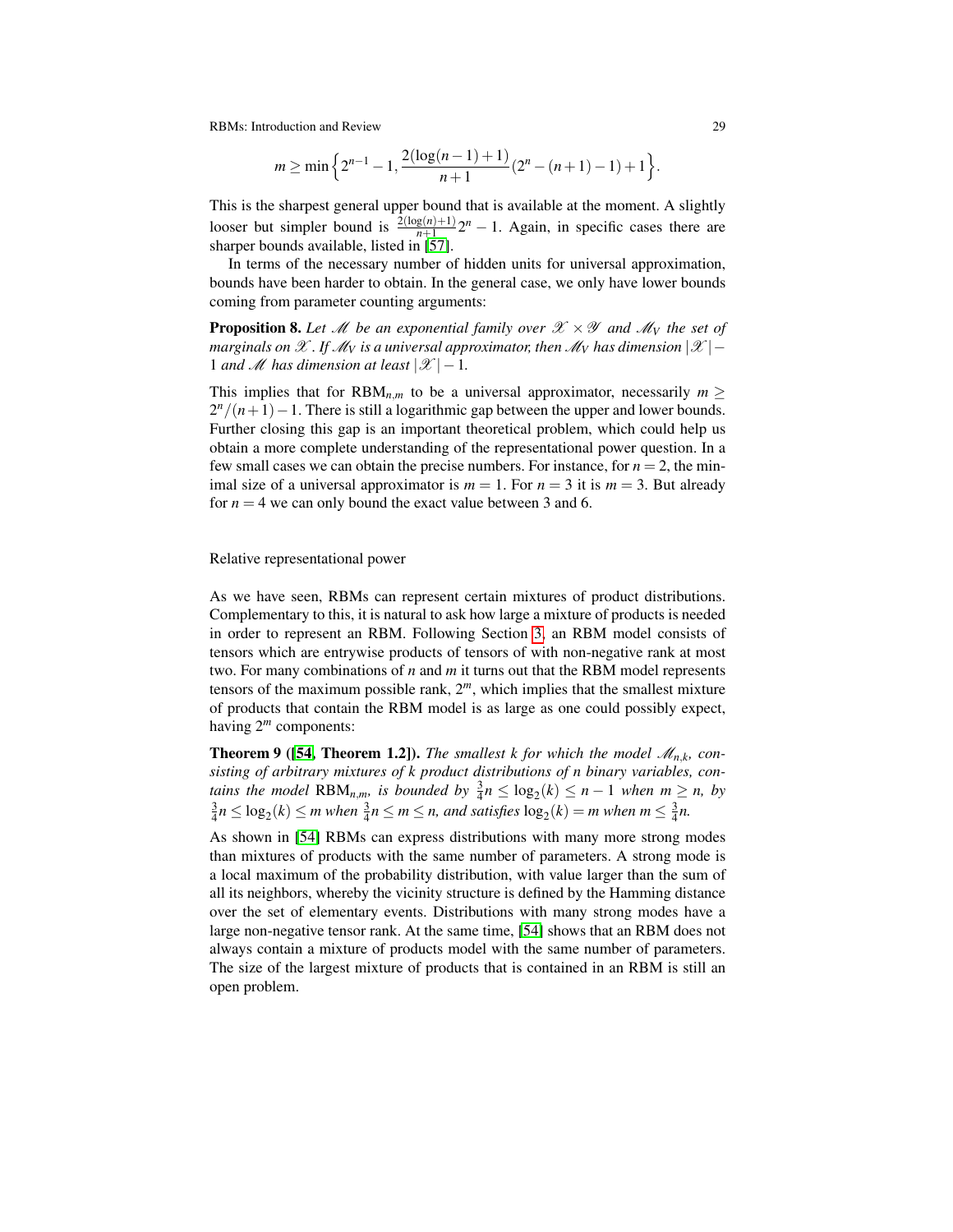For hierarchical models, Lemma [4](#page-28-0) allows us to formulate an analogous result. The lemma implies that a hidden unit can create non-zero values of any parameter of any arbitrary hierarchical model. In turn, the smallest hierarchical model that contains an RBM must have all possible interactions and hence it is as large as one could possibly expect:

**Proposition 10.** *Let n, m*  $\in$  N. *The smallest*  $S \subseteq 2^V$  *for which the hierarchical model*  $\mathscr{E}_{\mathcal{S}}$  *on*  $\{0,1\}^V$  *contains* RBM<sub>*n*,*m*</sub> *is*  $S = 2^V$ .

# <span id="page-31-0"></span>7 Divergence bounds

Instead of asking for the sets of distributions that can be approximated arbitrarily well by an RBM, we can take a more refined standpoint and ask for the error in the approximation of a given target distribution. The best possible uniform upper bound on the divergence to a model M is  $D_M = \max_p D(p||\mathcal{M}) = \max_p \inf_{q \in \mathcal{M}} D(p||q)$ .

Maximizing the divergence to a model, over the set of all possible targets, is an interesting problem in its own right. For instance, the divergence to an independence model is called multi-information and can be regarded as a measure of complexity. The multi-information can be used as an objective function in certain learning problems, as a way to encourage behaviors that are both predictable and diverse. The divergence maximization problem is challenging, even in the case of exponential families with closed formulas for the maximum likelihood estimators. For exponential families models the divergence maximization problem has been studied in particular by Matúš  $[47]$ , Ay  $[46]$ , and Rauh  $[62]$ .

In the case of RBMs, as with most machine learning models used in practice, the situation is further complicated, since we do not have closed formulas for the error minimizers of a given target. The approximation errors of RBMs were studied in [\[58\]](#page-41-2) by showing that RBMs contain a number of exponential families and providing upper bounds on the divergence to such families. The approach was formulated more generally in [\[59\]](#page-41-21). In [\[56\]](#page-41-22) it was show how to obtain upper bounds on the expected value of the approximation error, when the target distributions are sampled from a given prior. In the following we discuss some of these bounds and also a divergence bound derived from the hierarchical models presented in Section [6.](#page-24-0)

Upper bounds from unions of mixtures of products and hierarchical models

The Kullback-Leibler divergence from a distribution *q* to another distribution *p* is

$$
D(p||q) = \sum_{x} p(x) \log \frac{p(x)}{q(x)}
$$

.

Given some p, we are interested in the best approximation within a given model  $\mathcal{M}$ . We consider the function that maps each possible target distribution *p* to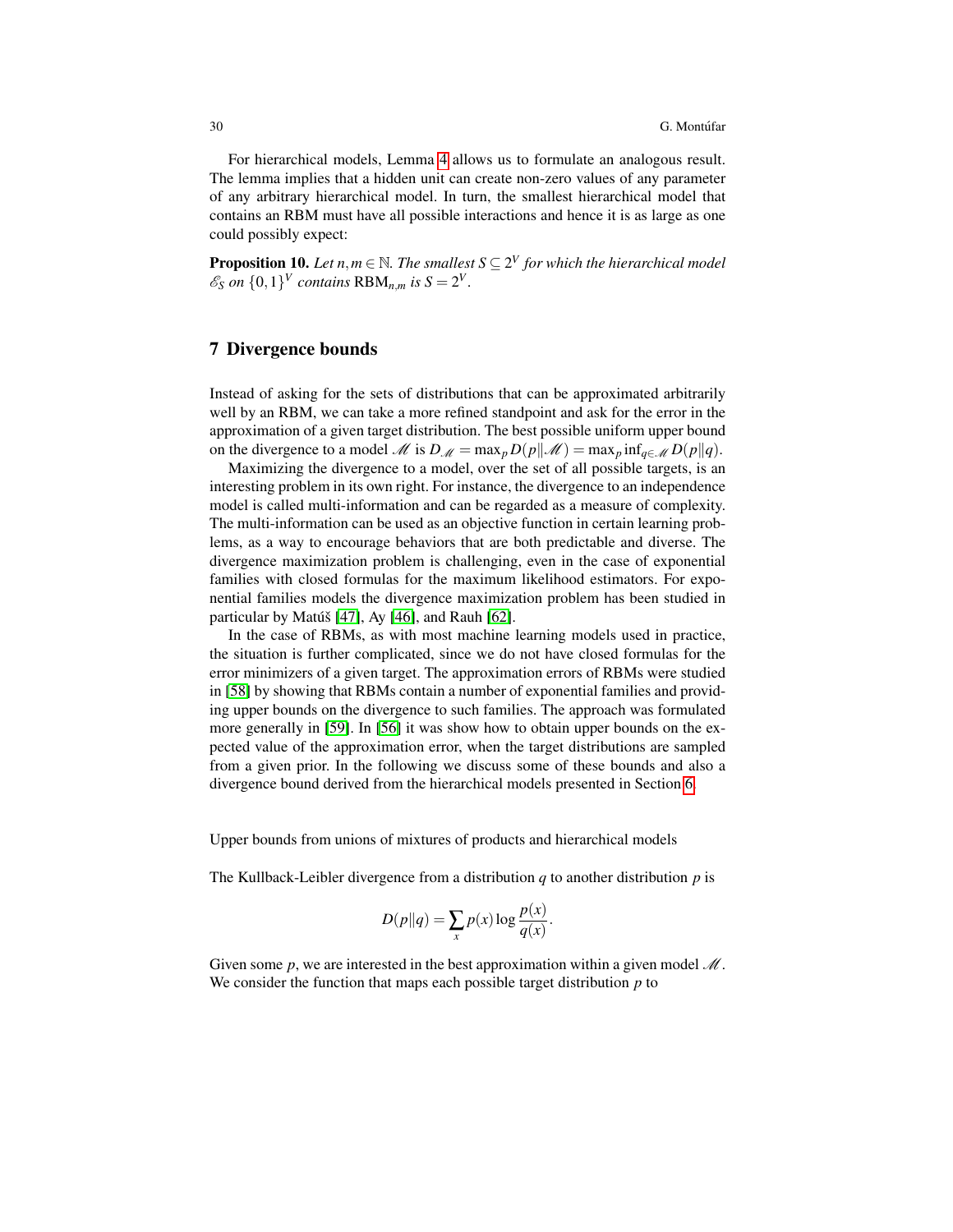$$
D(p||\mathscr{M}) = \inf_{q \in \mathscr{M}} D(p||q).
$$

The divergence to a partition model  $\mathcal{P}_A$  with blocks  $A_k$ ,  $k = 1, \ldots, K$ , is bounded above by  $D(\cdot \| \mathscr{P}_A) \le \max_k \log |A_k|$ . This bound is in fact tight. Corollary [3](#page-26-1) shows that RBMs can represent certain partition models. This implies the following bound.

<span id="page-32-0"></span>**Theorem 11 ([\[49,](#page-40-12) Theorem 5]).** Let  $\mathscr{X} = \mathscr{X}_1 \times \cdots \times \mathscr{X}_n$  and  $\mathscr{Y} = \mathscr{Y}_1 \times \cdots \times \mathscr{Y}_m$  $be$  finite sets. If  $1+\sum_{j\in [m]}(|\mathscr{Y}_j|-1)\geq |\mathscr{X}_{\Lambda\setminus\{k\}}|$  for some  $\Lambda\subseteq [n]$  and  $k\in\Lambda$ , then

$$
D(\cdot \|\text{RBM}_{\mathscr{X},\mathscr{Y}}) \leq \log |\mathscr{X}_{[n]\setminus \Lambda}|.
$$

Instead of partition models, we can also consider mixtures of product distributions with disjoint supports, as described in Theorem [2.](#page-25-2) As discussed in [\[58\]](#page-41-2) the divergence to a mixture of models with disjoint supports can be bounded tightly from above by the maximum divergence to one of the component models over targets with the same support. Consider a model M consisting of mixtures  $\sum_i \lambda_i p_i$  of distributions  $p_j \in \mathcal{M}_j$ , where  $\mathcal{M}_j$  consists of distributions supported on  $A_j$ , and  $A_i \cap A_j = \emptyset$ whenever  $i \neq j$ . Then

<span id="page-32-1"></span>
$$
\max_{p} D(p||\mathcal{M}) = \max_{j} \max_{p:\ \text{supp}(p) \subseteq A_j} D(p||\mathcal{M}_j).
$$

We know that the RBM contains several mixtures of products with disjoint supports. Hence we can further improve the divergence upper bounds by considering the divergence to the union of all the models that are contained in the RBM model. This gives the following bound.

**Theorem 12** ([\[59,](#page-41-21) **Theorem 2**]). *If*  $m \le 2^{n-1} - 1$ ,

$$
D(\cdot||\text{RBM}_{n,m}) \leq (n - \lfloor \log_2(m+1) \rfloor - \frac{m+1}{2^{\lfloor \log_2(m+1) \rfloor}}) \log(2).
$$

A corresponding analysis for RBMs with non-binary units still needs to be worked out.

We can also bound the divergence in terms of the hierarchical models described in Theorem [5,](#page-29-0) instead of the partition models and mixtures of products mentioned above. Matúš [\[47\]](#page-40-20) studies the divergence to hierarchical models, and proves, in particular, the following bound.

**Lemma 13** ([\[47,](#page-40-20) Corollary 3]). *Consider an inclusion closed set*  $S \subseteq 2^V$  *and the hierarchical model*  $\mathscr{E}_{\mathcal{S}}$  *on*  $\{0,1\}^V$ *. Then*  $D(\cdot \| \mathscr{E}_{\mathcal{S}}) \le \min_{\Lambda \in \mathcal{S}} \log |\mathscr{X}_{V \setminus \Lambda}|$ *.* 

In conjunction with Theorem [7,](#page-29-1) this directly implies the following bound.

**Corollary 14.** *Let n, m*  $\in$  N, *and let k be the largest integer with m*  $\geq \frac{\log(k)+1}{k+1}$  $\frac{2(k+1)}{k+1}2^{k+1}$  – 1*. Then*  $D(\cdot \|RBM_{n,m}) \leq (n-k)\log(2)$ *.* 

A version of this result for non-binary variables and bounding the divergence to unions of hierarchical models still need to be worked out.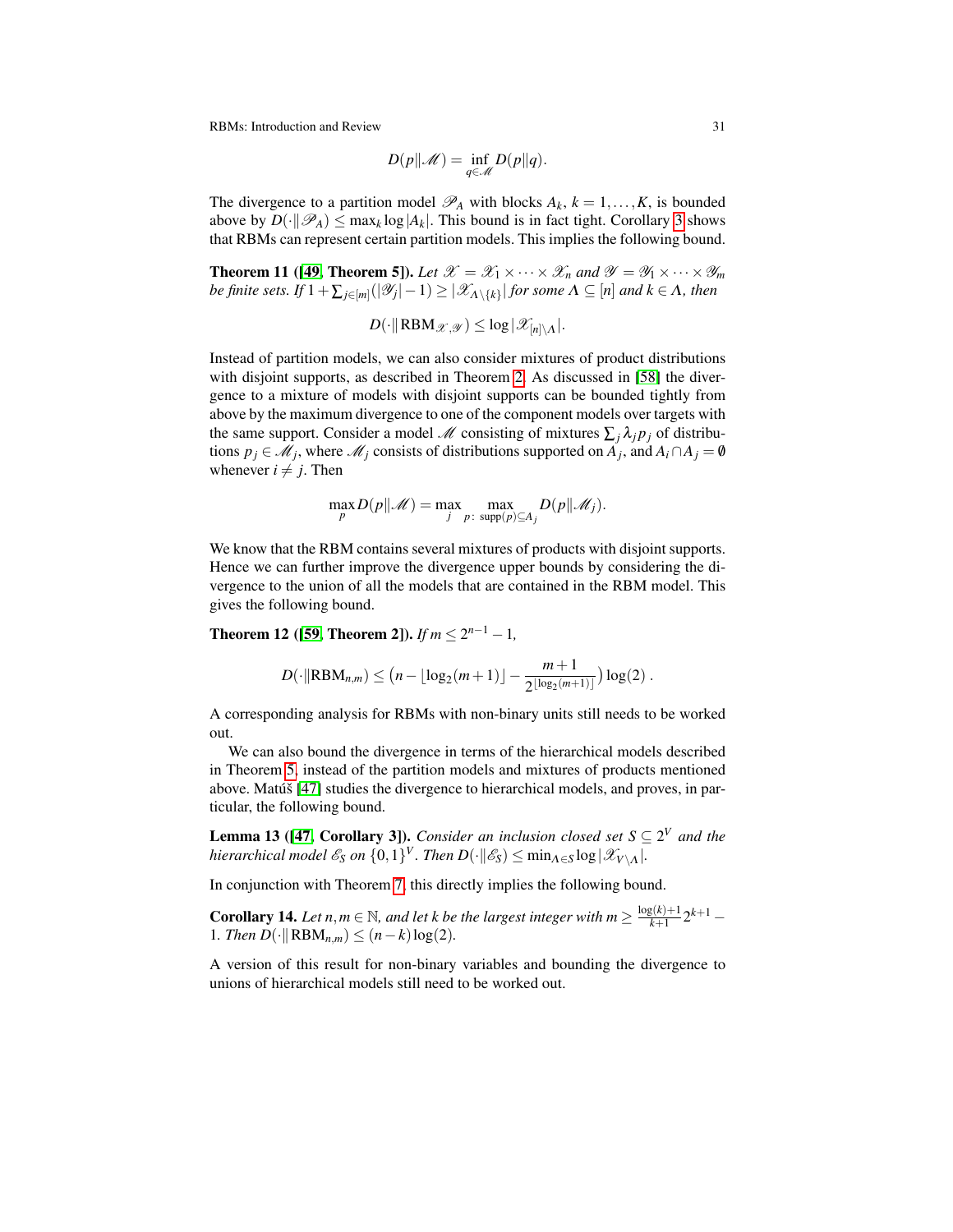Divergence to polyhedral exponential families

The previous results estimate the divergence to an RBM model by looking at the divergence to exponential families or unions of exponential families that are contained within the RBM model (or within its closure, to be more precise). More generally, we might be interested in estimating the divergence to models whose set of logprobabilities forms a polyhedral shape, as the one shown in Figure [7.](#page-27-0) Each face of a polyhedron can be extended to an affine space, and hence corresponds to a piece of an exponential family. This allows us to compute the maximum likelihood estimators of a polyhedral family in the following way. A related discussion was conducted recently in [\[2\]](#page-38-2) in the context of mixtures of products, and in [\[68\]](#page-41-6) in the context of RBMs.

Given a target distribution *p* and a model with log-probabilities from a polyhedron  $M$  we proceed as follows.

- For each face  $\mathcal{M}_i$  of  $\mathcal{M}$ , we define a corresponding exponential family  $\mathcal{E}_i$ . Any basis of the affine hull of  $\mathcal{M}_i$  forms a sufficient statistics, and we can take any point in M*<sup>i</sup>* as a reference measure.
- Then we compute the maximum likelihood estimator  $q_i = \arg\inf_{q \in \mathcal{E}_i} D(p||q)$  for each individual exponential family  $\mathscr{E}_i$ . For exponential families the maximum likelihood estimation problem is concave and has a unique solution (possibly on the closure of the exponential family).
- Then we verify which of the projections  $q_i$  are feasible, meaning that they satisfy the constraints of the corresponding face  $\mathcal{M}_i$ .
- Finally, we select among the feasible projections, the one with the smallest divergence to the target distribution *p*. This is illustrated in Figure [8.](#page-33-0)



<span id="page-33-0"></span>Fig. 8 Illustration of the maximum likelihood projections onto a model whose log-probabilities form a polyhedron. Here the polyhedron  $M$  consists of the points on the positive side of two hyperplanes,  $\mathcal{M}_0$  and  $\mathcal{M}_1$ . Each face of the polyhedron extends to an affine space that corresponds to an exponential family. For each possible target, each exponential family has a unique maximum likelihood projection point. Arrows indicate how targets project to the different faces of  $\mathcal{M}$ .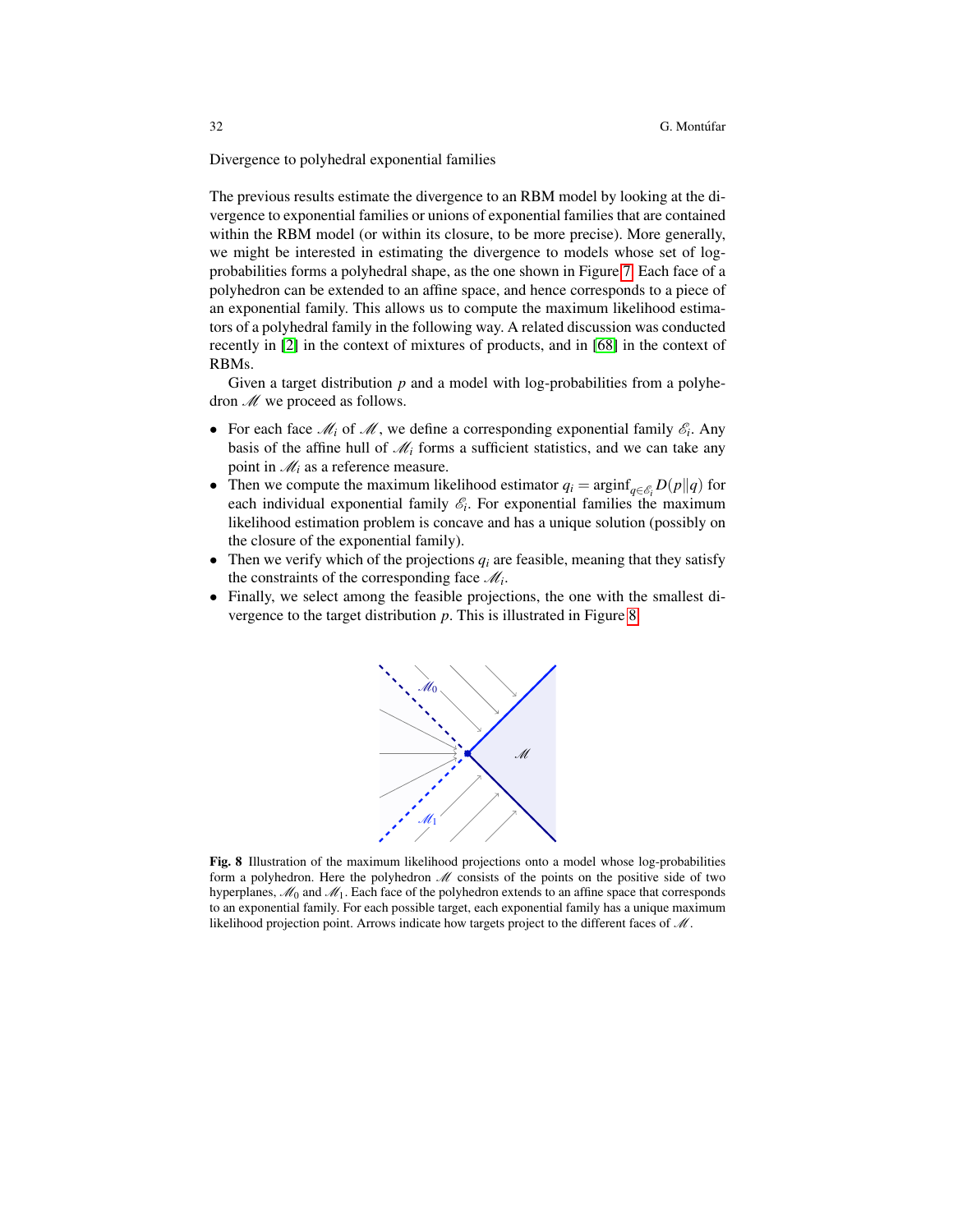#### Tightness of the bounds

In the previous paragraphs we provided upper bounds on the divergence from arbitrary target distributions to an RBM model. One may wonder about the tightness of these bounds. For the special case of independence models, which are RBMs with no hidden units, the bounds are tight, provided all visible variables have state spaces of equal cardinality. However, already in the case of one single hidden unit, the exact value of the maximum divergence is not known in general.

Experiments on small RBMs [\[58,](#page-41-2) [49\]](#page-40-12) seem to indicate that the bounds provided in the previous paragraphs are in good agreement with the actual values. Empirical studies are difficult because of two opposing effects. On the one hand, sequential optimization methods may only lead to sub-optimal approximations of a given target. In fact, part of the motivation for deriving theoretical upper bounds is to monitor the quality of our sequential optimization methods. On the other hand, finding a target distribution with maximum divergence to the model may be a difficult problem itself. It may be that the vast majority of possible targets are not as far to the model as the divergence maximizer. In turn, the theoretical upper bounds could appear pessimistic for most of the targets. In [\[56\]](#page-41-22) it is shown how to estimate the expected value of the divergence when the target distributions are sampled from a Dirichlet distribution. The average values tend to be indeed much lower than the maximum values.

A recent work [\[68\]](#page-41-6) shows that the model  $RBM<sub>3.2</sub>$  has a boundary described in terms of a union of exponential families, and uses this description to obtain the divergence maximizers to the model. It shows that the divergence bounds obtained in Theorem [12](#page-32-1) are tight for this particular model.

<span id="page-34-1"></span>**Theorem 15** ([\[68,](#page-41-6) **Theorem 3**]). *The maximum divergence to*  $RBM_{3,2}$  *is*  $\frac{1}{2}$  log 2. *The maximizers are*  $\frac{1}{4}(\delta_{000} + \delta_{011} + \delta_{101} + \delta_{110})$  *and*  $\frac{1}{4}(\delta_{001} + \delta_{010} + \delta_{100} + \delta_{111})$ *. For each of these targets, there is one distinct projection point on each of the six boundary pieces of* RBM3,2*.*

# <span id="page-34-0"></span>8 Implicit description

So far we have discussed probability models presented explicitly, as parametric families of distributions. RBMs can also be expressed implicitly, in terms of constraints that apply to the distributions within the model, and only to the distributions within the model. Indeed, since RBMs have a polynomial parametrization, they can be described semi-algebraically as the set of real solutions to a collection of polynomial equations and polynomial inequalities. The *implicitization problem* consists of replacing a parametric description with a description as the solution set of a collection of equations and inequalities. Finding implicit characterizations for graphical models with hidden variables is a significant challenge and a central topic within algebraic statistics [\[21,](#page-39-5) [72\]](#page-41-0). In principle both, explicit and implicit presentations,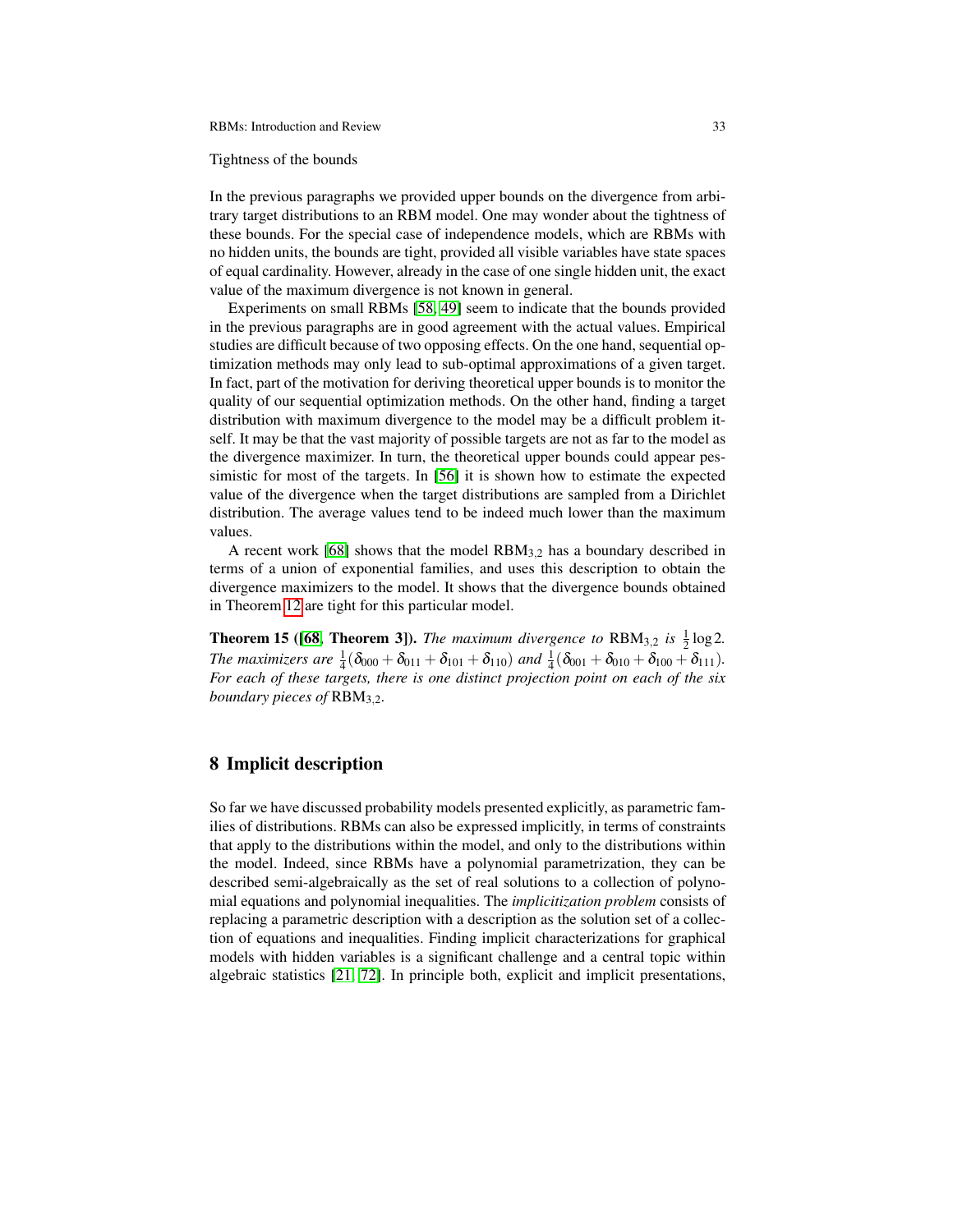can be challenging to interpret in general, for instance when the parametrization is convoluted, or when the constraints correspond to complicated properties of the distributions. However, in some cases the implicit descriptions have a very intuitive statistical interpretation and can allow us to make significant advances over what is possible with a parametric description alone. Implicit descriptions can be extremely useful for hypothesis testing, membership testing, and other related problems. So far there are not many results on the implicit description of RBMs. The following discussion is intended as a motivation.

#### Markov properties

A fully observable undirected graphical model can be defined in terms of the factorization property [\(27\)](#page-26-2). Each of the factors can be considered as a parameter, or can be easily parametrized, as shown in [\(29\)](#page-28-1). Graphical models are usually also motivated and defined in terms of so-called Markov properties, or conditional independence statements. These are constraints that characterize the probability distributions in the model. Undirected graphical models encode conditional independence relations in terms of the structure of the graph. Specifically, a probability distribution is contained in an undirected graphical model with graph *G* if and only if it satisfies all conditional independence statements encoded by the graph *G*, namely

<span id="page-35-0"></span>
$$
X_A \perp \!\!\!\perp X_B \mid X_C, \tag{30}
$$

whenever  $A, B, C$  are disjoint subsets of  $V$  for which any path connecting a point in *A* and a point in *B*, passes through *C*. Equation [\(30\)](#page-35-0) means that *p* satisfies the equations  $p(x_A, x_B | x_C) = p(x_A | x_C) p(x_B | x_C)$ , or, equivalently,

$$
p(x_A, x_B, x_C) \sum_{x'_A, x'_B} p(x'_A, x'_B, x_C) - \sum_{x'_B} p(x_A, x'_B, x_C) \sum_{x'_A} p(x'_A, x_B, x_C) = 0,
$$

for all  $x_A \in \mathscr{X}_A$ ,  $x_B \in \mathscr{X}_B$ ,  $x_C \in \mathscr{X}_C$ . These are quadratic binomial equations in the indeterminates  $p(x) \in \mathbb{R}$ ,  $x \in \mathcal{X}$ . A famous theorem by Hammersley and Clifford [\[32\]](#page-40-22) gives the correspondence between the conditional independence constraints and the factorization property of the joint distributions in a fully observable graphical model. This correspondence is usually limited to strictly positive probability distributions. For distributions that are not strictly positive, which lie at the boundary of the probability simplex, the correspondence is more subtle in general and has been investigated in [\[29\]](#page-40-23). The main point here is that we can formulate a parametric set of functions in terms of constraints, or properties of distributions. Moreover, at least in the case of fully observable undirected graphical models, the constraints have an intuitive statistical interpretation.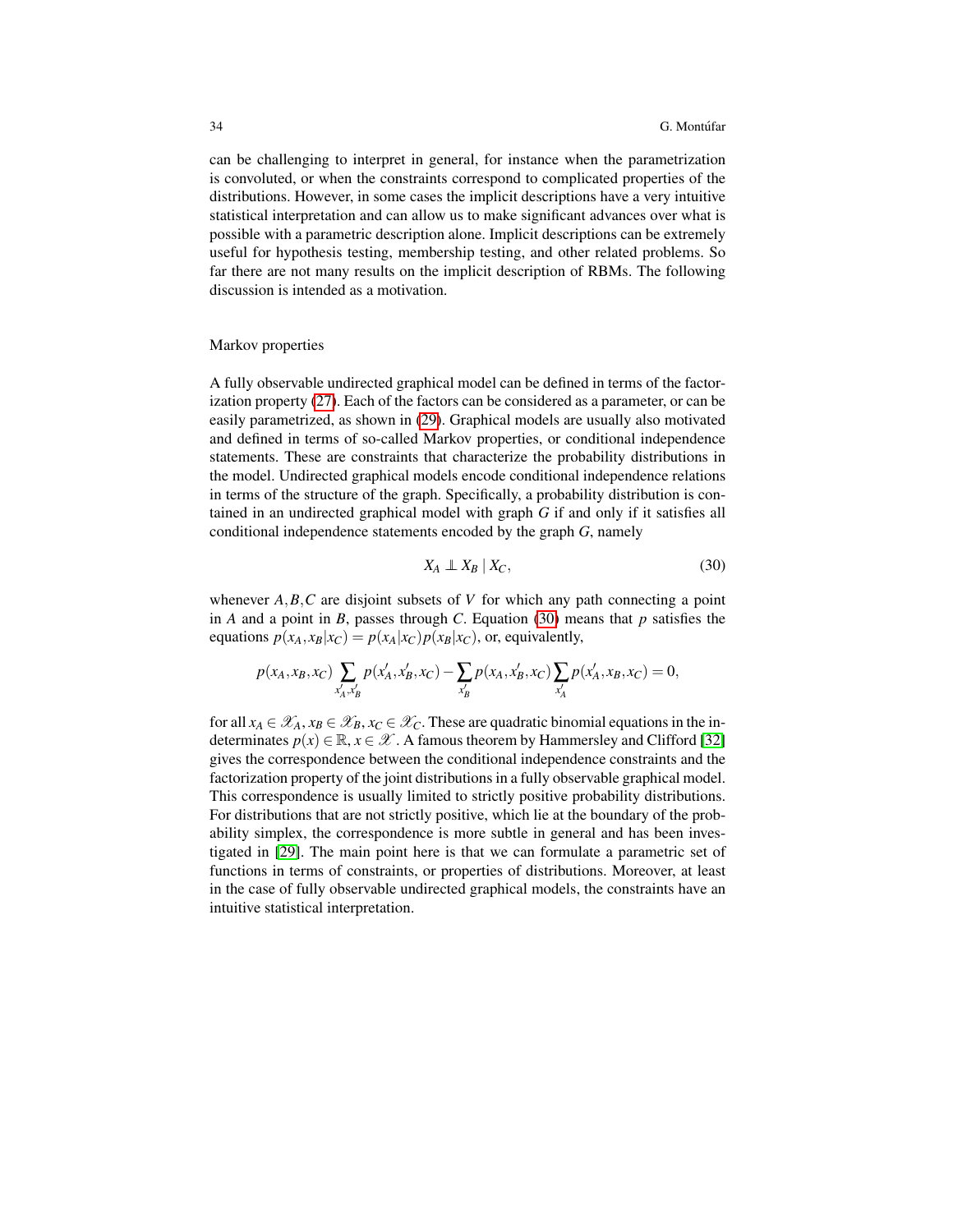Constraints in a small RBM

A natural question is what are the constraints that define the visible distributions in a an RBM, and more generally, in a hierarchical model with hidden variables. Aside from RBMs with one single hidden unit, which correspond to mixtures of two product distributions, the RBM with 4 visible 2 hidden and variables has been studied, which turns out to be a hyper-surface defined as the zero set of a polynomial with over a trillion monomials [\[18\]](#page-39-11).

The constraints that apply to  $RBM<sub>3.2</sub>$  were studied in [\[54\]](#page-41-7), obtaining a coarse description of the model. The full semi-algebraic description of this model was then obtained in [\[68\]](#page-41-6). The characterization is as follows.

<span id="page-36-0"></span>**Theorem 16 ([\[68,](#page-41-6) Theorem 1]).** *The model*  $RBM_3$  *is the union of six basic semialgebraic sets, each described by two inequalities, namely:*

| $\{p_{000}p_{011} \geq p_{001}p_{010}, p_{100}p_{111} \geq p_{101}p_{110}\}\$    |  |
|----------------------------------------------------------------------------------|--|
| $\{p_{000}p_{011}\leq p_{001}p_{010},\}$<br>$p_{100}p_{111} \leq p_{101}p_{110}$ |  |
| $\{p_{000}p_{101} \ge p_{001}p_{100}, p_{010}p_{111} \ge p_{011}p_{110}\}\$      |  |
| $\{p_{000}p_{101} \leq p_{001}p_{100}, p_{010}p_{111} \leq p_{011}p_{110}\}\$    |  |
| $p_{001}p_{111} \geq p_{101}p_{011}$<br>${p_{000}p_{110} \ge p_{100}p_{010}},$   |  |
| $\{p_{000}p_{110} \leq p_{100}p_{010}, p_{001}p_{111} \leq p_{101}p_{011}\}.$    |  |

Each pair of inequalities represents the non-negativity or non-positivity of two determinants. These determinants capture the conditional correlations of two of the variables, given the value of the third variable. The conditional correlation is either non-negative or non-positive for both possible values of the third variable.

This theorem gives a precise description of the geometry of the model. The model is full dimensional in the ambient probability simplex. Hence the description involves only inequalities and no equations (aside from the normalization constraint  $\sum_{x} p_{x} = 1$ ). Setting either of the inequalities to an equation gives a piece of the boundary of the model. Each boundary piece is an exponential family which can be interpreted as the set of mixtures of one arbitrary product distribution and one product distribution with support on the states with fixed value of one of the variables, similar to the distributions described in Theorem [2.](#page-25-2) For these exponential families we can compute the maximum likelihood estimators in closed form, as described in the previous paragraph, and also obtain the exact maximizers of the divergence, given in Theorem [15.](#page-34-1) With the implicit description at hand [\[68\]](#page-41-6) also shows that the model RBM3,<sup>2</sup> is equal to the mixture model of three product distributions, and that it does not contain any distributions with 4 modes, both statements that had been conjectured in [\[54\]](#page-41-7).

Coarse necessary constraints

Obtaining the exact constraints that define an RBM model can be difficult in general. In Section [6](#page-24-0) we described submodels of the RBM, which can be interpreted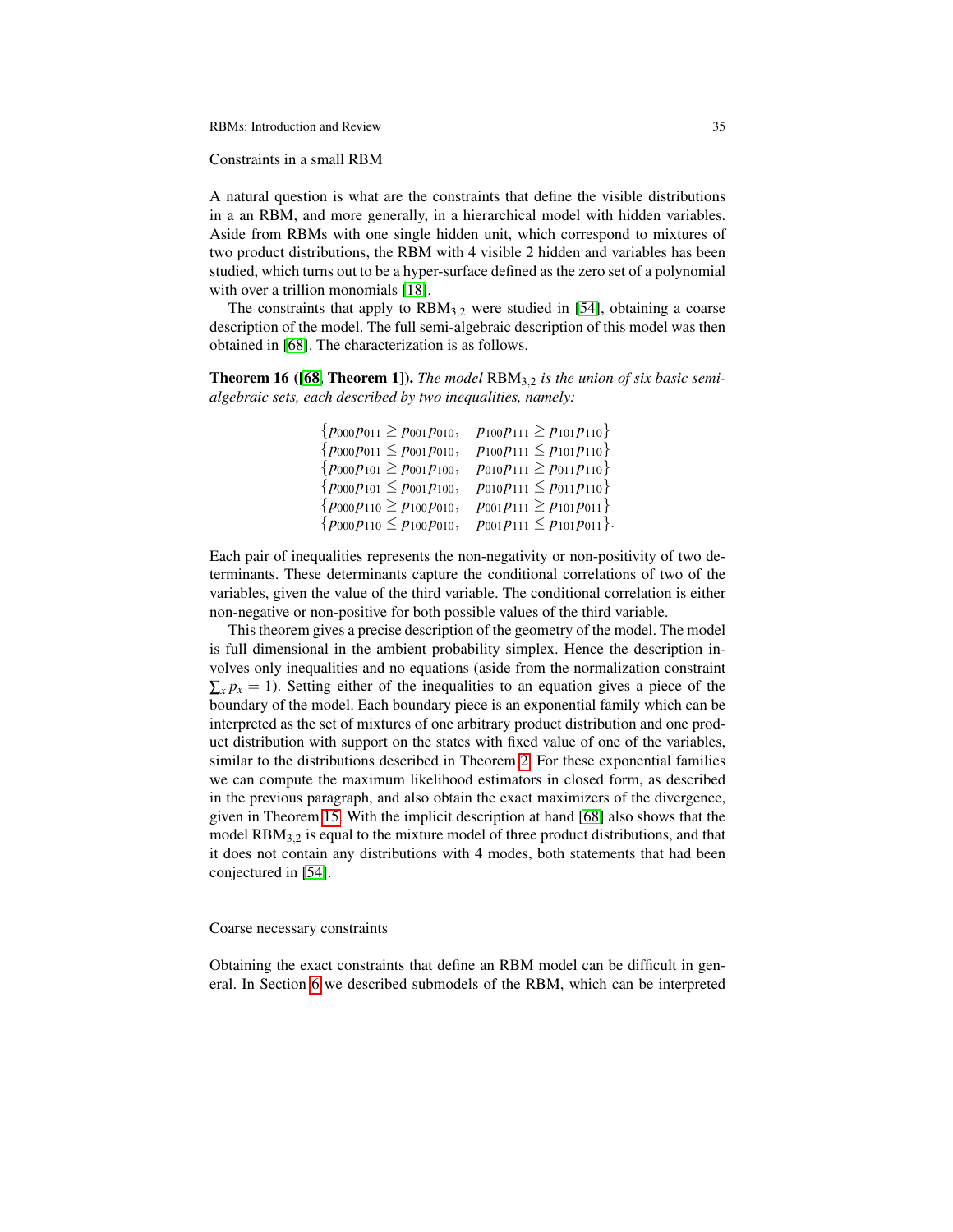as constraints that are sufficient for probability distributions to be contained in the model, but not necessary. A complementary alternative is to look for constraints that are necessary for distributions to be in the model, but not sufficient. These sometimes are easier to obtain and interpret. An example are strong mode inequalities in mixtures of product distributions [\[54\]](#page-41-7), and information theoretic inequalities in Bayesian networks [\[71\]](#page-41-23). Mode inequality constraints for RBMs have been studied in [\[54\]](#page-41-7). Another possible direction was suggested in [\[68\]](#page-41-6), namely to consider the inequality constraints that apply to mixtures of two product distributions and how they combine when building Hadamard products.

# <span id="page-37-0"></span>9 Open problems

The theory of RBMs is by no means a finished subject. In the following, I collect a selection of problems, as a sort of work program, addressing which I think is important towards obtaining a more complete picture of RBMs and advancing the theory of graphical models with hidden variables in general.

- 1. Can we find non-trivial constraints on the sets of representable probability distributions? A related type of questions has been investigated in [\[54\]](#page-41-7), with focus on the approximation of distributions with many modes, or mixtures of product distributions.
- 2. Closely related to the previous item, given the number *n* of visible units, what is the smallest number *m* of hidden units for which  $RBM_{n,m}$  is a universal approximator? Alternatively, can we obtain lower bounds on the number of hidden units of an RBM that is a universal approximator? Here, of course, we are interested in lower bounds that do not readily follow from parameter counting arguments. The first open case is  $n = 4$ , for which we have bounds  $3 \le m \le 6$ .
- 3. What is the smallest tropical RBM that is a universal approximator? Equivalently, what is the smallest *m* for which a sum of one affine function and *m* ReLUs can express any function of *n* binary variables?
- 4. Characterize the support sets of the distributions in the closure of an RBM. We note that characterizing the support sets of distributions in the closure of an exponential family corresponds to describing the faces its convex support polytope.
- 5. Also in relation to the first item, obtain an implicit description of the RBM model. The work [\[68\]](#page-41-6) gives the description of  $RBM<sub>3,2</sub>$  and ideas for the inequality constraints of larger models. Interesting cases to consider are  $RBM<sub>4,3</sub>$  (this might be the full probability simplex),  $RBM_{5,2}$ ,  $RBM_{6,5}$ . For the latter [\[54\]](#page-41-7) obtained some linear inequality constraints.
- 6. Can we produce explicit descriptions of the maximum likelihood estimators? Here [\[68\]](#page-41-6) indicates possible avenues.
- 7. Describe the structure of the likelihood function of an RBM. In particular, what is the number of local and global optimizers? How does this number depend on the empirical data distribution?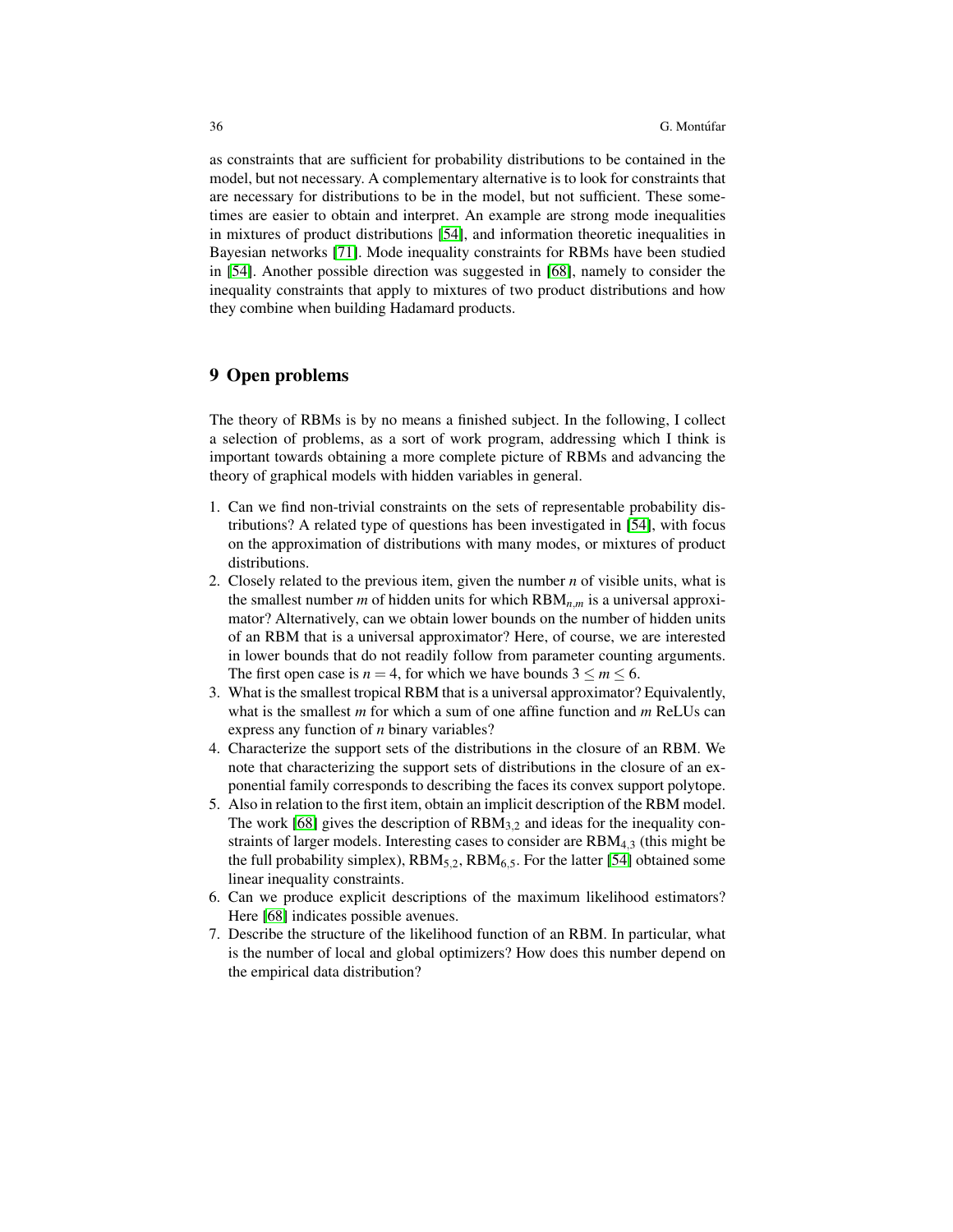- 8. Describe the critical points of the EM algorithm for an RBM model or for its Zariski closure.
- 9. Characterize the sets of parameters that give rise to the different distributions expressible by an RBM. When this is finite, are there parameter symmetries other than those coming from relabeling units and states?
- 10. What is the maximum possible value of the divergence to an RBM model,  $D_{n,m}$  $\max_{p \in \Delta\{0,1\}^n} \inf_{q \in \text{RBM}_{n,m}} D(p||q)$ , and what are the divergence maximizers? We know  $D_{3,0}^{0,1} = 2 \log 2$  from results for independence models (see, e.g., [\[59\]](#page-41-21)), and  $D_{3,2} = \frac{1}{2} \log 2$  (see Theorem [16](#page-36-0) and [\[68\]](#page-41-6)). The first open case is  $D_{3,1}$ . Discussions with Johannes Rauh suggest  $-\frac{3}{4} \log_2(2\sqrt{3}-3)$ .
- 11. In relation to the previous item, can we provide lower bounds on the maximum divergence from a given union of exponential families?
- 12. Does the tropical RBM model have the expected dimension? In [\[17\]](#page-39-10) it was conjectured that it does. The problem remains open, even though [\[55\]](#page-41-5) gave a proof for the RBM. The description of the tropical RBM as a superposition of ReLUs could be useful here.
- 13. What is the largest mixture of product distributions that is contained in the RBM model? A result from [\[54\]](#page-41-7) shows that RBMs do not always contain mixtures of products of the same dimension.
- 14. What are the largest hierarchical models that are contained in the closure of an RBM model? A partial characterization of the polynomials that are expressible in terms of soft-plus and rectified linear units on binary inputs was obtained in [\[57\]](#page-41-3). A full characterization is still missing.
- 15. Generalize the analysis of hierarchical models contained in RBM models to the case of non-binary variables (both visible and hidden).

Acknowledgements I thank Shun-ichi Amari for inspiring discussions over the years. This review article originated at the IGAIA IV conference in 2016 dedicated to his 80th birthday. I am grateful to Nihat Ay, Johannes Rauh, Jason Morton, and more recently Anna Seigal for our collaborations. I thank Fero Matúš for discussions on the divergence maximization for hierarchical models, lastly at the MFO Algebraic Statistics meeting in 2017. I thank Bernd Sturmfels for many fruitful discussions, and Dave Ackley for insightful discussions at the Santa Fe Institute in 2016.

This project has received funding from the European Research Council (ERC) under the European Union's Horizon 2020 research and innovation programme (grant agreement n<sup>o</sup> 757983).

# References

- <span id="page-38-0"></span>1. D. H. Ackley, G. E. Hinton, and T. J. Sejnowski. A learning algorithm for Boltzmann machines. *Cognitive Science*, pages 147–169, 1985.
- <span id="page-38-2"></span>2. E. Allman, H. B. Cervantes, R. Evans, S. Hosten, K. Kubjas, D. Lemke, J. Rhodes, and P. Zwiernik. Maximum likelihood estimation of the latent class model through model boundary decomposition. 2017.
- <span id="page-38-1"></span>3. S. Amari. *Differential-geometrical methods in statistics*. Lecture notes in statistics. Springer-Verlag, 1985.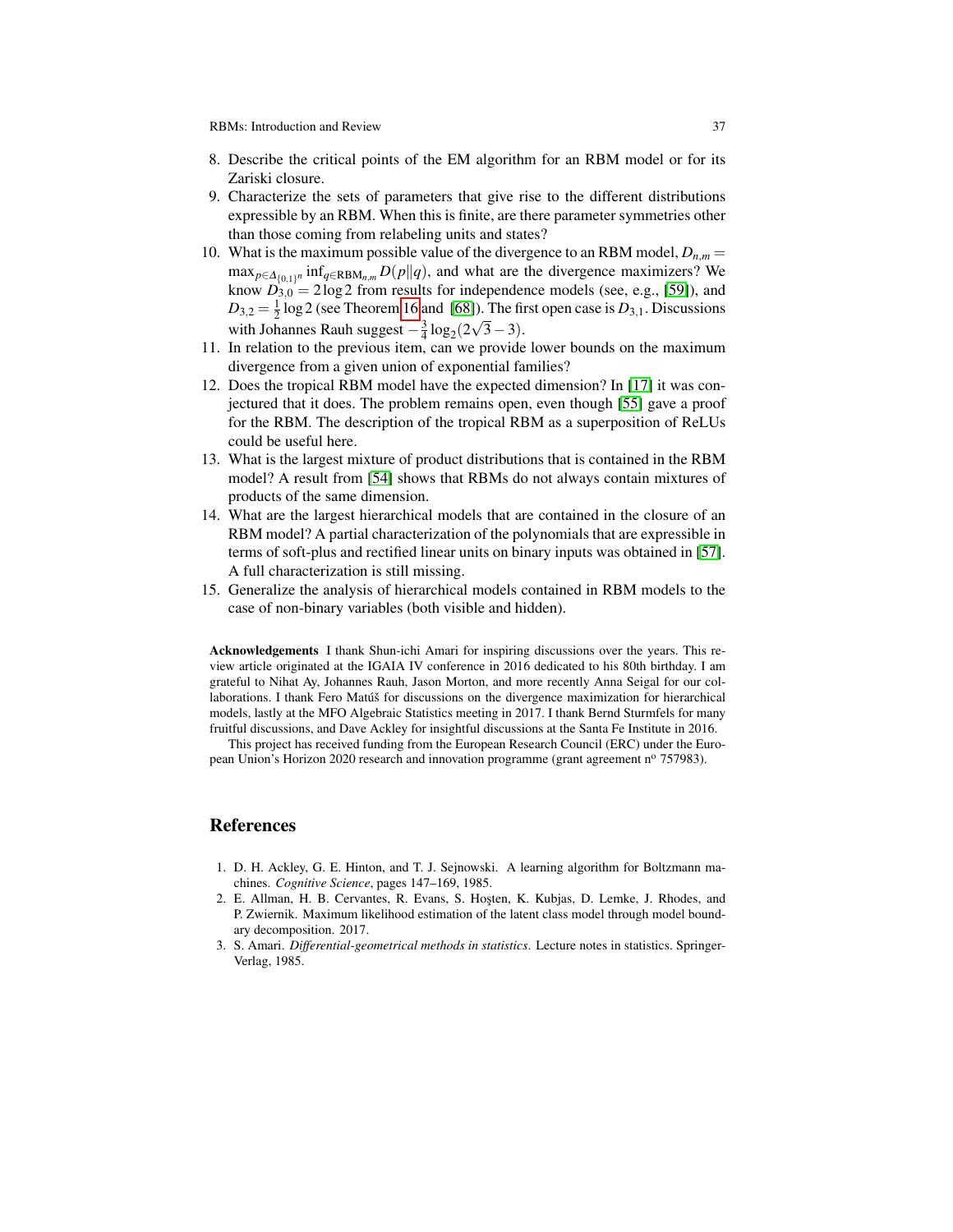- <span id="page-39-18"></span>4. S. Amari. Natural gradient works efficiently in learning. *Neural Comput.*, 10(2):251–276, Feb. 1998.
- <span id="page-39-1"></span>5. S. Amari. Information geometry on hierarchical decomposition of stochastic interactions. *IEEE Transaction on Information Theory*, 47:1701–1711, 1999.
- <span id="page-39-3"></span>6. S. Amari. *Information Geometry and its Applications*, volume 194 of *Applied Mathematical Sciences*. Springer Japan, 2016.
- <span id="page-39-6"></span>7. S. Amari, K. Kurata, and H. Nagaoka. Information geometry of Boltzmann machines. *IEEE Transactions on Neural Networks*, 3(2):260–271, Mar 1992.
- <span id="page-39-2"></span>8. S. Amari and H. Nagaoka. *Methods of Information Geometry*. Translations of mathematical monographs. American Mathematical Society, 2007.
- <span id="page-39-16"></span>9. M. H. Amin, E. Andriyash, J. Rolfe, B. Kulchytskyy, and R. Melko. Quantum Boltzmann machine. *Phys. Rev. X*, 8:021050, May 2018.
- <span id="page-39-14"></span>10. M. Aoyagi. Stochastic complexity and generalization error of a Restricted Boltzmann Machine in Bayesian estimation. *Journal of Machine Learning Research*, 99:1243–1272, August 2010.
- <span id="page-39-4"></span>11. N. Ay, J. Jost, H. Lê, and L. Schwachhöfer. *Information Geometry*, volume 64 of *Ergebnisse der Mathematik und ihrer Grenzgebiete*. Springer, 2017.
- <span id="page-39-8"></span>12. Y. Bengio. Learning deep architectures for AI. *Foundations and Trends in Machine Learning*, 2(1):1–127, 2009. Also published as a book. Now Publishers, 2009.
- <span id="page-39-22"></span>13. R. Bieri and J. Groves. The geometry of the set of characters iduced by valuations. *Journal für die reine und angewandte Mathematik*, 347:168-195, 1984.
- <span id="page-39-0"></span>14. L. Brown. *Fundamentals of Statistical Exponential Families: With Applications in Statistical Decision Theory*. Institute of Mathematical Statistics, Hayworth, CA, USA, 1986.
- <span id="page-39-23"></span>15. M. Catalisano, A. Geramita, and A. Gimigliano. Secant varieties of  $\mathbb{P}^1 \times \cdots \times \mathbb{P}^1$  (*n*-times) are not defective for  $n \geq 5$ . *Journal of Algebraic Geometry*, 20:295–327, 2011.
- <span id="page-39-19"></span>16. I. Csiszár and G. Tusnády. Information Geometry and Alternating minimization procedures. *Statistics and Decisions*, Supplement Issue 1, 1984.
- <span id="page-39-10"></span>17. M. A. Cueto, J. Morton, and B. Sturmfels. Geometry of the restricted Boltzmann machine. In M. A. G. Viana and H. P. Wynn, editors, *Algebraic methods in statistics and probability II, AMS Special Session*, volume 2. American Mathematical Society, 2010.
- <span id="page-39-11"></span>18. M. A. Cueto, E. A. Tobis, and J. Yu. An implicitization challenge for binary factor analysis. *Journal of Symbolic Computation*, 45(12):1296–1315, 2010.
- <span id="page-39-20"></span>19. A. P. Dempster, N. M. Laird, and D. B. Rubin. Maximum likelihood from incomplete data via the em algorithm. *Journal of the Royal Statistical Society. Series B (Methodological)*, 39(1):1–38, 1977.
- <span id="page-39-21"></span>20. J. Draisma. A tropical approach to secant dimensions. *J. Pure Appl. Algebra*, 212(2):349–363, 2008.
- <span id="page-39-5"></span>21. M. Drton, B. Sturmfels, and S. Sullivant. *Lectures on Algebraic Statistics*. Oberwolfach Seminars. Springer Verlag, 2009.
- <span id="page-39-15"></span>22. A. Fischer and C. Igel. Contrastive divergence learning may diverge when training restricted Boltzmann machines. In *Frontiers in Computational Neuroscience. Bernstein Conference on Computational Neuroscience (BCCN 2009)*, 2009.
- <span id="page-39-12"></span>23. A. Fischer and C. Igel. Bounding the bias of contrastive divergence learning. *Neural Computation*, 23(3):664–673, 2010.
- <span id="page-39-9"></span>24. A. Fischer and C. Igel. An introduction to restricted Boltzmann machines. In L. Alvarez, M. Mejail, L. Gomez, and J. Jacobo, editors, *Progress in Pattern Recognition, Image Analysis, Computer Vision, and Applications*, pages 14–36, Berlin, Heidelberg, 2012. Springer Berlin Heidelberg.
- <span id="page-39-17"></span>25. A. Fischer and C. Igel. Training restricted Boltzmann machines: an introduction. *Pattern Recognition*, 47(1):25–39, 2014.
- <span id="page-39-13"></span>26. A. Fischer and C. Igel. A bound for the convergence rate of parallel tempering for sampling restricted Boltzmann machines. *Theoretical Computer Science*, 598:102 – 117, 2015.
- <span id="page-39-7"></span>27. Y. Freund and D. Haussler. Unsupervised learning of distributions on binary vectors using two layer networks. In J. E. Moody, S. J. Hanson, and R. P. Lippmann, editors, *Advances in Neural Information Processing Systems 4*, pages 912–919. Morgan-Kaufmann, 1992.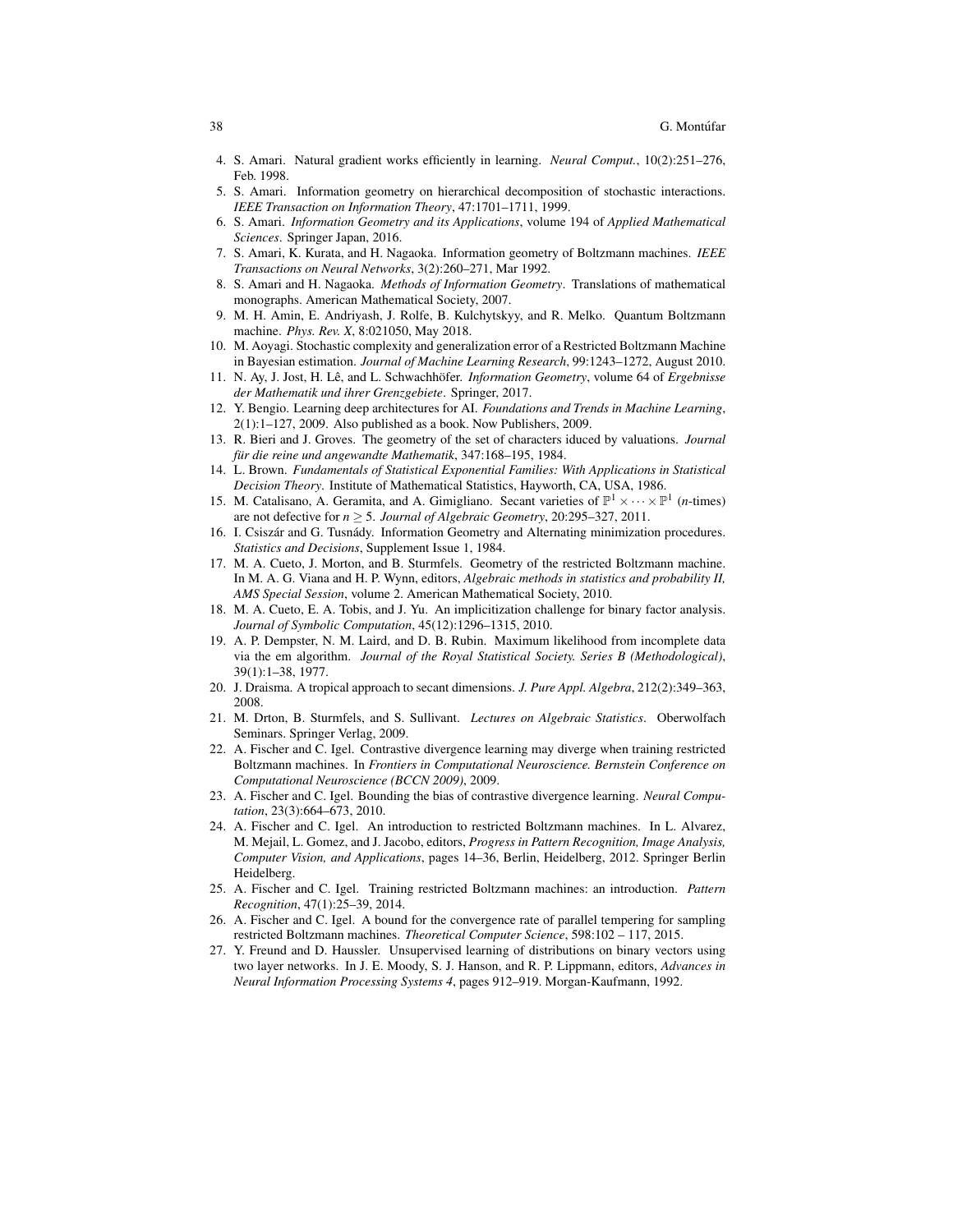- <span id="page-40-19"></span>28. Y. Freund and D. Haussler. Unsupervised learning of distributions on binary vectors using two layer networks. Technical report, Santa Cruz, CA, USA, 1994.
- <span id="page-40-23"></span>29. D. Geiger, C. Meek, and B. Sturmfels. On the toric algebra of graphical models. *Ann. Statist.*, 34(3):1463–1492, 06 2006.
- <span id="page-40-4"></span>30. J. Gibbs. *Elementary Principles in Statistical Mechanics: Developed with Especial Reference to the Rational Foundations of Thermodynamics*. Elementary Principles in Statistical Mechanics: Developed with Especial Reference to the Rational Foundation of Thermodynamics. C. Scribner's sons, 1902.
- <span id="page-40-16"></span>31. R. Grosse and R. Salakhudinov. Scaling up natural gradient by sparsely factorizing the inverse fisher matrix. In F. Bach and D. Blei, editors, *Proceedings of the 32nd International Conference on Machine Learning*, volume 37 of *Proceedings of Machine Learning Research*, pages 2304–2313, Lille, France, 07–09 Jul 2015. PMLR.
- <span id="page-40-22"></span>32. J. M. Hammersley and P. E. Clifford. Markov random fields on finite graphs and lattices. Unpublished manuscript, 1971.
- <span id="page-40-14"></span>33. G. E. Hinton. Training products of experts by minimizing contrastive divergence. *Neural Computation*, 14:1771–1800, 2002.
- <span id="page-40-15"></span>34. G. E. Hinton. A practical guide to training restricted Boltzmann machines, version 1. Technical report, UTML2010-003, University of Toronto, 2010.
- <span id="page-40-7"></span>35. G. E. Hinton, S. Osindero, and Y.-W. Teh. A fast learning algorithm for deep belief nets. *Neural Computation*, 18(7):1527–1554, July 2006.
- <span id="page-40-0"></span>36. G. E. Hinton and T. J. Sejnowski. Analyzing cooperative computation. In *Proceedings of the Fifth Annual Conference of the Cognitive Science Society, Rochester NY*, 1983.
- <span id="page-40-1"></span>37. G. E. Hinton and T. J. Sejnowski. Parallel distributed processing: Explorations in the microstructure of cognition, vol. 1. chapter Learning and Relearning in Boltzmann Machines, pages 282–317. MIT Press, Cambridge, MA, USA, 1986.
- <span id="page-40-2"></span>38. J. J. Hopfield. Neurocomputing: Foundations of research. chapter Neural Networks and Physical Systems with Emergent Collective Computational Abilities, pages 457–464. MIT Press, Cambridge, MA, USA, 1988.
- <span id="page-40-3"></span>39. K. Huang. *Statistical Mechanics*. John Wiley and Sons, 2000.
- <span id="page-40-6"></span>40. M. I. Jordan. Graphical models. *Statist. Sci.*, 19(1):140–155, 02 2004.
- <span id="page-40-10"></span>41. R. Karakida, M. Okada, and S. Amari. Dynamical analysis of contrastive divergence learning: Restricted Boltzmann machines with Gaussian visible units. *Neural Networks*, 79:78–87, July 2016.
- <span id="page-40-5"></span>42. S. L. Lauritzen. *Graphical Models*. Oxford University Press, 1996.
- <span id="page-40-8"></span>43. N. Le Roux and Y. Bengio. Representational power of restricted Boltzmann machines and deep belief networks. *Neural Computation*, 20(6):1631–1649, June 2008.
- <span id="page-40-18"></span>44. W. Li and G. Montufar. Natural gradient via optimal transport I. ´ *arXiv preprint arXiv:1803.07033*, 2018.
- <span id="page-40-9"></span>45. J. Martens, A. Chattopadhya, T. Pitassi, and R. Zemel. On the representational efficiency of restricted Boltzmann machines. In *Advances in Neural Information Processing Systems 26*, pages 2877–2885. Curran Associates, Inc., 2013.
- <span id="page-40-21"></span>46. F. Matúš and N. Ay. On maximization of the information divergence from an exponential family. In *Proceedings of the WUPES'03*, pages 199–204, 2003.
- <span id="page-40-20"></span>47. F. Matúš. Divergence from factorizable distributions and matroid representations by partitions. *Information Theory, IEEE Transactions on*, 55(12):5375–5381, Dec 2009.
- <span id="page-40-17"></span>48. G. Montavon, K.-R. Müller, and M. Cuturi. Wasserstein training of restricted boltzmann machines. In *Proceedings of the 30th International Conference on Neural Information Processing Systems*, NIPS'16, pages 3718–3726, USA, 2016. Curran Associates Inc.
- <span id="page-40-12"></span>49. G. Montúfar. Universal approximation depth and errors of narrow belief networks with discrete units. *Neural Computation*, 26(7):1386–1407, 2014.
- <span id="page-40-13"></span>50. G. Montúfar. Deep narrow Boltzmann machines are universal approximators. In *International Conference on Learning Representations (ICLR 15)*, 2015. Published online at arXiv:1411.3784.
- <span id="page-40-11"></span>51. G. Montufar and N. Ay. Refinements of universal approximation results for deep belief net- ´ works and restricted Boltzmann machines. *Neural Computation*, 23(5):1306–1319, 2011.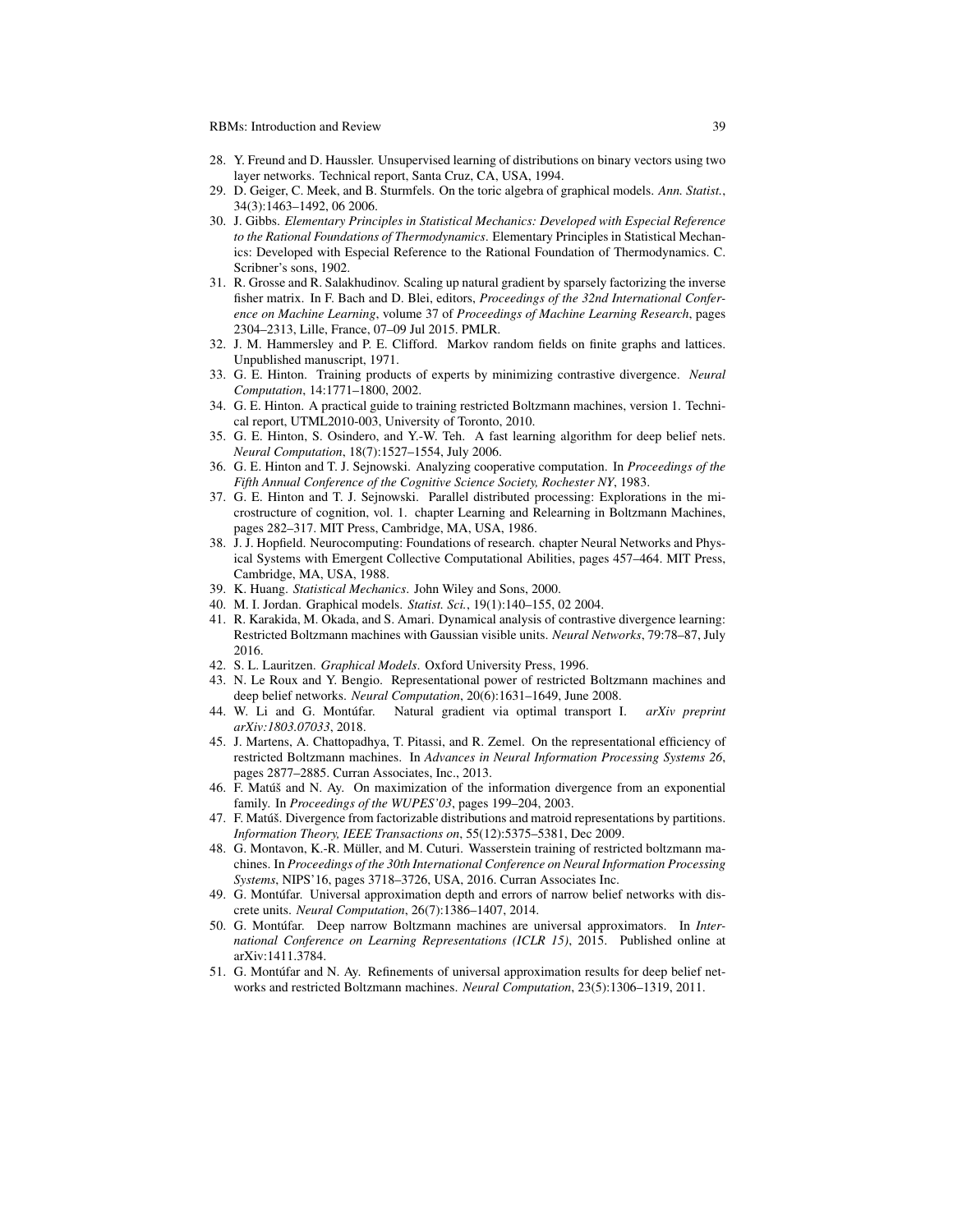- <span id="page-41-13"></span>52. G. Montufar, N. Ay, and K. Ghazi-Zahedi. Geometry and expressive power of conditional ´ restricted Boltzmann machines. *Journal of Machine Learning Research*, 16:2405–2436, 2015.
- <span id="page-41-4"></span>53. G. Montufar and J. Morton. Discrete restricted Boltzmann machines. In ´ *Online Proceedings of the 1-st International Conference on Learning Representations (ICLR2013)*, 2013.
- <span id="page-41-7"></span>54. G. Montufar and J. Morton. When does a mixture of products contain a product of mixtures? *SIAM Journal on Discrete Mathematics*, 29(1):321–347, 2015.
- <span id="page-41-5"></span>55. G. Montufar and J. Morton. Dimension of marginals of Kronecker product models. ´ *SIAM Journal on Applied Algebra and Geometry*, 1(1):126–151, 2017.
- <span id="page-41-22"></span>56. G. Montufar and J. Rauh. Scaling of model approximation errors and expected entropy dis- ´ tances. *Kybernetika*, 50(2):234–245, 2014.
- <span id="page-41-3"></span>57. G. Montúfar and J. Rauh. Hierarchical models as marginals of hierarchical models. *International Journal of Approximate Reasoning*, 88(Supplement C):531–546, 2017.
- <span id="page-41-2"></span>58. G. Montúfar, J. Rauh, and N. Ay. Expressive power and approximation errors of restricted Boltzmann machines. In *Advances in Neural Information Processing Systems 24*, pages 415– 423, 2011.
- <span id="page-41-21"></span>59. G. Montufar, J. Rauh, and N. Ay. ´ *Geometric Science of Information: First International Conference, GSI 2013, Paris, France, August 28-30, 2013. Proceedings*, chapter Maximal Information Divergence from Statistical Models Defined by Neural Networks, pages 759–766. Springer Berlin Heidelberg, Berlin, Heidelberg, 2013.
- <span id="page-41-18"></span>60. R. Pascanu and Y. Bengio. Revisiting natural gradient for deep networks. In *International Conference on Learning Representations 2014 (Conference Track)*, Apr. 2014.
- <span id="page-41-16"></span>61. R. C. Rao. Information and the accuracy attainable in the estimation of statistical parameters. *Bull. Calcutta Math. Soc.*, 37:81–91, 1945.
- <span id="page-41-20"></span>62. J. Rauh. Finding the maximizers of the information divergence from an exponential family. *IEEE Transactions on Information Theory*, 57(6):3236–3247, 2011.
- <span id="page-41-19"></span>63. J. Rauh. Optimally approximating exponential families. *Kybernetika*, 49(2):199–215, 2013.
- <span id="page-41-8"></span>64. R. Salakhutdinov. Learning and evaluating Boltzmann machines. Technical report, 2008.
- <span id="page-41-15"></span>65. R. Salakhutdinov. Learning in Markov random fields using tempered transitions. In Y. Bengio, D. Schuurmans, J. D. Lafferty, C. K. I. Williams, and A. Culotta, editors, *Advances in Neural Information Processing Systems 22*, pages 1598–1606. Curran Associates, Inc., 2009.
- <span id="page-41-11"></span>66. R. Salakhutdinov and G. E. Hinton. Deep Boltzmann machines. In *Proceedings of the International Conference on Artificial Intelligence and Statistics (AISTATS 09)*, pages 448–455, 2009.
- <span id="page-41-9"></span>67. R. Salakhutdinov, A. Mnih, and G. E. Hinton. Restricted Boltzmann machines for collaborative filtering. In *Proceedings of the 24th international conference on Machine learning*, ICML '07, pages 791–798, New York, NY, USA, 2007. ACM.
- <span id="page-41-6"></span>68. A. Seigal and G. Montufar. Mixtures and products in two graphical models. ´ *To appear in Journal of Algebraic Statistics*, 2018. Preprint available from arXiv:1709.05276.
- <span id="page-41-10"></span>69. T. J. Sejnowski. Higher-order Boltzmann machines. In *Neural Networks for Computing*, pages 398–403. American Institute of Physics, 1986.
- <span id="page-41-1"></span>70. P. Smolensky. Parallel distributed processing: Explorations in the microstructure of cognition, vol. 1. chapter Information Processing in Dynamical Systems: Foundations of Harmony Theory, pages 194–281. MIT Press, Cambridge, MA, USA, 1986.
- <span id="page-41-23"></span>71. B. Steudel and N. Ay. Information-theoretic inference of common ancestors. *Entropy*, 17(4):2304, 2015.
- <span id="page-41-0"></span>72. S. Sullivant. *Algebraic Statistics*. 2018.
- <span id="page-41-12"></span>73. I. Sutskever and G. E. Hinton. Deep, narrow sigmoid belief networks are universal approximators. *Neural Computation*, 20(11):2629–2636, 2008.
- <span id="page-41-14"></span>74. T. Tieleman. Training restricted Boltzmann machines using approximations to the likelihood gradient. In *Proceedings of the 25th International Conference on Machine Learning*, ICML '08, pages 1064–1071, New York, NY, USA, 2008. ACM.
- <span id="page-41-17"></span>75. S. Watanabe. *Algebraic Geometry and Statistical Learning Theory*. Cambridge University Press, New York, NY, USA, 2009.